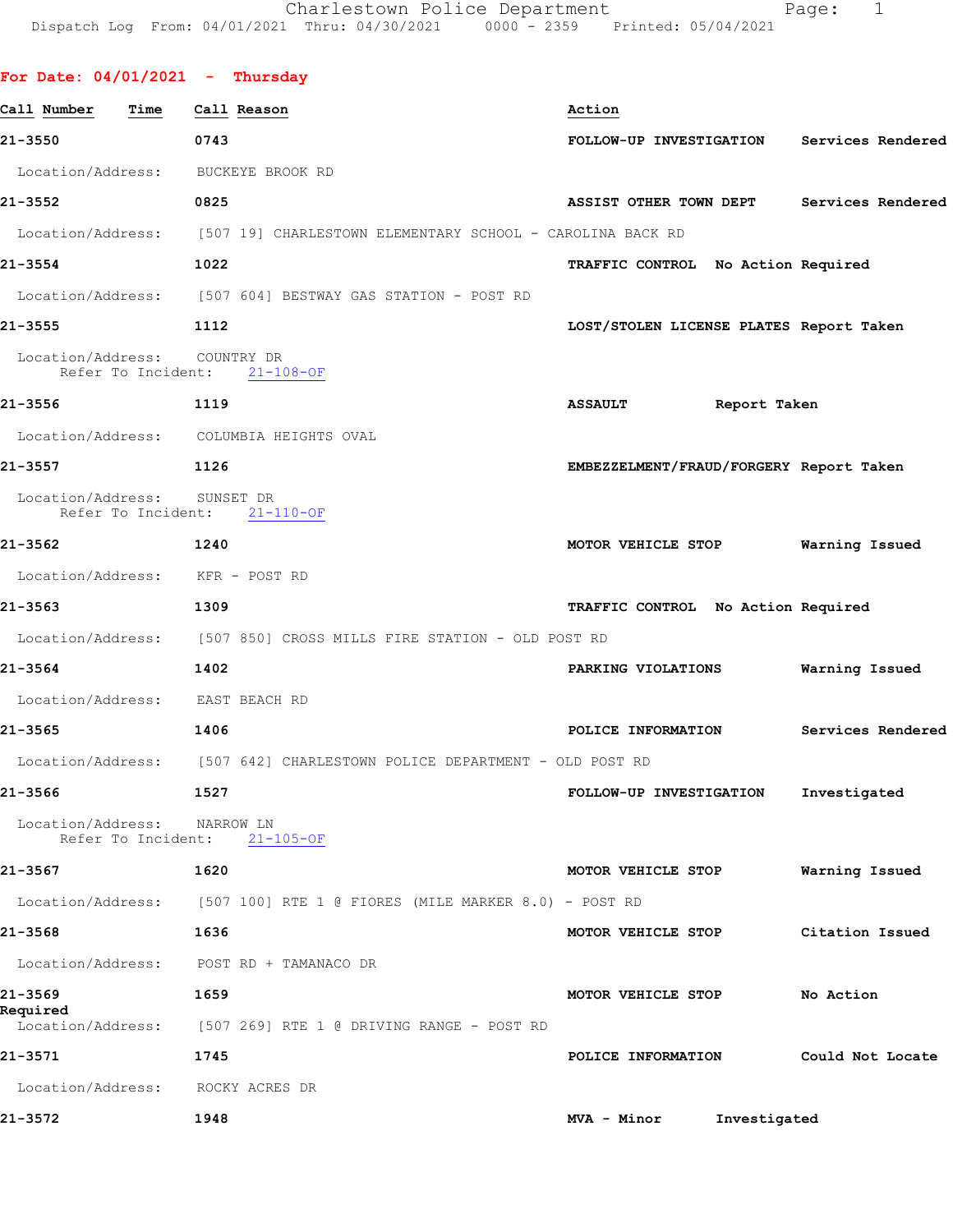Charlestown Police Department The Page: 2 Dispatch Log From: 04/01/2021 Thru: 04/30/2021 0000 - 2359 Printed: 05/04/2021

**For Date: 04/02/2021 - Friday**

Vicinity of: POST RD + COVE POINT WEST RD

| 21-3579                            | 0042                                                                  | SUSPICIOUS ACTIVITY/VEHICLE Investigated    |
|------------------------------------|-----------------------------------------------------------------------|---------------------------------------------|
| Location/Address:                  | KENNEDY LN                                                            |                                             |
| 21-3592                            | 0621                                                                  | ALARM, BURGLAR Building Checked/Secured     |
| Location/Address:                  | [507 531] NARRAGANSETT INDIAN TRIBAL ADMN BUILDING - SOUTH COUNTY TRL |                                             |
| 21-3597                            | 0815                                                                  | TRAFFIC CONTROL No Action Required          |
|                                    | Location/Address: [507 604] BESTWAY GAS STATION - POST RD             |                                             |
| 21-3599                            | 0919                                                                  | POLICE TRANSPORT Services Rendered          |
| Location/Address:                  | [507 642] CHARLESTOWN POLICE DEPARTMENT - OLD POST RD                 |                                             |
| 21-3600                            | 0921                                                                  | MOTOR VEHICLE STOP<br>Warning Issued        |
| Location/Address:                  | SOUTH OF SSMH - POST RD                                               |                                             |
| 21-3603                            | 1040                                                                  | ROAD HAZARD/OBSTRUCTION<br>Taken/Refered to |
| Other Agency                       | Location/Address: POST RD + ROSS HILL RD                              |                                             |
| 21-3607                            | 1259                                                                  | MOTOR VEHICLE STOP<br>Warning Issued        |
| Location/Address:                  | POST RD + SCHOOLHOUSE POND RD                                         |                                             |
| 21-3609                            | 1304                                                                  | TRAFFIC CONTROL No Action Required          |
|                                    | Location/Address: [507 604] BESTWAY GAS STATION - POST RD             |                                             |
| 21-3611                            | 1330                                                                  | MOTOR VEHICLE STOP<br>No Action             |
| Required                           | Location/Address: [507 924] MILE MARKER 10.6 - NARROW LN              |                                             |
| 21-3614                            | 1545                                                                  | DISABLED MV<br>Services Rendered            |
|                                    | Vicinity of: [507 254] GALAPAGOS COLLECTION - OLD POST RD             |                                             |
| 21-3615                            | 1639                                                                  | <b>SERVE WARRANT</b><br>Arrest(s) Made      |
| Location/Address: CAROLINA BACK RD |                                                                       |                                             |
| Refer To Arrest:<br>Arrest:        | $21 - 38 - AR$                                                        |                                             |
| Aqe:                               | CHARLESTOWN, RI<br>36                                                 |                                             |
| Charges:<br>21-3617                | WARRANT OF ARREST ON AFFIDAVIT                                        |                                             |
|                                    | 2029                                                                  | Unfounded<br>MOTOR VEHICLE COMPLAINT        |
| Location/Address:                  | SOUTH COUNTY TRL + CAROLINA BACK RD                                   |                                             |
| 21-3618                            | 2214                                                                  | Warning Issued<br>MOTOR VEHICLE STOP        |
| Location/Address:                  | POST RD + KING'S FACTORY RD                                           |                                             |
| 21-3620                            | 2312                                                                  | PHONE CALL<br>No Action Required            |
| For Date: $04/03/2021$ - Saturday  |                                                                       |                                             |
| 21-3624                            | 0054                                                                  | SUSPICIOUS ACTIVITY/VEHICLE Investigated    |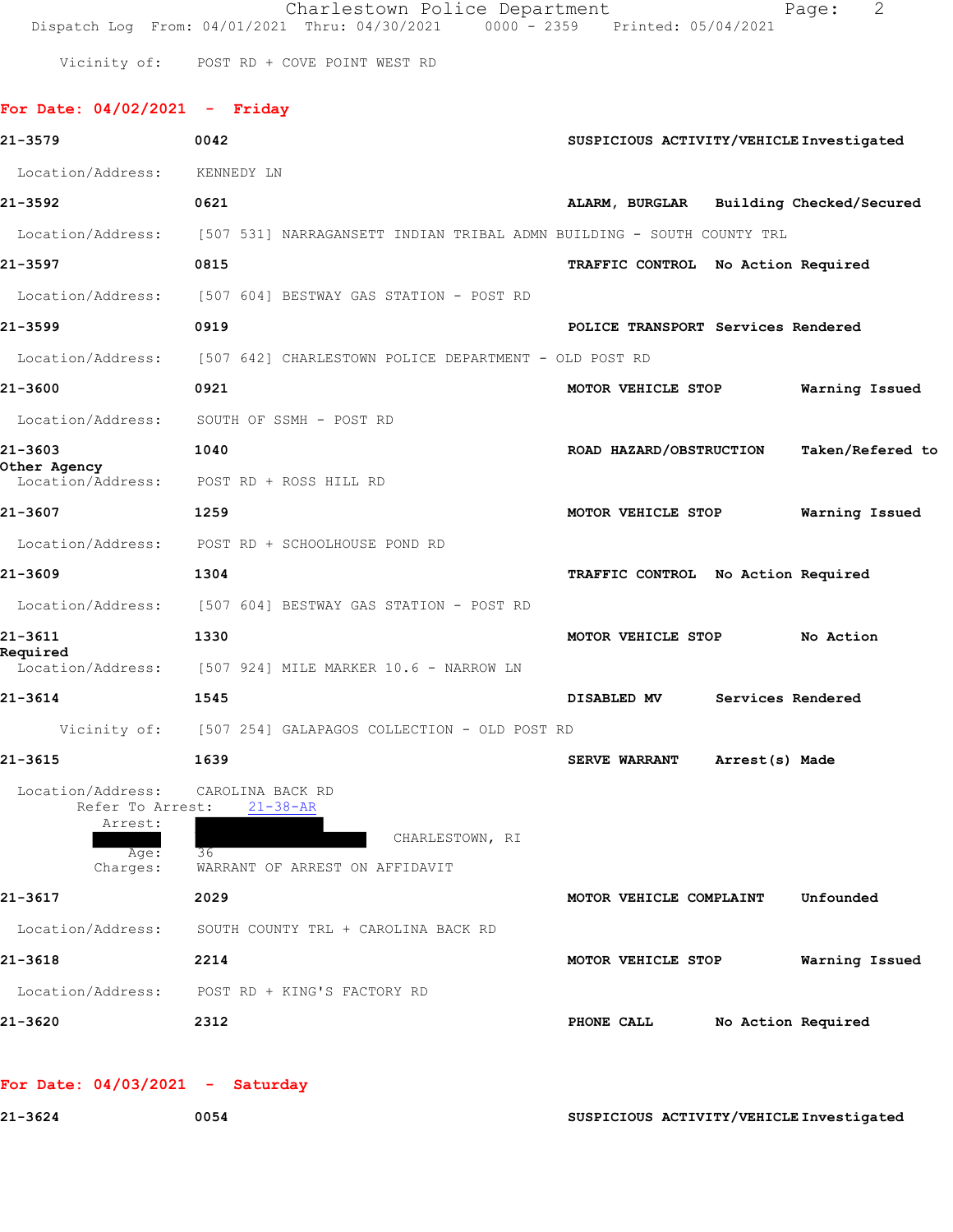|                                   | Charlestown Police Department<br>Dispatch Log From: 04/01/2021 Thru: 04/30/2021 0000 - 2359 Printed: 05/04/2021 | 3<br>Page:                                  |
|-----------------------------------|-----------------------------------------------------------------------------------------------------------------|---------------------------------------------|
|                                   | Location/Address: [507 24] BURLINGAME - PICNIC AREA - SANCTUARY RD                                              |                                             |
| 21-3636                           | 0946                                                                                                            | MOTOR VEHICLE STOP<br>Citation Issued       |
| Location/Address:                 | POST RD + SCHOOLHOUSE POND RD                                                                                   |                                             |
| 21-3638                           | 1005                                                                                                            | MOTOR VEHICLE STOP<br>Warning Issued        |
|                                   | Location/Address: POST RD + KING'S FACTORY RD                                                                   |                                             |
| 21-3639                           | 1018                                                                                                            | MOTOR VEHICLE STOP<br>Warning Issued        |
| Location/Address:                 | SOUTH COUNTY TRL + BOTKA DR                                                                                     |                                             |
| 21-3640                           | 1023                                                                                                            | MOTOR VEHICLE STOP<br>Warning Issued        |
| Location/Address:                 | SOUTH COUNTY TRL + BOTKA DR                                                                                     |                                             |
| 21-3642                           | 1039                                                                                                            | TRAFFIC CONTROL Warning Issued              |
| Location/Address: OLD SHANNOCK RD |                                                                                                                 |                                             |
| 21-3644                           | 1133                                                                                                            | ROAD HAZARD/OBSTRUCTION<br>Removed Hazard   |
|                                   | Location/Address: [507 925] MILE MARKER 11.0 - POST RD                                                          |                                             |
| 21-3645                           | 1137                                                                                                            | MOTOR VEHICLE STOP<br>Warning Issued        |
| Location/Address:                 | SOUTH COUNTY TRL + WHIPPLE DR                                                                                   |                                             |
| 21-3649                           | 1551                                                                                                            | MOTOR VEHICLE STOP<br>Warning Issued        |
|                                   | Location/Address: [507 276] RTE 2 @ RICHMOND LINE - SOUTH COUNTY TRL                                            |                                             |
| 21-3650                           | 1554                                                                                                            | TRAFFIC CONTROL Warning Issued              |
|                                   | Location/Address: [507 276] RTE 2 @ RICHMOND LINE - SOUTH COUNTY TRL                                            |                                             |
| 21-3651                           | 1615                                                                                                            | MOTOR VEHICLE STOP<br>Citation Issued       |
|                                   | Vicinity of: [507 369] WILCOX TAVERN - OLD POST RD                                                              |                                             |
| 21-3652                           | 1620                                                                                                            | FIRE, BRUSH<br>Investigated                 |
| Location/Address:                 | TUCKER ST                                                                                                       |                                             |
| 21-3653                           | 1733                                                                                                            | Warning Issued<br>MOTOR VEHICLE STOP        |
| Location/Address:                 | [507 269] RTE 1 @ DRIVING RANGE - POST RD                                                                       |                                             |
| 21-3654                           | 1747                                                                                                            | MOTOR VEHICLE COMPLAINT<br>Could Not Locate |
|                                   | Location/Address: [507 72] CUMBERLAND FARMS - OLD POST RD                                                       |                                             |
| 21-3655                           | 1756                                                                                                            | Warning Issued<br>MOTOR VEHICLE STOP        |
| Location/Address:                 | POST RD + KING'S FACTORY RD                                                                                     |                                             |
| 21-3656                           | 1939                                                                                                            | Warning Issued<br>MOTOR VEHICLE STOP        |
| Location/Address:                 | [507 275] RTE 1 @ WESTERLY LINE - POST RD                                                                       |                                             |
| 21-3657<br>Agency                 | 2029                                                                                                            | Taken/Refered to Other<br>PHONE CALL        |
| 21-3658                           | 2114                                                                                                            | Unfounded<br>FIRE, BRUSH                    |
| Location/Address:                 | KING'S FACTORY RD                                                                                               |                                             |
| 21-3659                           | 2118                                                                                                            | Warning Issued<br>MOTOR VEHICLE STOP        |
|                                   |                                                                                                                 |                                             |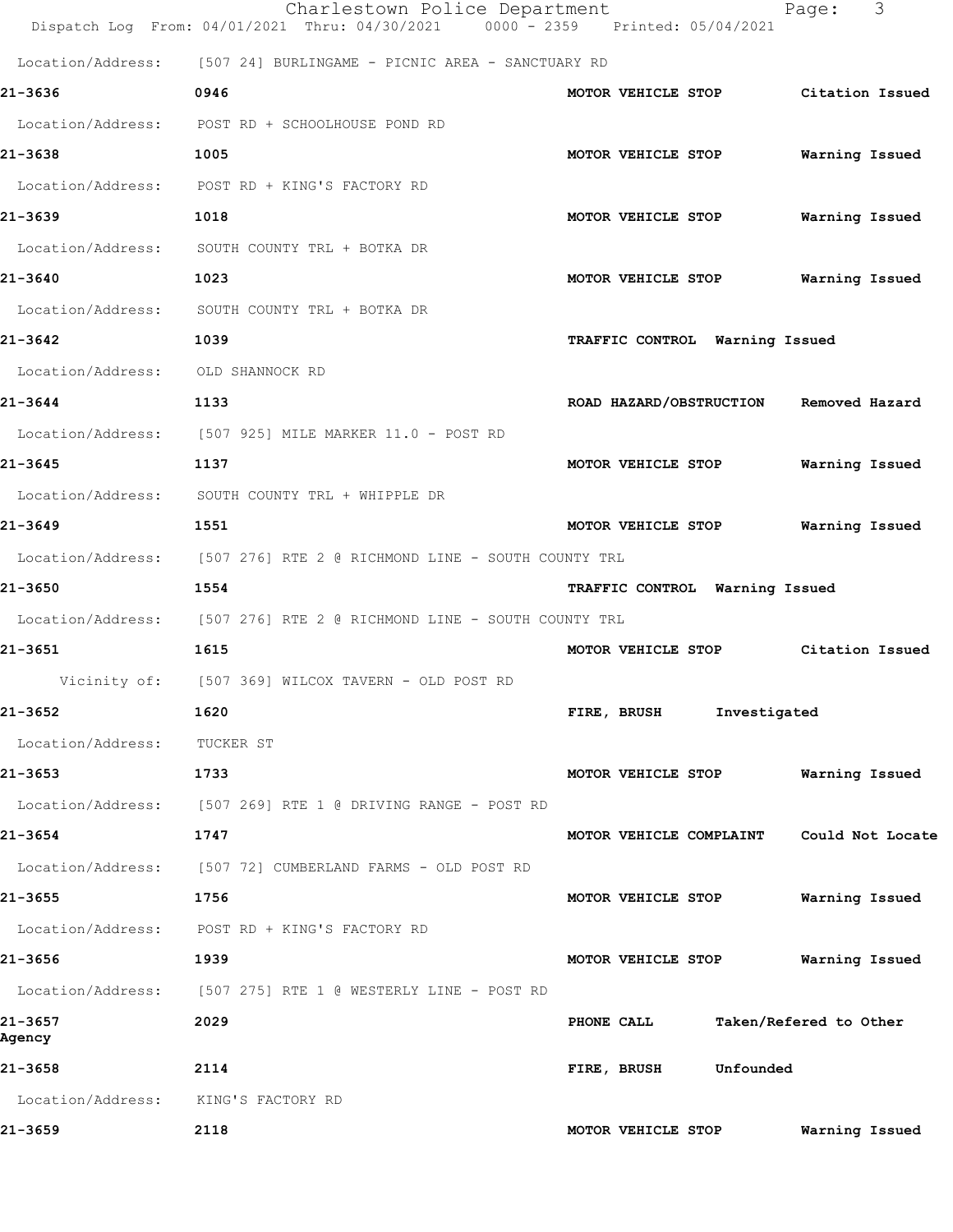Charlestown Police Department Fage: 4 Dispatch Log From: 04/01/2021 Thru: 04/30/2021 0000 - 2359 Printed: 05/04/2021

Location/Address: [507 607] RTE 1 @ BESTWAY - POST RD

| For Date: $04/04/2021$ - Sunday      |                                                                              |                                         |           |
|--------------------------------------|------------------------------------------------------------------------------|-----------------------------------------|-----------|
| 21-3665                              | 0109                                                                         | MOTOR VEHICLE STOP Warning Issued       |           |
|                                      | Vicinity of: POST RD + WILDFLOWER RD                                         |                                         |           |
| 21-3668                              | 0147                                                                         | MOTOR VEHICLE STOP Warning Issued       |           |
|                                      | Location/Address: [507 275] RTE 1 @ WESTERLY LINE - POST RD                  |                                         |           |
| 21-3676                              | 0912                                                                         | ANIMAL COMPLAINT No Action Required     |           |
| Location/Address: GENERAL STANTON LN |                                                                              |                                         |           |
| 21-3677                              | 1109                                                                         | TRAFFIC CONTROL Warning Issued          |           |
| Location/Address: OLD SHANNOCK RD    |                                                                              |                                         |           |
| 21-3678                              | 1134                                                                         | ANIMAL COMPLAINT No Action Required     |           |
| Vicinity of: LAUREL RD               |                                                                              |                                         |           |
| 21-3681                              | 1352                                                                         | MOTOR VEHICLE STOP Warning Issued       |           |
|                                      | Location/Address: POST RD + PROSSER TRL                                      |                                         |           |
| 21-3682<br>Agency                    | 1826                                                                         | ANIMAL COMPLAINT Taken/Refered to Other |           |
| Location/Address: KINGSLAND CT       |                                                                              |                                         |           |
| 21-3683                              | 1905                                                                         | MOTOR VEHICLE STOP Warning Issued       |           |
|                                      | Location/Address: [507 307] RTE 1A @ CROSS MILLS LIBRARY - OLD POST RD       |                                         |           |
| 21-3687                              | 2012                                                                         | HOUSE CHECK Building Checked/Secured    |           |
| Location/Address: EAST BEACH RD      |                                                                              |                                         |           |
| 21-3689                              | 2020                                                                         | ROAD HAZARD/OBSTRUCTION Removed Hazard  |           |
|                                      | Location/Address: [507 261] RTE 1 @ STATE GARAGE (MILE MARKER 9.6) - POST RD |                                         |           |
| For Date: $04/05/2021$ - Monday      |                                                                              |                                         |           |
| 21-3704                              | 0236                                                                         | MOTOR VEHICLE STOP                      | No Action |

| 21-3704<br>Required                                 | 0236                        | MOTOR VEHICLE STOP      |                   | No Action      |  |
|-----------------------------------------------------|-----------------------------|-------------------------|-------------------|----------------|--|
| Location/Address:                                   | POST RD + WILDFLOWER RD     |                         |                   |                |  |
| 21-3708                                             | 0907                        | ALARM, FIRE             | False Alarm       |                |  |
| Location/Address:                                   | [507 459] OCEAN VIEW AVE    |                         |                   |                |  |
| 21-3709                                             | 0936                        | SERVE SUMMONS           | Services Rendered |                |  |
| Location/Address:                                   | OLD SHANNOCK RD             |                         |                   |                |  |
| 21-3711<br>Family/Guardian/Other                    | 1102                        | OFFICER WANTED          | Taken to          |                |  |
| Location/Address:                                   | BOTKA DR                    |                         |                   |                |  |
| 21-3712                                             | 1302                        | PSYCHOLOGICAL EMERGENCY |                   | Transported to |  |
| Hospital<br>Location/Address:<br>Refer To Incident: | BOTKA DR<br>$21 - 112 - OF$ |                         |                   |                |  |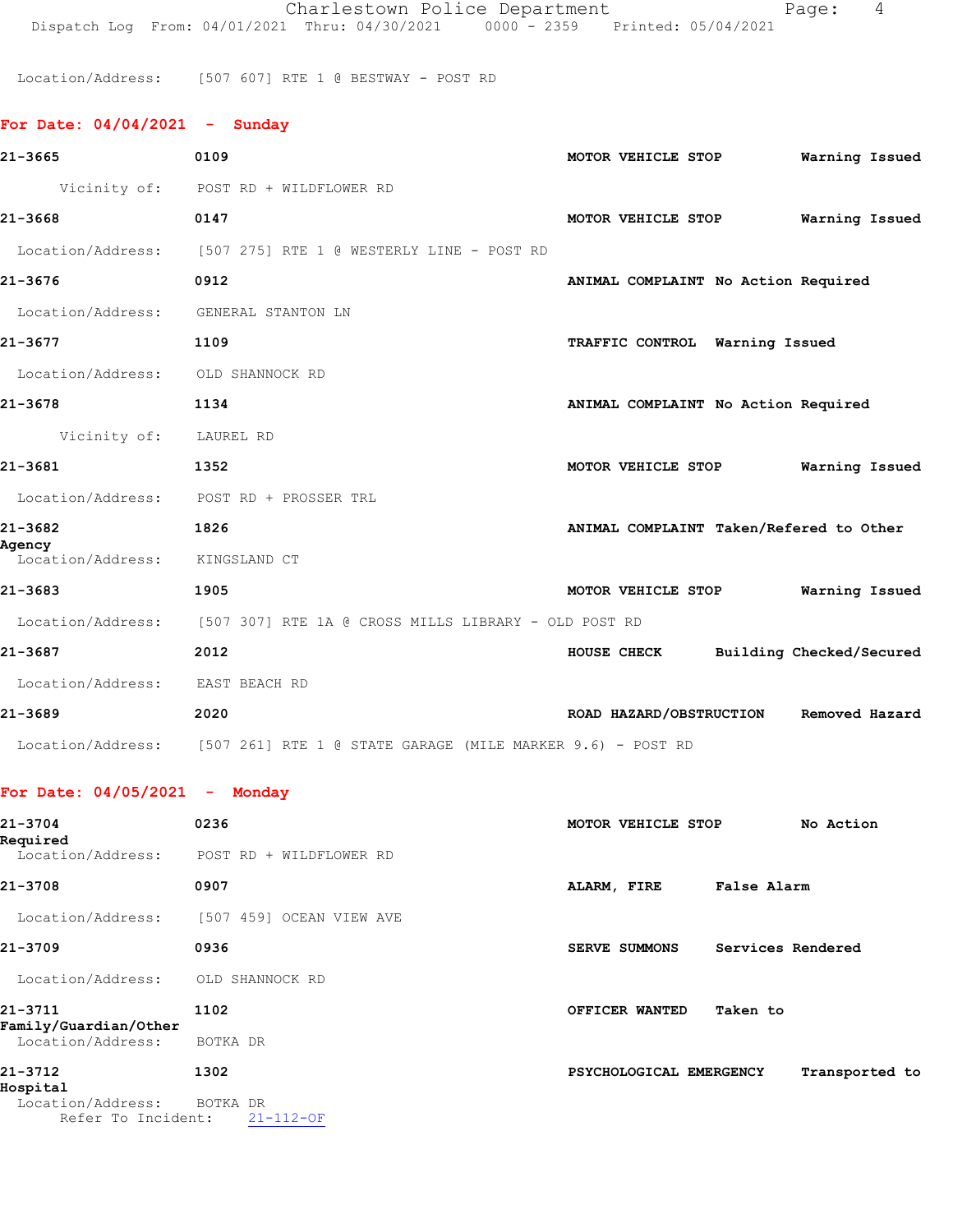|                                           | Charlestown Police Department<br>Dispatch Log From: 04/01/2021 Thru: 04/30/2021 0000 - 2359 Printed: 05/04/2021 |                                    | 5<br>Page:        |
|-------------------------------------------|-----------------------------------------------------------------------------------------------------------------|------------------------------------|-------------------|
| 21-3715                                   | 1608                                                                                                            | MOTOR VEHICLE STOP                 | Warning Issued    |
| Location/Address:                         | NARROW LN                                                                                                       |                                    |                   |
| 21-3717                                   | 1910                                                                                                            | MOTOR VEHICLE COMPLAINT            | Unfounded         |
|                                           | Location/Address: [507 271] RTE 1 @ MICHAEL'S - POST RD                                                         |                                    |                   |
|                                           |                                                                                                                 |                                    |                   |
| For Date: 04/06/2021 - Tuesday<br>21-3723 | 0018                                                                                                            | MOTOR VEHICLE STOP                 | Warning Issued    |
|                                           | Vicinity of: [507 604] BESTWAY GAS STATION - POST RD                                                            |                                    |                   |
| 21-3726                                   | 0029                                                                                                            | MOTOR VEHICLE STOP                 | Warning Issued    |
| Location/Address:                         | [507 100] RTE 1 @ FIORES (MILE MARKER 8.0) - POST RD                                                            |                                    |                   |
| 21-3730                                   | 0124                                                                                                            | POLICE INFORMATION                 | No Action         |
| Required                                  | Location/Address: [507 642] CHARLESTOWN POLICE DEPARTMENT - OLD POST RD                                         |                                    |                   |
| 21-3735                                   | 0629                                                                                                            | MOTOR VEHICLE STOP                 | Warning Issued    |
| Location/Address:                         | POST RD + KING'S FACTORY RD                                                                                     |                                    |                   |
| 21-3738                                   | 0832                                                                                                            | <b>ASSIST OTHER TOWN DEPT</b>      | Services Rendered |
| Location/Address:                         | [507 19] CHARLESTOWN ELEMENTARY SCHOOL - CAROLINA BACK RD                                                       |                                    |                   |
| 21-3739                                   | 0908                                                                                                            | MOTOR VEHICLE STOP                 | Warning Issued    |
|                                           | Location/Address: [507 374] SAINT MARYS CHURCH - CAROLINA BACK RD                                               |                                    |                   |
| 21-3740                                   | 0926                                                                                                            | TRAFFIC CONTROL No Action Required |                   |
| Location/Address:                         | SOUTH OF SSMH - POST RD                                                                                         |                                    |                   |
| 21-3741                                   | 1030                                                                                                            | TRAFFIC CONTROL No Action Required |                   |
|                                           | Location/Address: [507 604] BESTWAY GAS STATION - POST RD                                                       |                                    |                   |
| 21-3748                                   | 1106                                                                                                            | POLICE INFORMATION                 | Investigated      |
|                                           | Location/Address: [507 410] DUNKIN DONUTS - OLD POST RD                                                         |                                    |                   |
| 21-3751                                   | 1121                                                                                                            | WELL BEING CHECK Investigated      |                   |
| Location/Address: CROSSLAND ST            |                                                                                                                 |                                    |                   |
| 21-3752<br>1142                           |                                                                                                                 | MOTOR VEHICLE STOP                 | Warning Issued    |
| Location/Address: POST RD + DEER RUN      |                                                                                                                 |                                    |                   |
| 21-3754                                   | 1216                                                                                                            | MOTOR VEHICLE STOP                 | Warning Issued    |
|                                           | Location/Address: [507 100] RTE 1 @ FIORES (MILE MARKER 8.0) - POST RD                                          |                                    |                   |
| 21-3755                                   | 1251                                                                                                            | MOTOR VEHICLE STOP                 | Warning Issued    |
|                                           | Location/Address: POST RD + EAST BEACH RD                                                                       |                                    |                   |
| 21-3757                                   | 1506                                                                                                            | OFFICER WANTED Investigated        |                   |
|                                           | Location/Address: [507 38] CHARLESTOWN POST OFFICE - OLD POST RD                                                |                                    |                   |
| 21-3758                                   | 1513                                                                                                            | ANIMAL COMPLAINT Investigated      |                   |
| Location/Address: BURDICKVILLE RD         |                                                                                                                 |                                    |                   |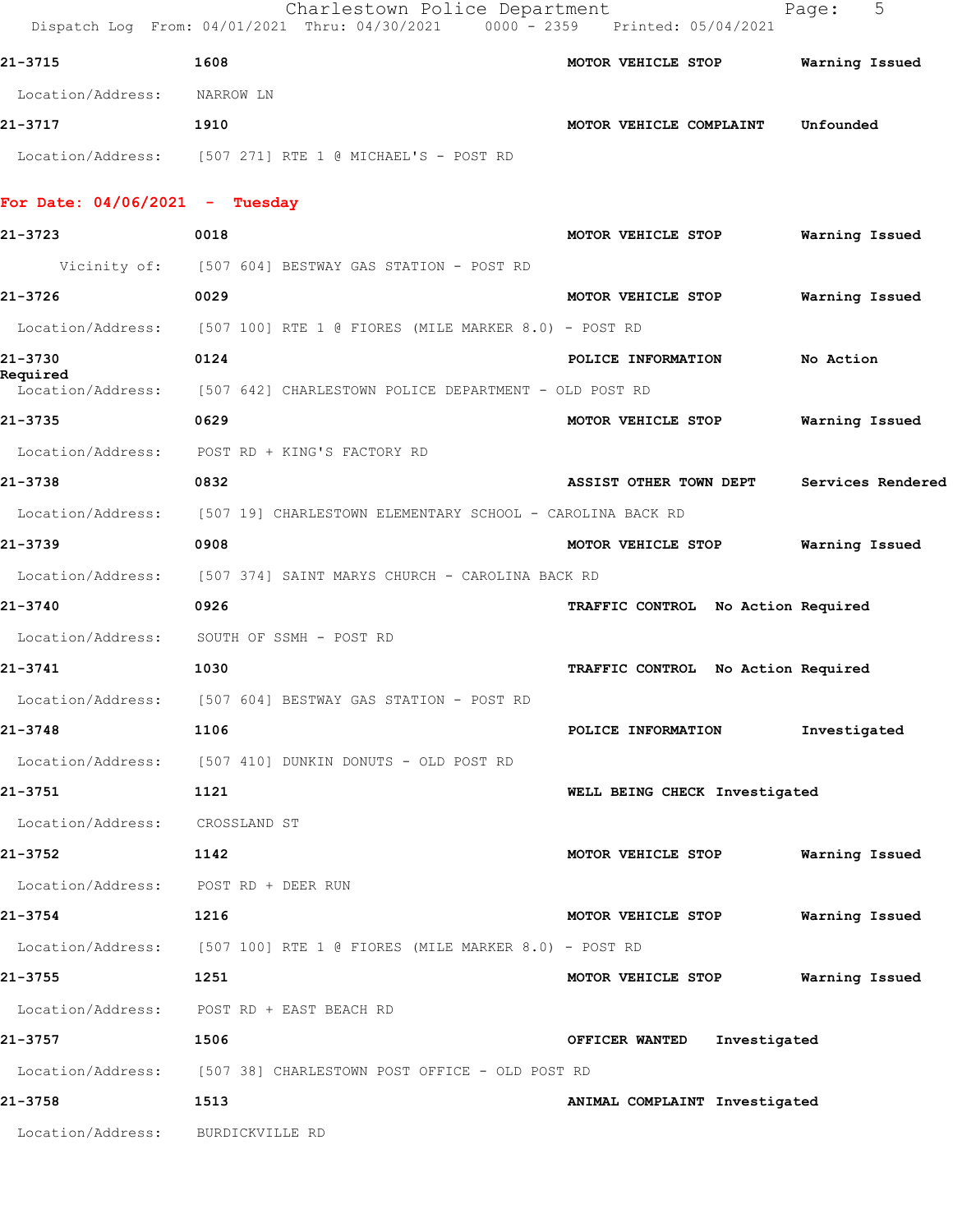Charlestown Police Department Page: 6 Dispatch Log From: 04/01/2021 Thru: 04/30/2021 0000 - 2359 Printed: 05/04/2021

| 21-3759<br>Hospital | 1518                                                                 | Transported to<br>PSYCHOLOGICAL EMERGENCY    |
|---------------------|----------------------------------------------------------------------|----------------------------------------------|
| Location/Address:   | [507 38] CHARLESTOWN POST OFFICE - OLD POST RD                       |                                              |
| 21-3760             | 1800                                                                 | ALARM, BURGLAR Building Checked/Secured      |
| Location/Address:   | [507 868] MICHAEL'S GARAGE - POST RD                                 |                                              |
| 21-3761             | 1816                                                                 | No Action Required<br><b>TRAFFIC CONTROL</b> |
| Location/Address:   | [507 604] BESTWAY GAS STATION - POST RD                              |                                              |
| 21-3762             | 1929                                                                 | Could Not Locate<br>MOTOR VEHICLE COMPLAINT  |
| Location/Address:   | SOUTH COUNTY TRL + CAROLINA BACK RD                                  |                                              |
| 21-3764             | 2217                                                                 | ANIMAL COMPLAINT Investigated                |
| Vicinity of:        | COBLEIGH ST                                                          |                                              |
| 21-3765             | 2347                                                                 | TRAFFIC CONTROL No Action Required           |
| Location/Address:   | $[507\;303]$ RTE 1 @ SOUTH SHORE MENTAL HEALTH (MM $9.0$ ) - POST RD |                                              |
| 21-3766             | 2348                                                                 | TRAFFIC CONTROL No Action Required           |
| Location/Address:   | [507 303] RTE 1 @ SOUTH SHORE MENTAL HEALTH (MM 9.0) - POST RD       |                                              |

**For Date: 04/07/2021 - Wednesday**

**21-3774 0004 MOTOR VEHICLE STOP Warning Issued** Vicinity of: [507 375] PAWAGET PARK - POST RD + SPORTSMAN RD **21-3785 0415 SUSPICIOUS ACTIVITY/VEHICLE Building Checked/Secured**  [507 503] KICKAPOO RUN **21-3786 0827 ASSIST OTHER TOWN DEPT Services Rendered** Location/Address: [507 19] CHARLESTOWN ELEMENTARY SCHOOL - CAROLINA BACK RD **21-3788 1001 OFFICER WANTED Investigated** Location/Address: BISCUIT CITY RD Refer To Incident: 21-113-OF **21-3789 1021 TRAFFIC CONTROL No Action Required** Location/Address: [507 604] BESTWAY GAS STATION - POST RD **21-3790 1049 MOTOR VEHICLE STOP Warning Issued** Location/Address: SOUTH OF STATE GARAGE - POST RD **21-3791 1053 SUSPICIOUS ACTIVITY/VEHICLE Services Rendered** Location/Address: HIGHLAND RD **21-3792 1127 ALARM, FIRE No Action Required** Location/Address: NINIGRET AVE **21-3794 1241 ASSIST OTHER TOWN DEPT Services Rendered** Location/Address: [507 19] CHARLESTOWN ELEMENTARY SCHOOL - CAROLINA BACK RD **21-3795 1504 ASSIST OTHER POLICE DEPT Services Rendered**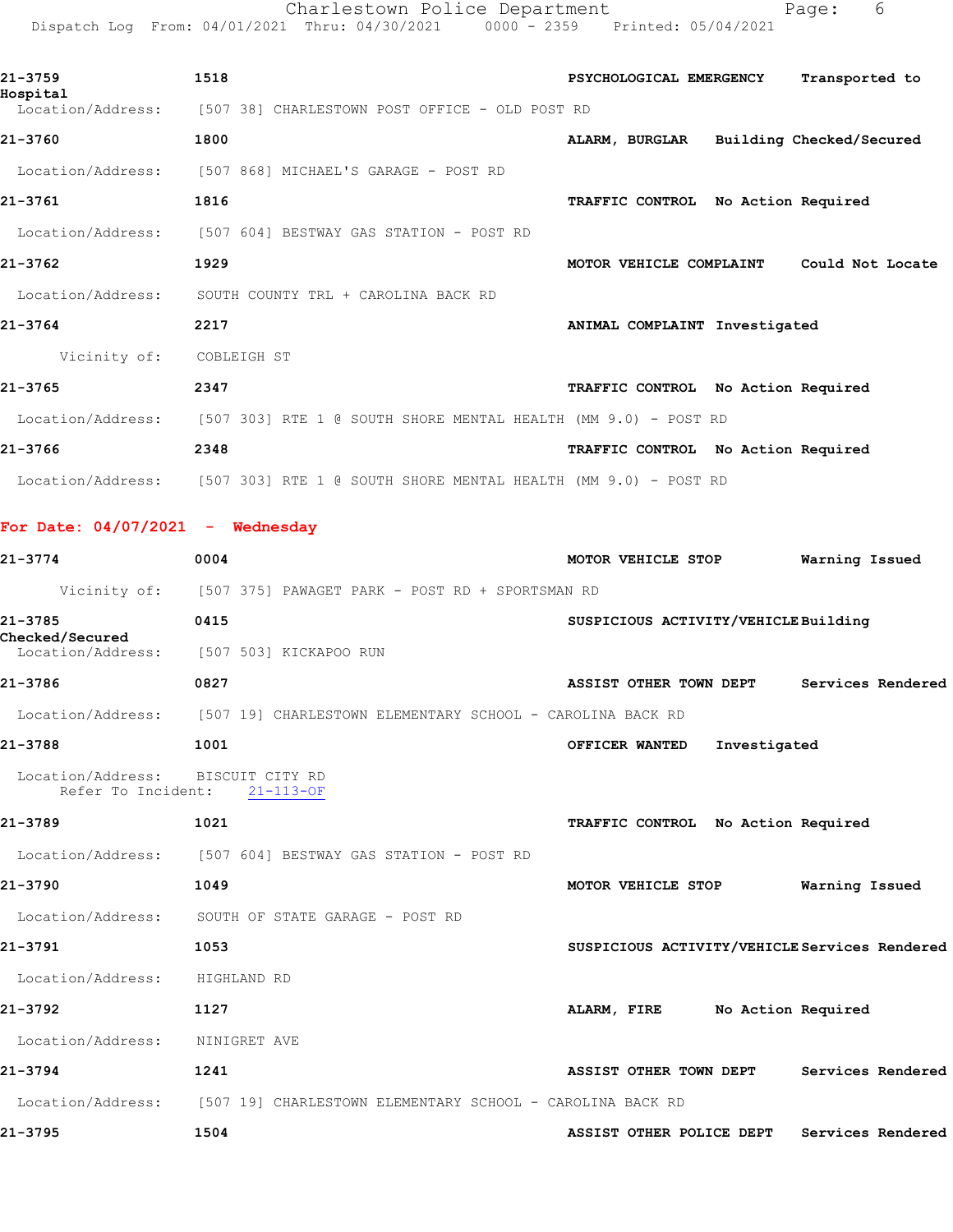|                                                                        | Charlestown Police Department<br>Dispatch Log From: 04/01/2021 Thru: 04/30/2021 0000 - 2359 Printed: 05/04/2021                          |                                       |              | 7<br>Page:      |  |
|------------------------------------------------------------------------|------------------------------------------------------------------------------------------------------------------------------------------|---------------------------------------|--------------|-----------------|--|
|                                                                        | Location/Address: [507 642] CHARLESTOWN POLICE DEPARTMENT - OLD POST RD                                                                  |                                       |              |                 |  |
| 21-3796                                                                | 1521                                                                                                                                     | DISABLED MV Services Rendered         |              |                 |  |
|                                                                        | Location/Address: [507 923] FALCONE LN + OLD POST RD                                                                                     |                                       |              |                 |  |
| 21-3797                                                                | 1613                                                                                                                                     | MOTOR VEHICLE STOP Warning Issued     |              |                 |  |
|                                                                        | Location/Address: POST RD + PROSSER TRL                                                                                                  |                                       |              |                 |  |
| 21-3798                                                                | 1624                                                                                                                                     | MVA - Minor Report Taken              |              |                 |  |
|                                                                        | Location/Address: [507 362] RTE 2 @ SUNOCO - SOUTH COUNTY TRL<br>Refer To Accident: 21-43-AC                                             |                                       |              |                 |  |
| 21-3799                                                                | 1701                                                                                                                                     | ASSIST CITIZEN Services Rendered      |              |                 |  |
|                                                                        | Vicinity of: SOUTH COUNTY TRL                                                                                                            |                                       |              |                 |  |
| 21-3800<br>$\sim$ 1852                                                 |                                                                                                                                          | OFFICER WANTED Report Taken           |              |                 |  |
|                                                                        | Location/Address: [507 572] DRIFTWOOD DR<br>Refer To Incident: 21-114-OF                                                                 |                                       |              |                 |  |
| For Date: $04/08/2021$ - Thursday                                      |                                                                                                                                          |                                       |              |                 |  |
| 21-3823                                                                | 0759                                                                                                                                     | TRAFFIC CONTROL Warning Issued        |              |                 |  |
|                                                                        | Location/Address: [507 19] CHARLESTOWN ELEMENTARY SCHOOL - CAROLINA BACK RD                                                              |                                       |              |                 |  |
| 21-3824                                                                | 0804                                                                                                                                     | TRAFFIC CONTROL No Action Required    |              |                 |  |
|                                                                        | Location/Address: STATE GARAGE - POST RD                                                                                                 |                                       |              |                 |  |
| 21-3825                                                                | 0823                                                                                                                                     | ASSIST OTHER AGENCY Services Rendered |              |                 |  |
|                                                                        | Location/Address: [507 19] CHARLESTOWN ELEMENTARY SCHOOL - CAROLINA BACK RD                                                              |                                       |              |                 |  |
| 21-3826                                                                | 0842                                                                                                                                     | DISABLED MV                           | Investigated |                 |  |
| Location/Address:                                                      | POST RD + KING'S FACTORY RD                                                                                                              |                                       |              |                 |  |
| 21-3827                                                                | 0853                                                                                                                                     | TRAFFIC CONTROL No Action Required    |              |                 |  |
| Location/Address:                                                      | [507 604] BESTWAY GAS STATION - POST RD                                                                                                  |                                       |              |                 |  |
| 21-3828                                                                | 0909                                                                                                                                     | MOTOR VEHICLE STOP                    |              | Citation Issued |  |
| Location/Address:                                                      | [507 284] RTE 91 @ RICHMOND LINE - ALTON CAROLINA RD                                                                                     |                                       |              |                 |  |
| 21-3830                                                                | 0928                                                                                                                                     | MOTOR VEHICLE STOP                    |              | Warning Issued  |  |
| Location/Address:                                                      | POST RD + NARROW LN                                                                                                                      |                                       |              |                 |  |
| 21–3831                                                                | 0936                                                                                                                                     | MOTOR VEHICLE STOP                    |              | Warning Issued  |  |
| Location/Address:                                                      | SOUTH COUNTY TRL + NEW BISCUIT CITY RD                                                                                                   |                                       |              |                 |  |
| 21-3833                                                                | 0946                                                                                                                                     | MOTOR VEHICLE STOP                    |              | Arrest(s) Made  |  |
| Location/Address:<br>Refer To Summons:<br>Summons:<br>Age:<br>Charges: | SOUTH COUNTY TRL + NEW BISCUIT CITY RD<br>$21 - 40 - AR$<br>CHARLESTOWN, RI<br>55<br>DRIVING WITH EXPIRED LICENSE OR WITHOUT LIC-1ST OFF |                                       |              |                 |  |
| 21-3837                                                                | 1005                                                                                                                                     | MOTOR VEHICLE STOP                    |              | Warning Issued  |  |
|                                                                        |                                                                                                                                          |                                       |              |                 |  |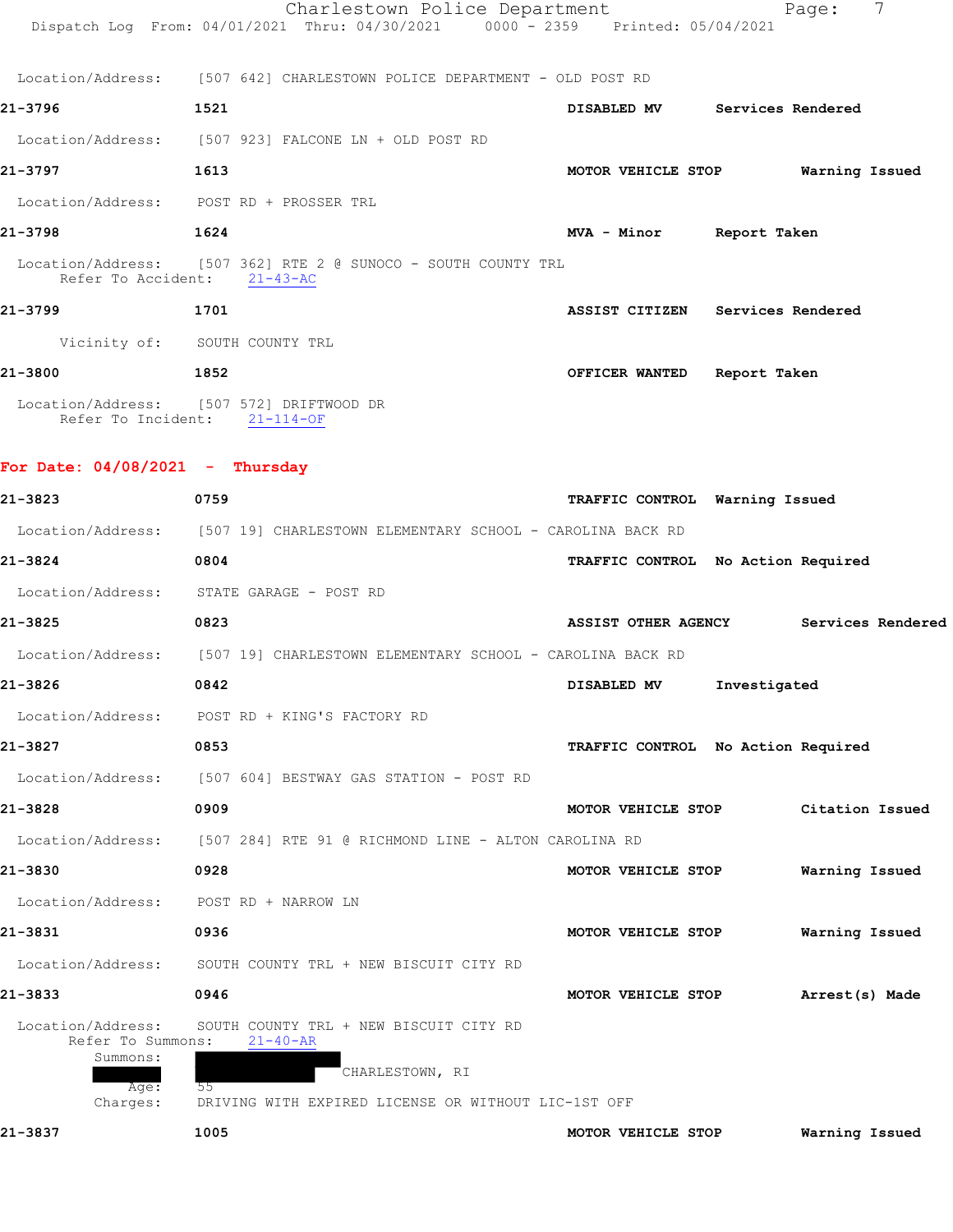|                   | Charlestown Police Department<br>Dispatch Log From: 04/01/2021 Thru: 04/30/2021 0000 - 2359 Printed: 05/04/2021 | Page:                                | -8 |
|-------------------|-----------------------------------------------------------------------------------------------------------------|--------------------------------------|----|
|                   | Location/Address: RICHMOND LINE - SOUTH COUNTY TRL                                                              |                                      |    |
| 21-3840           | 1032                                                                                                            | MOTOR VEHICLE STOP<br>Warning Issued |    |
| Location/Address: | NARROW LANE - POST RD                                                                                           |                                      |    |
| 21-3841           | 1039                                                                                                            | MOTOR VEHICLE STOP<br>Warning Issued |    |
|                   | Location/Address: [507 266] RTE 1 @ WILLOWS - POST RD                                                           |                                      |    |
| 21-3842           | 1050                                                                                                            | Warning Issued<br>MOTOR VEHICLE STOP |    |
| Location/Address: | POST RD + EAST BEACH RD                                                                                         |                                      |    |
| 21-3844           | 1057                                                                                                            | TRAFFIC CONTROL Services Rendered    |    |
| Location/Address: | OLD SHANNOCK RD                                                                                                 |                                      |    |
| 21-3846           | 1106                                                                                                            | TRAFFIC CONTROL No Action Required   |    |
| Location/Address: | MATUNUCK SCHOOLHOUSE RD                                                                                         |                                      |    |
| 21-3847           | 1109                                                                                                            | DISABLED MV<br>Services Rendered     |    |
|                   | Location/Address: MATUNUCK SCHOOLHOUSE RD + NORTH NIANTIC DR                                                    |                                      |    |
| 21-3848           | 1335                                                                                                            | MOTOR VEHICLE STOP<br>Warning Issued |    |
|                   | Location/Address: STATE GARAGE - POST RD                                                                        |                                      |    |
| 21-3850           | 1509                                                                                                            | MOTOR VEHICLE COMPLAINT<br>Unfounded |    |
|                   | Location/Address: [507 275] RTE 1 @ WESTERLY LINE - POST RD                                                     |                                      |    |
| 21–3851           | 1533                                                                                                            | MOTOR VEHICLE STOP<br>Warning Issued |    |
|                   | Location/Address: [507 260] RTE 1 @ GENERAL STANTON - POST RD                                                   |                                      |    |
| 21-3852           | 1540                                                                                                            | MOTOR VEHICLE STOP<br>Warning Issued |    |
|                   | Location/Address: [507 258] RTE 1 @ SOUTH KINGSTOWN LINE (MM 11.4) - POST RD                                    |                                      |    |
| 21-3853           | 1552                                                                                                            | MOTOR VEHICLE STOP Warning Issued    |    |
|                   | Location/Address: POST RD + SCHOOLHOUSE POND RD                                                                 |                                      |    |
| 21-3854           | 1555                                                                                                            | Warning Issued<br>MOTOR VEHICLE STOP |    |
|                   | Location/Address: [507 100] RTE 1 @ FIORES (MILE MARKER 8.0) - POST RD                                          |                                      |    |
| 21-3855           | 1601                                                                                                            | MOTOR VEHICLE STOP Warning Issued    |    |
|                   | Location/Address: [507 914] MILE MARKER 6.8 - WILDFLOWER RD                                                     |                                      |    |
| 21-3856           | 1617                                                                                                            | MOTOR VEHICLE STOP Warning Issued    |    |
|                   | Vicinity of: KING'S FACTORY RD                                                                                  |                                      |    |
| 21-3858           | 1621                                                                                                            | MOTOR VEHICLE STOP<br>Warning Issued |    |
|                   | Location/Address: [507 100] RTE 1 @ FIORES (MILE MARKER 8.0) - POST RD                                          |                                      |    |
| 21-3859           | 1630                                                                                                            | MOTOR VEHICLE STOP Warning Issued    |    |
|                   | Location/Address: POST RD + SCHOOLHOUSE POND RD                                                                 |                                      |    |
| 21-3860           | 1636                                                                                                            | Warning Issued<br>MOTOR VEHICLE STOP |    |
|                   | Location/Address: [507 923] MILE MARKER 10.2 - FALCONE LN                                                       |                                      |    |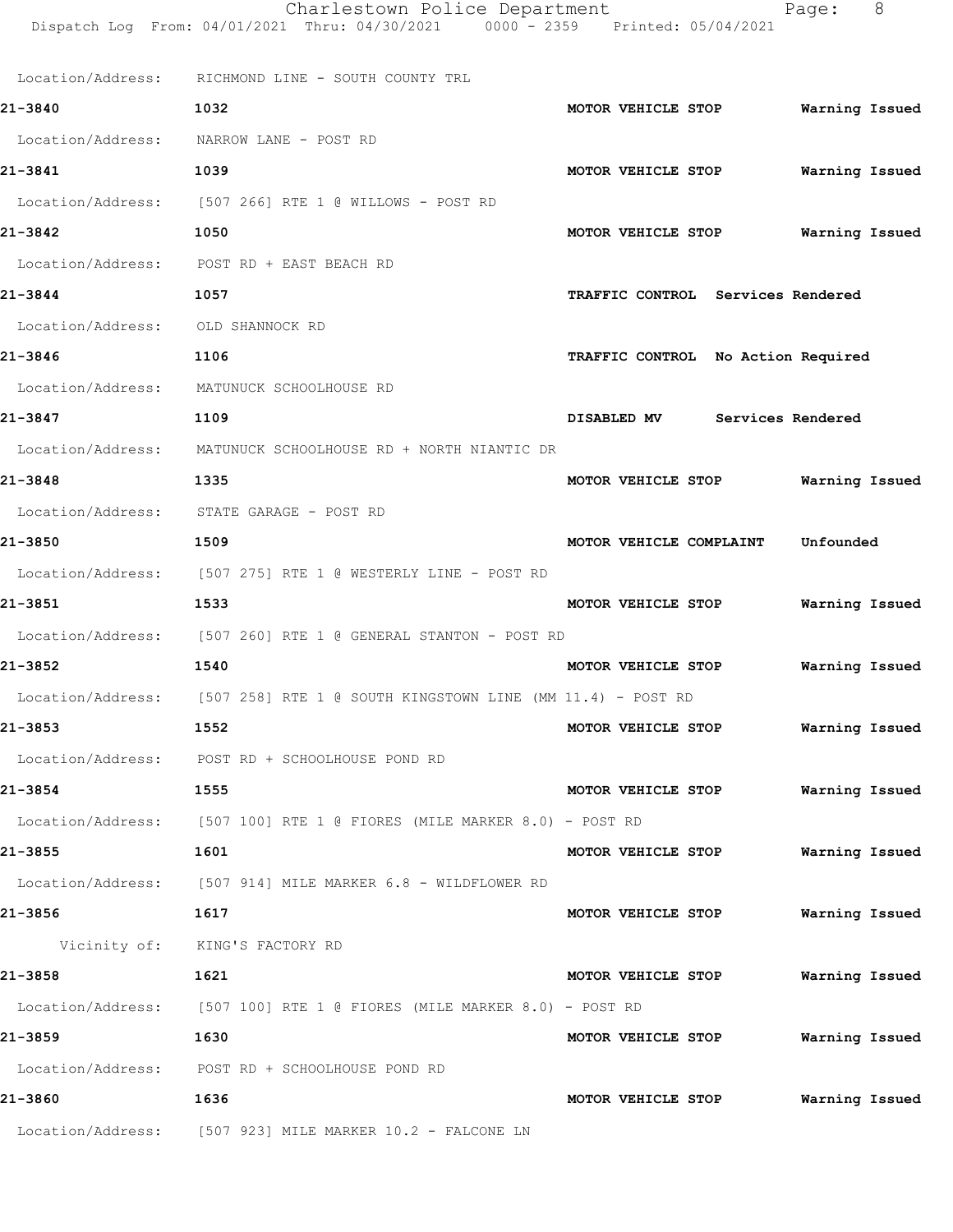|                                                                        | Charlestown Police Department<br>Dispatch Log From: 04/01/2021 Thru: 04/30/2021 0000 - 2359 Printed: 05/04/2021                                                 |                                | 9<br>Page:      |
|------------------------------------------------------------------------|-----------------------------------------------------------------------------------------------------------------------------------------------------------------|--------------------------------|-----------------|
| 21-3861                                                                | 1646                                                                                                                                                            | MOTOR VEHICLE STOP             | Warning Issued  |
| Location/Address:                                                      | [507 303] RTE 1 @ SOUTH SHORE MENTAL HEALTH (MM 9.0) - POST RD                                                                                                  |                                |                 |
| 21-3862                                                                | 1650                                                                                                                                                            | MOTOR VEHICLE STOP             | Warning Issued  |
| Location/Address:                                                      | [507 261] RTE 1 @ STATE GARAGE (MILE MARKER 9.6) - POST RD                                                                                                      |                                |                 |
| 21-3863                                                                | 1711                                                                                                                                                            | MOTOR VEHICLE COMPLAINT        | Arrest(s) Made  |
| Location/Address:<br>Refer To Summons:<br>Summons:<br>Age:<br>Charges: | $[507 263]$ RTE 1 @ TOURIST INFO (MILE MARKER 7.6) - POST RD<br>$21 - 41 - AR$<br>WEST WARWICK, RI<br>18<br>DRIVING WITH EXPIRED LICENSE OR WITHOUT LIC-1ST OFF |                                |                 |
| 21-3865                                                                | 1802                                                                                                                                                            | MOTOR VEHICLE STOP             | Citation Issued |
| Location/Address:                                                      | SCHOOLHOUSE POND PRESERVE - KING'S FACTORY RD                                                                                                                   |                                |                 |
| 21-3866                                                                | 1857                                                                                                                                                            | OFFICER WANTED<br>Report Taken |                 |
| Location/Address:<br>Refer To Incident:                                | LAURI DR<br>$21 - 115 - OF$                                                                                                                                     |                                |                 |
| 21-3867                                                                | 1935                                                                                                                                                            | MOTOR VEHICLE STOP             | Warning Issued  |
|                                                                        | Location/Address: POST RD + SCHOOLHOUSE POND RD                                                                                                                 |                                |                 |
| 21-3869                                                                | 1942                                                                                                                                                            | MOTOR VEHICLE STOP             | Warning Issued  |
|                                                                        | Location/Address: [507 303] RTE 1 @ SOUTH SHORE MENTAL HEALTH (MM 9.0) - POST RD                                                                                |                                |                 |
| 21-3870                                                                | 2033                                                                                                                                                            | ROAD HAZARD/OBSTRUCTION        | Removed Hazard  |
|                                                                        | Location/Address: [507 261] RTE 1 @ STATE GARAGE (MILE MARKER 9.6) - POST RD                                                                                    |                                |                 |
| For Date: $04/09/2021$ - Friday                                        |                                                                                                                                                                 |                                |                 |
| 21-3888                                                                | 0649                                                                                                                                                            | MOTOR VEHICLE STOP             | Citation Issued |
| Location/Address:                                                      | ALTON CAROLINA RD + HILLTOP DR                                                                                                                                  |                                |                 |
| 21-3889                                                                | 0659                                                                                                                                                            | MOTOR VEHICLE STOP             | Warning Issued  |

| 21-3892           | 0720                                                 | MOTOR VEHICLE STOP | Warning Issued                    |
|-------------------|------------------------------------------------------|--------------------|-----------------------------------|
| Location/Address: | [507 284] RTE 91 @ RICHMOND LINE - ALTON CAROLINA RD |                    |                                   |
| 21-3893           | 0754                                                 | MOTOR VEHICLE STOP | Warning Issued                    |
| Location/Address: | [507 284] RTE 91 @ RICHMOND LINE - ALTON CAROLINA RD |                    |                                   |
| 21-3894           | 0800                                                 |                    | TRAFFIC CONTROL Services Rendered |
|                   |                                                      |                    |                                   |

**21-3890 0707 MOTOR VEHICLE STOP Warning Issued**

**21-3891 0714 WELL BEING CHECK Investigated**

Location/Address: [507 19] CHARLESTOWN ELEMENTARY SCHOOL - CAROLINA BACK RD

Location/Address: [507 284] RTE 91 @ RICHMOND LINE - ALTON CAROLINA RD

Vicinity of: ALTON CAROLINA RD

Location/Address: NINIGRET AVE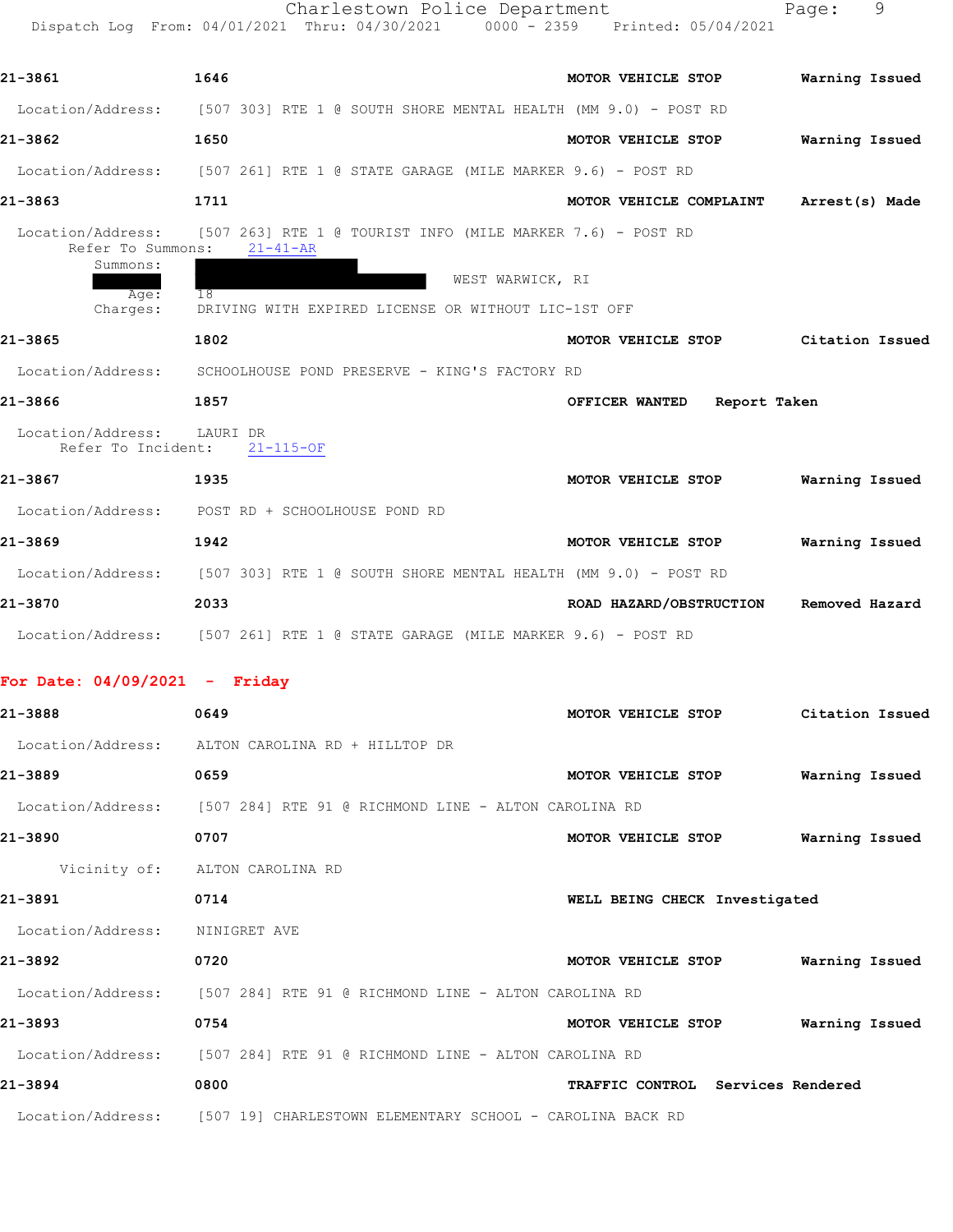|                                                        | Charlestown Police Department<br>Dispatch Log From: 04/01/2021 Thru: 04/30/2021 0000 - 2359 Printed: 05/04/2021 |                                           | 10<br>Page:       |
|--------------------------------------------------------|-----------------------------------------------------------------------------------------------------------------|-------------------------------------------|-------------------|
| 21-3896                                                | 0822                                                                                                            | ASSIST OTHER TOWN DEPT                    | Services Rendered |
|                                                        | Location/Address: [507 19] CHARLESTOWN ELEMENTARY SCHOOL - CAROLINA BACK RD                                     |                                           |                   |
| 21-3898                                                | 1028                                                                                                            | MOTOR VEHICLE STOP                        | Warning Issued    |
|                                                        | Location/Address: POST RD + TAMANACO DR                                                                         |                                           |                   |
| 21-3899                                                | 1131                                                                                                            | MOTOR VEHICLE STOP                        | Warning Issued    |
| Location/Address:                                      | POST RD + SCHOOLHOUSE POND RD                                                                                   |                                           |                   |
| 21-3901                                                | 1146                                                                                                            | TRAFFIC CONTROL No Action Required        |                   |
| Location/Address: EAST BEACH RD                        |                                                                                                                 |                                           |                   |
| 21-3902                                                | 1152                                                                                                            | MOTOR VEHICLE STOP                        | Warning Issued    |
|                                                        | Location/Address: SOUTH COUNTY TRL + CROSSLAND ST                                                               |                                           |                   |
| 21-3903                                                | 1204                                                                                                            | MOTOR VEHICLE STOP                        | Warning Issued    |
| Location/Address:                                      | POST RD + FALCONE LN                                                                                            |                                           |                   |
| 21-3904                                                | 1327                                                                                                            | ALARM, FIRE Investigated                  |                   |
|                                                        | Location/Address: [507 435] SOUTH SHORE MENTAL HEALTH CHARLESTOWN HOUS - OLD POST RD                            |                                           |                   |
| 21-3905                                                | 1332                                                                                                            | DISABLED MV Services Rendered             |                   |
|                                                        | Location/Address: POST RD + EAST BEACH RD                                                                       |                                           |                   |
| 21-3906                                                | 1347                                                                                                            | MOTOR VEHICLE STOP                        | Citation Issued   |
| Location/Address:                                      | [507 200] RTE 1 @ PACKAGE STORE - POST RD                                                                       |                                           |                   |
| 21-3907                                                | 1421                                                                                                            | MOTOR VEHICLE STOP                        | Warning Issued    |
|                                                        | Location/Address: [507 261] RTE 1 @ STATE GARAGE (MILE MARKER 9.6) - POST RD                                    |                                           |                   |
| 21-3908                                                | 1429                                                                                                            | MOTOR VEHICLE STOP                        | Warning Issued    |
|                                                        | Location/Address: [507 304] RTE 1A @ CHARLESTOWN PACKAGE STORE - OLD POST RD                                    |                                           |                   |
| 21-3909                                                | 1505                                                                                                            | TOWN COUNCIL DOCKET DELIVERY              |                   |
| Services Rendered                                      | Location/Address: [507 1] CHARLESTOWN TOWN HALL - SOUTH COUNTY TRL                                              |                                           |                   |
| 21-3910                                                | 1523                                                                                                            | ASSIST OTHER POLICE DEPT Could Not Locate |                   |
| Location/Address: BURDICKVILLE RD                      |                                                                                                                 |                                           |                   |
| 21-3912                                                | 1553                                                                                                            | TOWN COUNCIL DOCKET DELIVERY              |                   |
| Services Rendered<br>Location/Address: CLARKIN POND RD |                                                                                                                 |                                           |                   |
| 21-3913                                                | 1559                                                                                                            | TOWN COUNCIL DOCKET DELIVERY              |                   |
| Services Rendered<br>Location/Address: AUBURN DR       |                                                                                                                 |                                           |                   |
| 21-3914                                                | 1600                                                                                                            | TOWN COUNCIL DOCKET DELIVERY              |                   |
| Services Rendered                                      | Location/Address: [507 527] SOUTH ARNOLDA RD                                                                    |                                           |                   |
| 21-3916                                                | 1607                                                                                                            | TOWN COUNCIL DOCKET DELIVERY              |                   |
| Services Rendered<br>Location/Address:                 | SCAPA FLOW RD                                                                                                   |                                           |                   |
| 21-3915<br>Services Rendered                           | 1608                                                                                                            | TOWN COUNCIL DOCKET DELIVERY              |                   |
|                                                        |                                                                                                                 |                                           |                   |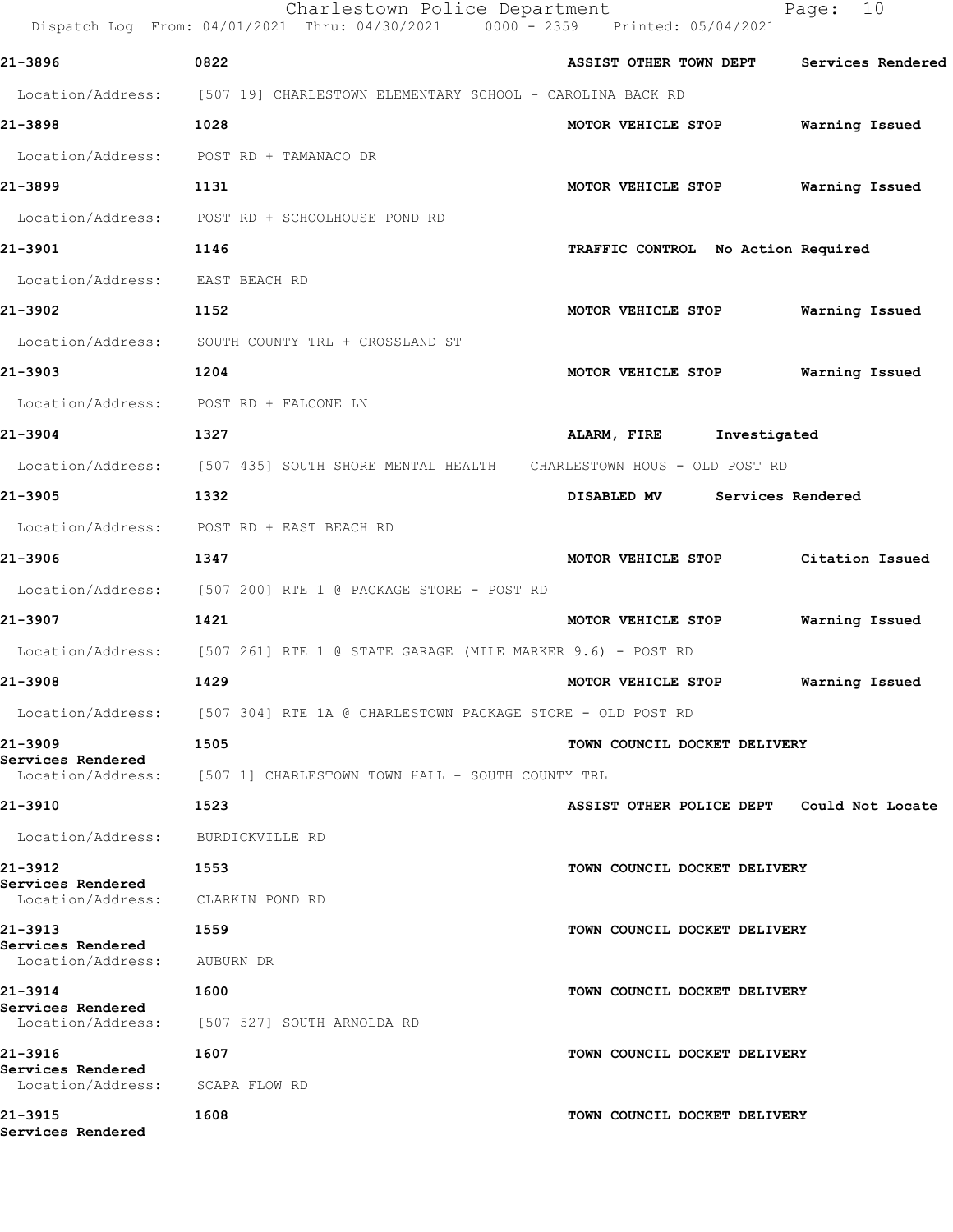|                                   | Charlestown Police Department<br>Dispatch Log From: 04/01/2021 Thru: 04/30/2021 0000 - 2359 Printed: 05/04/2021 |                                         | Page: 11              |
|-----------------------------------|-----------------------------------------------------------------------------------------------------------------|-----------------------------------------|-----------------------|
| Location/Address:                 | CAYUGA RD                                                                                                       |                                         |                       |
| 21-3917                           | 1733                                                                                                            | MOTOR VEHICLE COMPLAINT Unfounded       |                       |
|                                   | Location/Address: [507 263] RTE 1 @ TOURIST INFO (MILE MARKER 7.6) - POST RD                                    |                                         |                       |
| 21-3918                           | 1822                                                                                                            | ALARM, CO DETECTOR False Alarm          |                       |
| Location/Address: OLD POST RD     |                                                                                                                 |                                         |                       |
| For Date: $04/10/2021$ - Saturday |                                                                                                                 |                                         |                       |
| 21-3923                           | 0002                                                                                                            | Investigated<br>DISABLED MV             |                       |
|                                   | Vicinity of: [507 88] EAST WEST MARKET - POST RD                                                                |                                         |                       |
| 21-3930                           | 0043                                                                                                            | MOTOR VEHICLE STOP                      | <b>Warning Issued</b> |
|                                   | Location/Address: [507 260] RTE 1 @ GENERAL STANTON - POST RD                                                   |                                         |                       |
| 21-3939                           | 0207                                                                                                            | MOTOR VEHICLE STOP Warning Issued       |                       |
|                                   | Location/Address: [507 260] RTE 1 @ GENERAL STANTON - POST RD                                                   |                                         |                       |
| 21-3940                           | 0227                                                                                                            | MOTOR VEHICLE STOP Warning Issued       |                       |
|                                   | Vicinity of: [507 853] QUONNY BAIT AND TACKLE - OLD POST RD                                                     |                                         |                       |
| 21-3941                           | 0243                                                                                                            | ALARM, BURGLAR Building Checked/Secured |                       |
|                                   | Location/Address: [507 76] DOWNEY WEAVER POST - WHIPPLE DR                                                      |                                         |                       |
| 21-3942                           | 0608                                                                                                            | OFFICER WANTED<br>Investigated          |                       |
|                                   | Vicinity of: [507 261] RTE 1 @ STATE GARAGE (MILE MARKER 9.6) - POST RD                                         |                                         |                       |
| 21-3943                           | 0743                                                                                                            | MOTOR VEHICLE STOP Warning Issued       |                       |
|                                   | Location/Address: POST RD + SCHOOLHOUSE POND RD                                                                 |                                         |                       |
| 21-3944                           | 0757                                                                                                            | MOTOR VEHICLE STOP Warning Issued       |                       |
|                                   | Location/Address: [507 261] RTE 1 @ STATE GARAGE (MILE MARKER 9.6) - POST RD                                    |                                         |                       |
| 21-3945                           | 0809                                                                                                            | MOTOR VEHICLE STOP                      | Warning Issued        |
|                                   | Location/Address: POST RD + SCHOOLHOUSE POND RD                                                                 |                                         |                       |
| 21-3946                           | 0822                                                                                                            | MOTOR VEHICLE STOP                      | Warning Issued        |
|                                   | Location/Address: POST RD + SCHOOLHOUSE POND RD                                                                 |                                         |                       |
| 21-3947                           | 0833                                                                                                            | MOTOR VEHICLE STOP                      | Warning Issued        |
|                                   | Location/Address: [507 261] RTE 1 @ STATE GARAGE (MILE MARKER 9.6) - POST RD                                    |                                         |                       |
| 21-3948                           | 0851                                                                                                            | MOTOR VEHICLE STOP                      | Warning Issued        |
| Location/Address:                 | TOURIST INFO - OLD POST RD                                                                                      |                                         |                       |
| 21-3949                           | 0852                                                                                                            | MOTOR VEHICLE STOP                      | Warning Issued        |
|                                   | Location/Address: [507 283] RTE 2 @ GIFT BARN - SOUTH COUNTY TRL                                                |                                         |                       |
| 21-3950                           | 0907                                                                                                            | MOTOR VEHICLE STOP                      | Warning Issued        |
|                                   | Location/Address: [507 261] RTE 1 @ STATE GARAGE (MILE MARKER 9.6) - POST RD                                    |                                         |                       |
| 21-3951                           | 0913                                                                                                            | MOTOR VEHICLE STOP                      | Warning Issued        |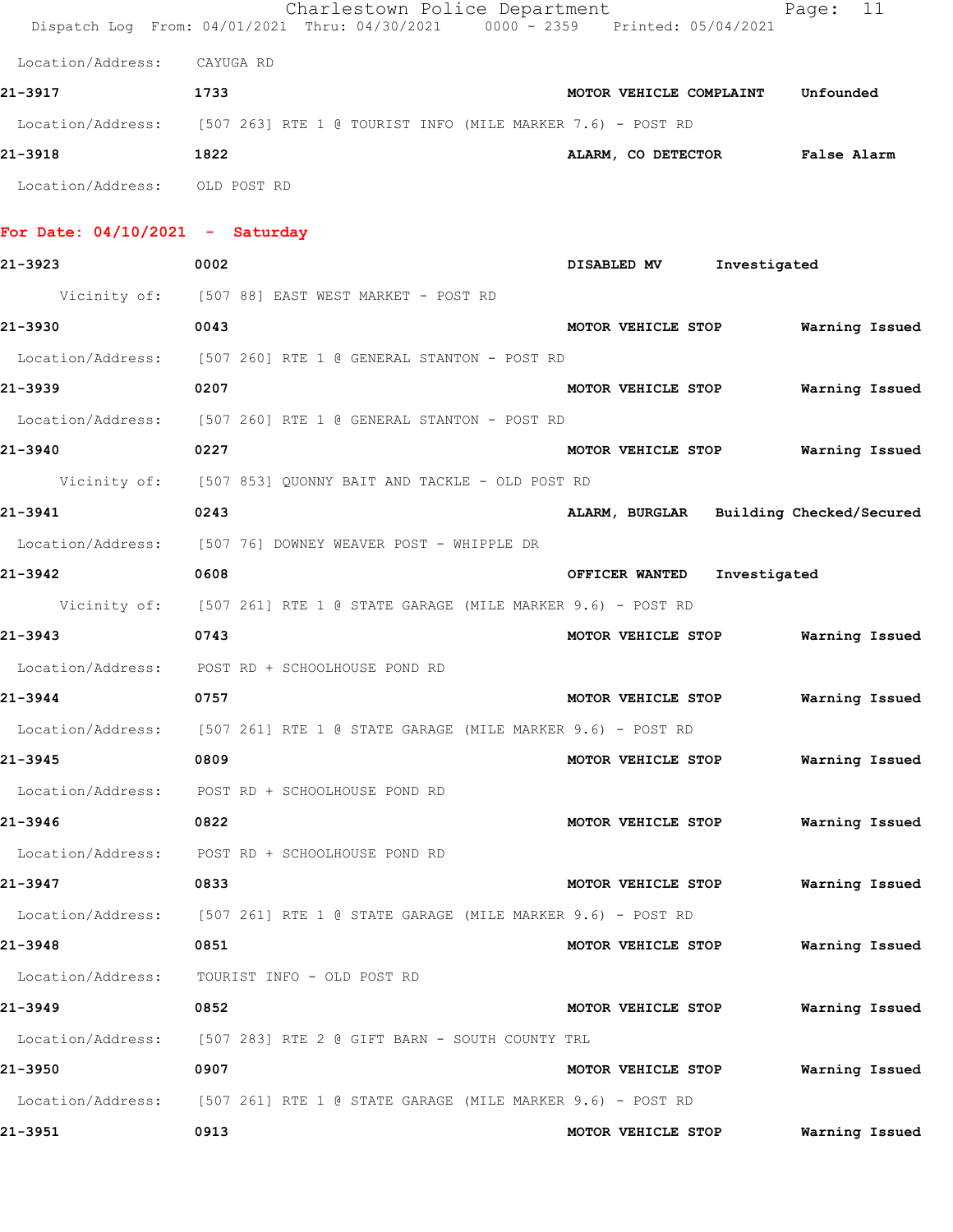|                                                            | Charlestown Police Department<br>Dispatch Log From: 04/01/2021 Thru: 04/30/2021 0000 - 2359 Printed: 05/04/2021 |                         | Page: 12          |
|------------------------------------------------------------|-----------------------------------------------------------------------------------------------------------------|-------------------------|-------------------|
|                                                            |                                                                                                                 |                         |                   |
|                                                            | Location/Address: [507 261] RTE 1 @ STATE GARAGE (MILE MARKER 9.6) - POST RD                                    |                         |                   |
| 21-3953                                                    | 0928                                                                                                            | MOTOR VEHICLE STOP      | Warning Issued    |
|                                                            | Location/Address: POST RD + SCHOOLHOUSE POND RD                                                                 |                         |                   |
| 21-3954                                                    | 0939                                                                                                            | MOTOR VEHICLE STOP      | Warning Issued    |
|                                                            | Location/Address: [507 260] RTE 1 @ GENERAL STANTON - POST RD                                                   |                         |                   |
| 21-3955                                                    | 0947                                                                                                            | MOTOR VEHICLE STOP      | Warning Issued    |
|                                                            | Location/Address: [507 260] RTE 1 @ GENERAL STANTON - POST RD                                                   |                         |                   |
| 21-3956                                                    | 0953                                                                                                            | MOTOR VEHICLE STOP      | Warning Issued    |
|                                                            | Location/Address: [507 260] RTE 1 @ GENERAL STANTON - POST RD                                                   |                         |                   |
| 21-3957                                                    | 1005                                                                                                            | MOTOR VEHICLE STOP      | Warning Issued    |
|                                                            | Location/Address: [507 261] RTE 1 @ STATE GARAGE (MILE MARKER 9.6) - POST RD                                    |                         |                   |
| 21-3958                                                    | 1017                                                                                                            | MOTOR VEHICLE STOP      | Warning Issued    |
|                                                            | Location/Address: [507 261] RTE 1 @ STATE GARAGE (MILE MARKER 9.6) - POST RD                                    |                         |                   |
| 21-3959                                                    | 1024                                                                                                            | MOTOR VEHICLE STOP      | Warning Issued    |
|                                                            | Location/Address: [507 261] RTE 1 @ STATE GARAGE (MILE MARKER 9.6) - POST RD                                    |                         |                   |
| 21-3960                                                    | 1034                                                                                                            | MOTOR VEHICLE STOP      | Warning Issued    |
|                                                            | Location/Address: [507 261] RTE 1 @ STATE GARAGE (MILE MARKER 9.6) - POST RD                                    |                         |                   |
| 21-3961                                                    | 1039                                                                                                            | MOTOR VEHICLE COMPLAINT | Unfounded         |
|                                                            | Location/Address: [507 913] MILE MARKER 6.4 - MEADOW LN                                                         |                         |                   |
| 21-3962                                                    | 1057                                                                                                            | MOTOR VEHICLE STOP      | Warning Issued    |
|                                                            | Location/Address: [507 221] SHERMAN'S AUTO BODY INC - SOUTH COUNTY TRL                                          |                         |                   |
| 21-3963                                                    | 1102                                                                                                            | MOTOR VEHICLE STOP      | Warning Issued    |
| Location/Address:                                          | SOUTH COUNTY TRL + NEW BISCUIT CITY RD                                                                          |                         |                   |
| 21-3964                                                    | 1115                                                                                                            | MOTOR VEHICLE STOP      | Warning Issued    |
|                                                            | Location/Address: SOUTH COUNTY TRL + NEW BISCUIT CITY RD                                                        |                         |                   |
| 21-3965                                                    | 1120                                                                                                            | MOTOR VEHICLE STOP      | Warning Issued    |
| Location/Address:                                          | SOUTH COUNTY TRL + NEW BISCUIT CITY RD                                                                          |                         |                   |
| 21-3966                                                    | 1124                                                                                                            | MOTOR VEHICLE STOP      | Warning Issued    |
| Location/Address:                                          | [507 276] RTE 2 @ RICHMOND LINE - SOUTH COUNTY TRL                                                              |                         |                   |
| 21-3967                                                    | 1131                                                                                                            | MOTOR VEHICLE STOP      | Arrest(s) Made    |
| Location/Address:<br>Refer To Summons:<br>Summons:<br>Age: | [507 276] RTE 2 @ RICHMOND LINE - SOUTH COUNTY TRL<br>$21 - 42 - AR$<br>PAWTUCKET, RI<br>39                     |                         |                   |
| Charges:                                                   | DRIVING WITH EXPIRED LICENSE OR WITHOUT LIC-1ST OFF                                                             |                         |                   |
| 21-3968                                                    | 1140                                                                                                            | ASSIST CITIZEN          | Services Rendered |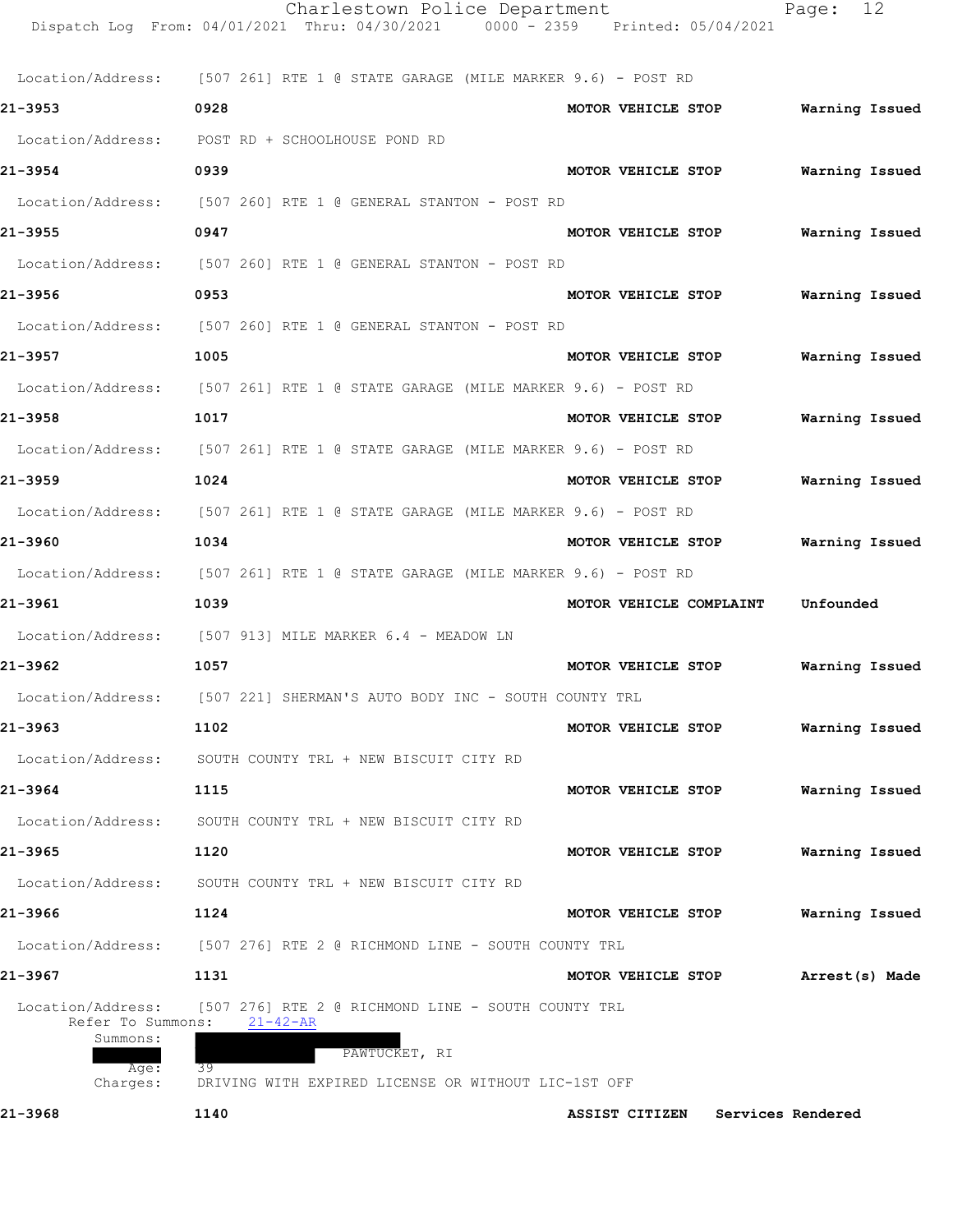|                                                                                              | Charlestown Police Department<br>Dispatch Log From: 04/01/2021 Thru: 04/30/2021 0000 - 2359 Printed: 05/04/2021   |                                    | Page: 13       |
|----------------------------------------------------------------------------------------------|-------------------------------------------------------------------------------------------------------------------|------------------------------------|----------------|
|                                                                                              | Location/Address: [507 642] CHARLESTOWN POLICE DEPARTMENT - OLD POST RD                                           |                                    |                |
| 21-3970                                                                                      | 1243                                                                                                              | OFFICER WANTED<br>Investigated     |                |
| Location/Address: TIMBER RIDGE RD                                                            |                                                                                                                   |                                    |                |
| 21-3971                                                                                      | 1246                                                                                                              | ANIMAL COMPLAINT Report Taken      |                |
|                                                                                              | Location/Address: [507 642] CHARLESTOWN POLICE DEPARTMENT - OLD POST RD<br>Refer To Incident: 21-117-OF           |                                    |                |
| 21-3973                                                                                      | 1525                                                                                                              | MOTOR VEHICLE STOP Citation Issued |                |
|                                                                                              | Location/Address: POST RD + ROSS HILL RD                                                                          |                                    |                |
| 21-3974                                                                                      | 1541                                                                                                              | MOTOR VEHICLE STOP                 | Warning Issued |
| Vicinity of: KLONDIKE RD                                                                     |                                                                                                                   |                                    |                |
| 21-3975                                                                                      | 1547                                                                                                              | MOTOR VEHICLE STOP                 | Warning Issued |
|                                                                                              | Location/Address: [507 28] SIMPLE PEASURES - SOUTH COUNTY TRL                                                     |                                    |                |
| 21-3976                                                                                      | 1603                                                                                                              | MOTOR VEHICLE STOP                 | Warning Issued |
|                                                                                              | Location/Address: POST RD + SOUTH COUNTY TRL                                                                      |                                    |                |
| 21-3977<br>Required                                                                          | 1619                                                                                                              | MOTOR VEHICLE STOP                 | No Action      |
|                                                                                              | Location/Address: [507 283] RTE 2 @ GIFT BARN - SOUTH COUNTY TRL                                                  |                                    |                |
| 21-3978                                                                                      | 1620                                                                                                              | MOTOR VEHICLE STOP                 | Warning Issued |
|                                                                                              | Location/Address: [507 100] RTE 1 @ FIORES (MILE MARKER 8.0) - POST RD                                            |                                    |                |
| 21-3980                                                                                      | 1719                                                                                                              | MOTOR VEHICLE COMPLAINT            | Unfounded      |
|                                                                                              | Location/Address: [507 921] MILE MARKER 9.6 - CROSS MILLS RD                                                      |                                    |                |
| 21-3981                                                                                      | 1733                                                                                                              | MOTOR VEHICLE STOP                 | Warning Issued |
|                                                                                              | Location/Address: SHANNOCK RD + COLUMBIA HEIGHTS RD                                                               |                                    |                |
| 21-3982                                                                                      | 1749                                                                                                              | DISTURBANCE/Music/Noise            | Peace Restored |
| Location/Address:<br>Refer To Incident:<br>Refer To Summons:<br>Summons:<br>Age:<br>Charges: | POWAGET AVE<br>$21 - 118 - OF$<br>$21 - 43 - AR$<br>CHARLESTOWN, RI<br>21<br>TOWN ORDINANCE - DISORDERLY NUISANCE |                                    |                |
| 21-3983<br>Required                                                                          | 1937                                                                                                              | MOTOR VEHICLE STOP                 | No Action      |
| Location/Address:                                                                            | EAST BEACH RD + MOULTON PL                                                                                        |                                    |                |
| 21-3985                                                                                      | 2028                                                                                                              | ANIMAL COMPLAINT Services Rendered |                |
| Location/Address:                                                                            | SOUTH COUNTY TRL                                                                                                  |                                    |                |
| 21-3986                                                                                      | 2123                                                                                                              | SERVE SUMMONS<br>Could Not Locate  |                |
| Location/Address:                                                                            | POWAGET AVE                                                                                                       |                                    |                |
| 21-3987                                                                                      | 2250                                                                                                              | DISTURBANCE/Music/Noise            | Arrest(s) Made |
| Location/Address:<br>Refer To Arrest:                                                        | SHANNOCK RD<br>$21 - 44 - AR$                                                                                     |                                    |                |
| Arrest:                                                                                      |                                                                                                                   |                                    |                |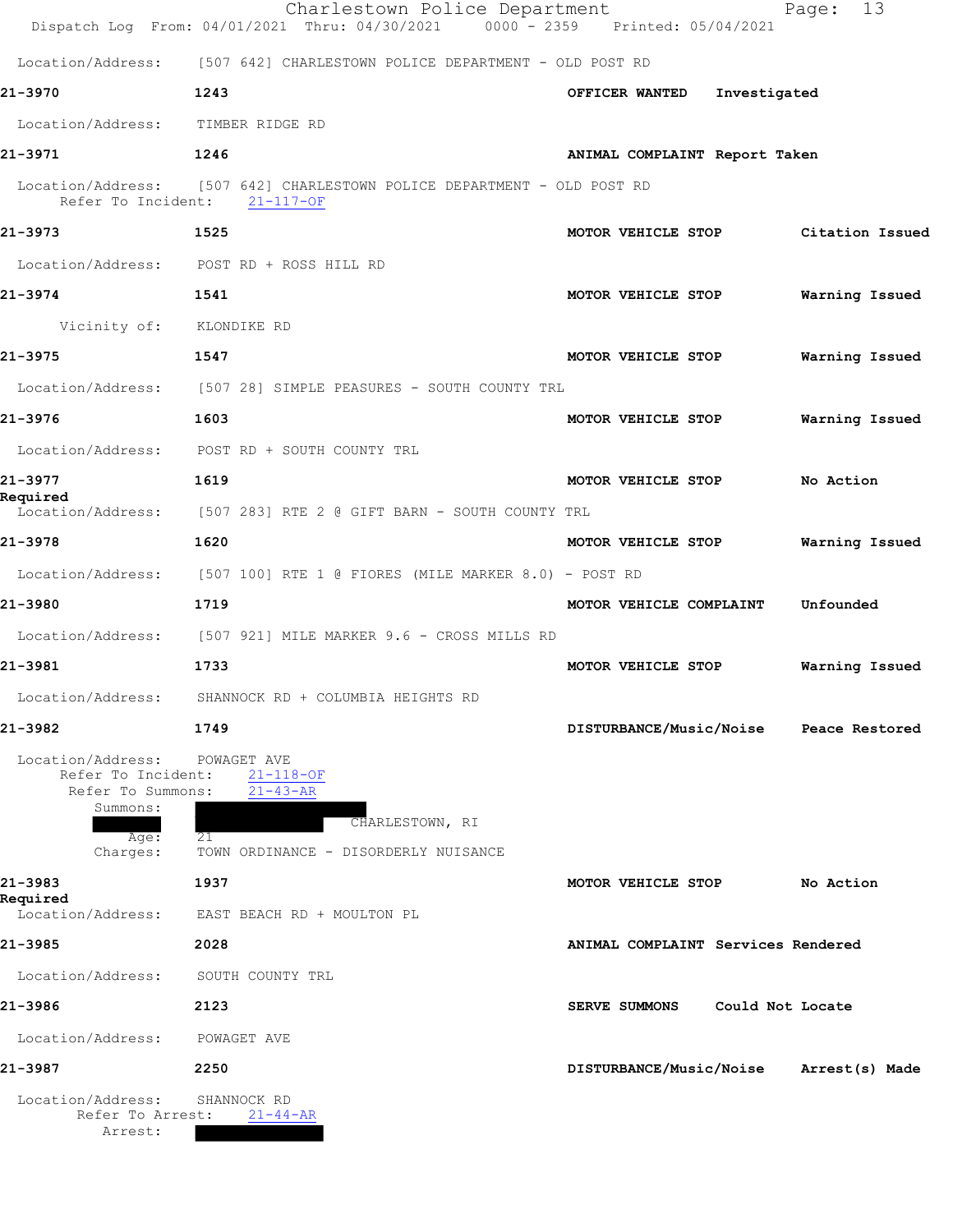Charlestown Police Department Page: 14 Dispatch Log From: 04/01/2021 Thru: 04/30/2021 0000 - 2359 Printed: 05/04/2021 Address: CHARLESTOWN, RI Age: Charges: DOMESTIC-SIMPLE ASSAULT/BATTERY DOMESTIC-DISORDERLY CONDUCT **For Date: 04/11/2021 - Sunday 21-3988 0006 SUSPICIOUS ACTIVITY/VEHICLE Investigated** Vicinity of: NARROW LN + SOUTH COUNTY TRL **21-3989 0046 MOTOR VEHICLE STOP Warning Issued** Vicinity of: [507 375] PAWAGET PARK - POST RD **21-3993 0138 MOTOR VEHICLE STOP Warning Issued** Location/Address: [507 261] RTE 1 @ STATE GARAGE (MILE MARKER 9.6) - POST RD **21-4003 0931 POLICE TRANSPORT Services Rendered** Location/Address: [507 642] CHARLESTOWN POLICE DEPARTMENT - OLD POST RD **21-4005 1110 ANIMAL COMPLAINT Taken to Family/Guardian/Other**  Location/Address: SOUTH COUNTY TRL + EAST CHARLES ST **21-4006 1128 SUSPICIOUS ACTIVITY/VEHICLE Report Taken** Location/Address: GENERAL STANTON LN Refer To Incident: 21-119-OF **21-4010 1458 DISABLED MV No Action Required** Location/Address: [507 849] NINIGRET NATIONAL WILDLIFE REFUGE - POST RD **21-4011 1557 SERVE SUMMONS Could Not Locate** Location/Address: POWAGET AVE **21-4013 1701 MOTOR VEHICLE STOP No Action Required**  Location/Address: POST RD + NARROW LN **21-4014 1715 MOTOR VEHICLE STOP No Action Required**  Location/Address: POST RD + SCHOOLHOUSE POND RD **21-4015 1724 MOTOR VEHICLE STOP Warning Issued** Location/Address: POST RD + SOUTH COUNTY TRL **21-4016 1750 MOTOR VEHICLE STOP Warning Issued** Location/Address: POST RD + SCHOOLHOUSE POND RD **21-4017 2100 SERVE SUMMONS Services Rendered** Location/Address: POWAGET AVE **For Date: 04/12/2021 - Monday**

**21-4040 0310 MOTOR VEHICLE STOP Warning Issued** Location/Address: [507 284] RTE 91 @ RICHMOND LINE - ALTON CAROLINA RD **21-4046 0820 ASSIST OTHER TOWN DEPT Services Rendered**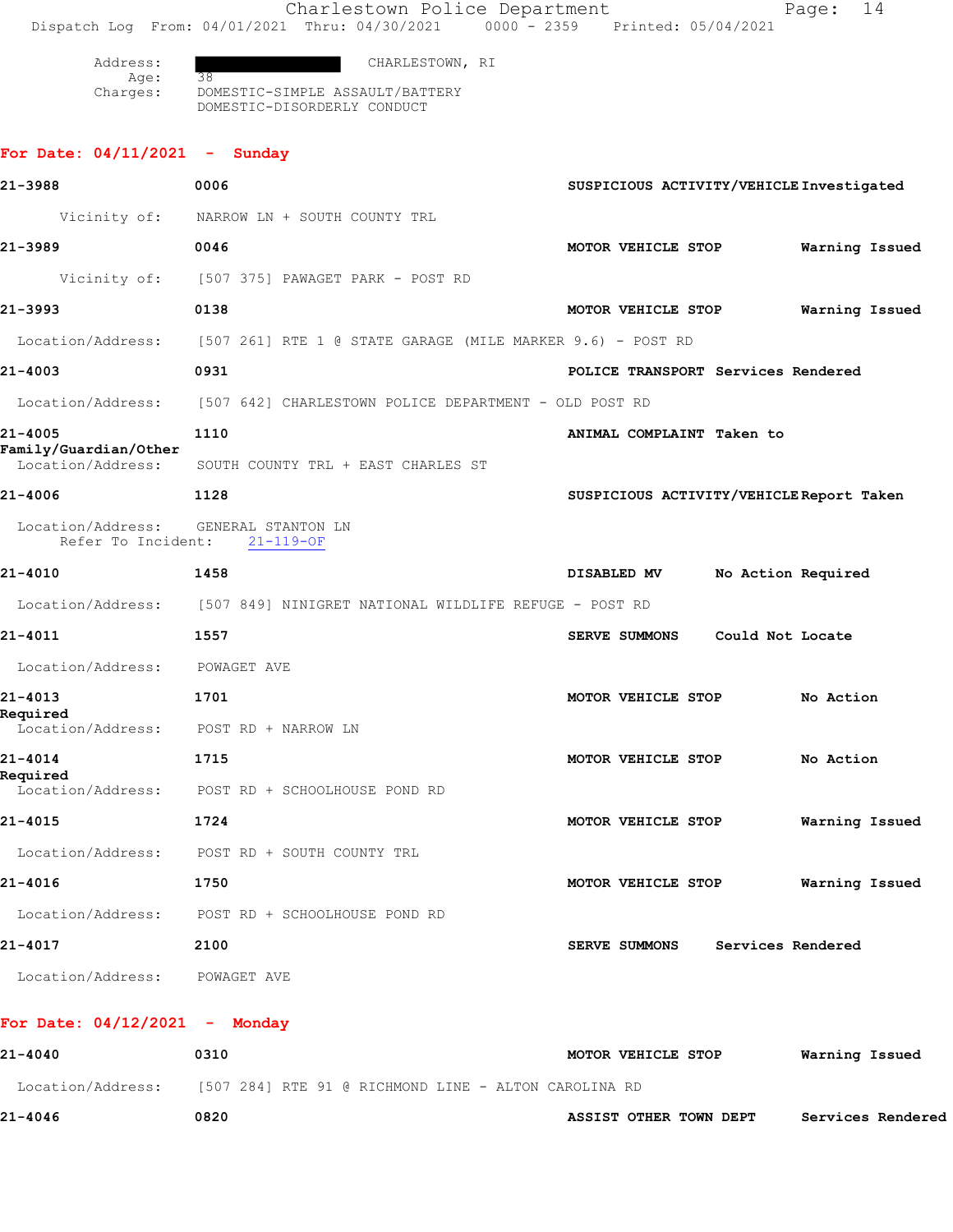|                                         | Charlestown Police Department<br>Dispatch Log From: 04/01/2021 Thru: 04/30/2021 0000 - 2359 Printed: 05/04/2021 |                                    |                   | 15<br>Page:                                |
|-----------------------------------------|-----------------------------------------------------------------------------------------------------------------|------------------------------------|-------------------|--------------------------------------------|
|                                         |                                                                                                                 |                                    |                   |                                            |
|                                         | Location/Address: [507 19] CHARLESTOWN ELEMENTARY SCHOOL - CAROLINA BACK RD                                     |                                    |                   |                                            |
| 21-4045                                 | 0827                                                                                                            | TRAFFIC CONTROL No Action Required |                   |                                            |
| 21-4049                                 | Location/Address: [507 604] BESTWAY GAS STATION - POST RD<br>1316                                               | WELL BEING CHECK Unfounded         |                   |                                            |
| Location/Address: SHANNOCK RD           |                                                                                                                 |                                    |                   |                                            |
| 21-4051                                 | 1528                                                                                                            |                                    | Investigated      |                                            |
|                                         | Location/Address: [507 435] SOUTH SHORE MENTAL HEALTH CHARLESTOWN HOUS - OLD POST RD                            | OFFICER WANTED                     |                   |                                            |
| 21-4052                                 | 1555                                                                                                            | DISABLED MV Services Rendered      |                   |                                            |
|                                         |                                                                                                                 |                                    |                   |                                            |
| 21-4053                                 | Location/Address: [507 260] RTE 1 @ GENERAL STANTON - POST RD                                                   |                                    |                   |                                            |
|                                         | 1904                                                                                                            | OFFICER WANTED                     | Services Rendered |                                            |
|                                         | Location/Address: [507 642] CHARLESTOWN POLICE DEPARTMENT - OLD POST RD                                         |                                    |                   |                                            |
| 21-4054                                 | 1942                                                                                                            | OFFICER WANTED                     | Services Rendered |                                            |
|                                         | Location/Address: [507 642] CHARLESTOWN POLICE DEPARTMENT - OLD POST RD                                         |                                    |                   |                                            |
| 21-4055                                 | 2011                                                                                                            | OFFICER WANTED                     | Services Rendered |                                            |
| Location/Address: SHANNOCK RD           |                                                                                                                 |                                    |                   |                                            |
| 21-4056                                 | 2339                                                                                                            | DISABLED MV                        | Investigated      |                                            |
|                                         | Vicinity of: POST RD + SOUTH COUNTY TRL                                                                         |                                    |                   |                                            |
| 21-4057                                 | 2347                                                                                                            | MVA - Minor                        | Investigated      |                                            |
|                                         | Vicinity of: S COUNTY TRL + POST RD                                                                             |                                    |                   |                                            |
| For Date: $04/13/2021$ - Tuesday        |                                                                                                                 |                                    |                   |                                            |
| 21-4059                                 | 0112                                                                                                            | MOTOR VEHICLE STOP                 |                   | Investigated                               |
|                                         | Location/Address: POST RD + KING'S FACTORY RD                                                                   |                                    |                   |                                            |
| 21-4065                                 | 0621                                                                                                            |                                    |                   | OFFICER WANTED Building Checked/Secured    |
|                                         | Location/Address: [507 38] CHARLESTOWN POST OFFICE - OLD POST RD                                                |                                    |                   |                                            |
| 21-4066                                 | 0830                                                                                                            |                                    |                   | ASSIST OTHER TOWN DEPT Services Rendered   |
|                                         | Location/Address: [507 19] CHARLESTOWN ELEMENTARY SCHOOL - CAROLINA BACK RD                                     |                                    |                   |                                            |
| 21-4068                                 | 0833                                                                                                            | TRAFFIC CONTROL No Action Required |                   |                                            |
|                                         | Location/Address: SOUTH OF SSMH - POST RD                                                                       |                                    |                   |                                            |
| 21-4073                                 | 1001                                                                                                            |                                    |                   | ASSIST OTHER POLICE DEPT Services Rendered |
|                                         | Location/Address: [507 642] CHARLESTOWN POLICE DEPARTMENT - OLD POST RD                                         |                                    |                   |                                            |
| 21-4075                                 | 1054                                                                                                            |                                    |                   | FOLLOW-UP INVESTIGATION Services Rendered  |
|                                         | Location/Address: [507 881] CHARLESTOWN ANIMAL SHELTER - SAND HILL RD                                           |                                    |                   |                                            |
| 21-4077                                 | 1115                                                                                                            | OFFICER WANTED Services Rendered   |                   |                                            |
| Location/Address:<br>Refer To Incident: | SHANNOCK RD<br>$21 - 121 - OF$                                                                                  |                                    |                   |                                            |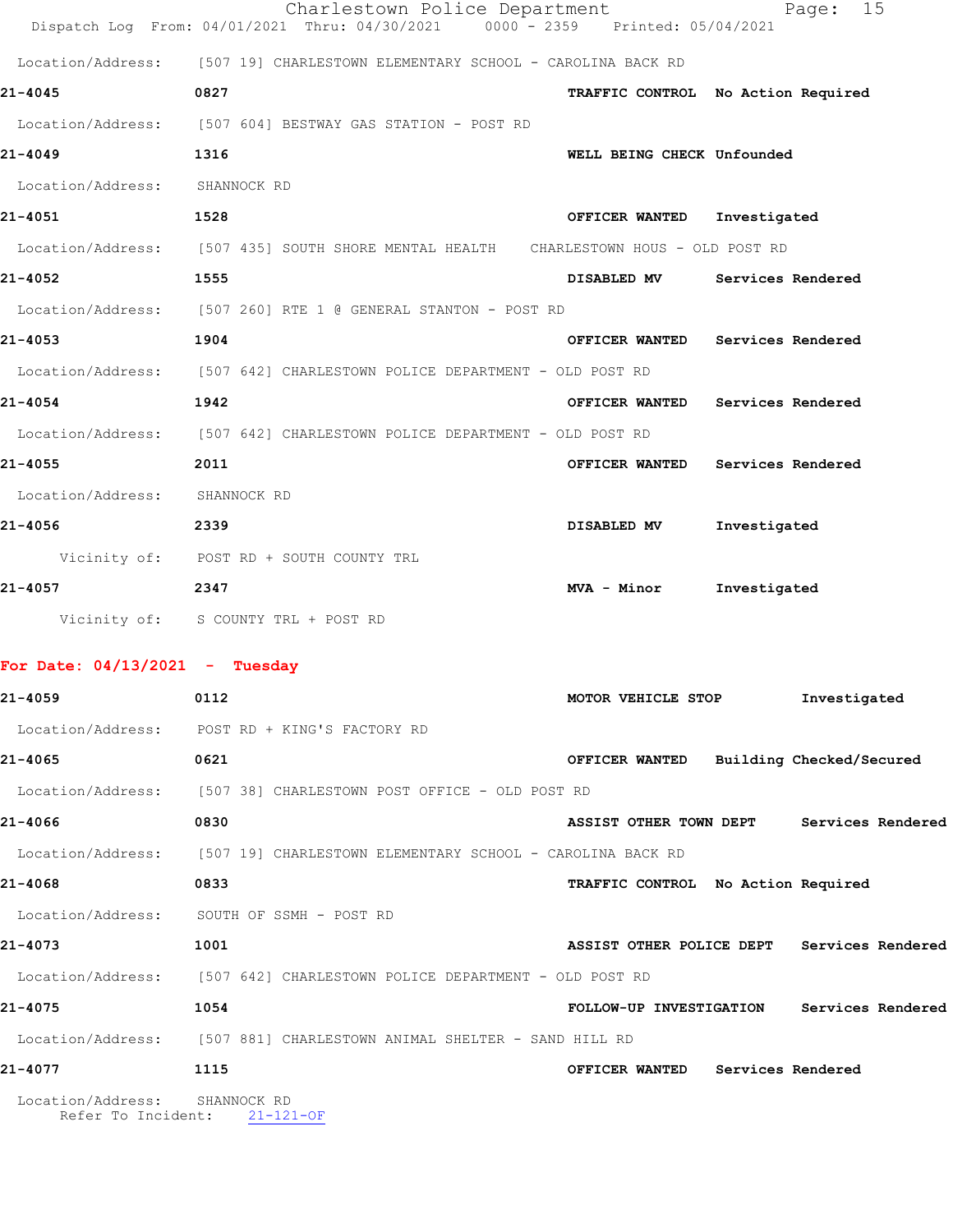Charlestown Police Department Page: 16 Dispatch Log From: 04/01/2021 Thru: 04/30/2021 0000 - 2359 Printed: 05/04/2021 **21-4078 1157 FOLLOW-UP INVESTIGATION Services Rendered** Location/Address: COLUMBIA HEIGHTS RD **21-4080 1357 ASSIST OTHER AGENCY Arrest(s) Made** Location/Address: ROSS HILL RD + BUCKEYE BROOK RD<br>Refer To Arrest: 21-45-AR Refer To Arrest: Arrest: CHARLESTOWN, RI Age: 19 Charges: WARRANT OF ARREST ON AFFIDAVIT **21-4081 1410 ASSIST OTHER TOWN DEPT Services Rendered** Location/Address: SOUTH COUNTY FLOWERS - SHANNOCK RD **21-4083 1546 DISABLED MV Services Rendered** Location/Address: POST RD + KING'S FACTORY RD **21-4084 1547 DISABLED MV Services Rendered** Location/Address: [507 100] RTE 1 @ FIORES (MILE MARKER 8.0) - POST RD **21-4085 1619 MOTOR VEHICLE STOP Arrest(s) Made** Location/Address: [507 279] RTE 2 @ CHARLESTOWN TOWN HALL - SOUTH COUNTY TRL Refer To Summons: 21-46-AR Summons: EAST BOSTON, MA Age: 24 Charges: DRIVING WITH SUSPENDED/REVOKED/CANCELLED LIC-2ND OFF **21-4091 1924 FOUND/LOST PROPERTY Report Taken** Location/Address: [507 26] CHARLESTOWN BREACHWAY - CHARLESTOWN BEACH RD **21-4093 2323 DOMESTIC/Assault/Diso/Other Investigated** Location/Address: KING'S FACTORY RD<br>Refer To Incident: 21-122-OF Refer To Incident: **For Date: 04/14/2021 - Wednesday**

**21-4095 0041 EMBEZZELMENT/FRAUD/FORGERY Investigated** Location/Address: ARNOLDA ROUND RD<br>Refer To Incident: 21-123-OF Refer To Incident: **21-4099 0440 ALARM, BURGLAR False Alarm** Location/Address: OLD POST RD **21-4100 0712 DISABLED MV Services Rendered** Location/Address: [507 100] RTE 1 @ FIORES (MILE MARKER 8.0) - POST RD **21-4101 0737 TRAFFIC CONTROL No Action Required** Location/Address: [507 604] BESTWAY GAS STATION - POST RD **21-4103 0824 ASSIST OTHER TOWN DEPT Services Rendered** Location/Address: [507 19] CHARLESTOWN ELEMENTARY SCHOOL - CAROLINA BACK RD **21-4104 0921 MOTOR VEHICLE STOP Citation Issued** Vicinity of: [507 55] BRADFORD SPORTSMEN'S CLUB - ROSS HILL RD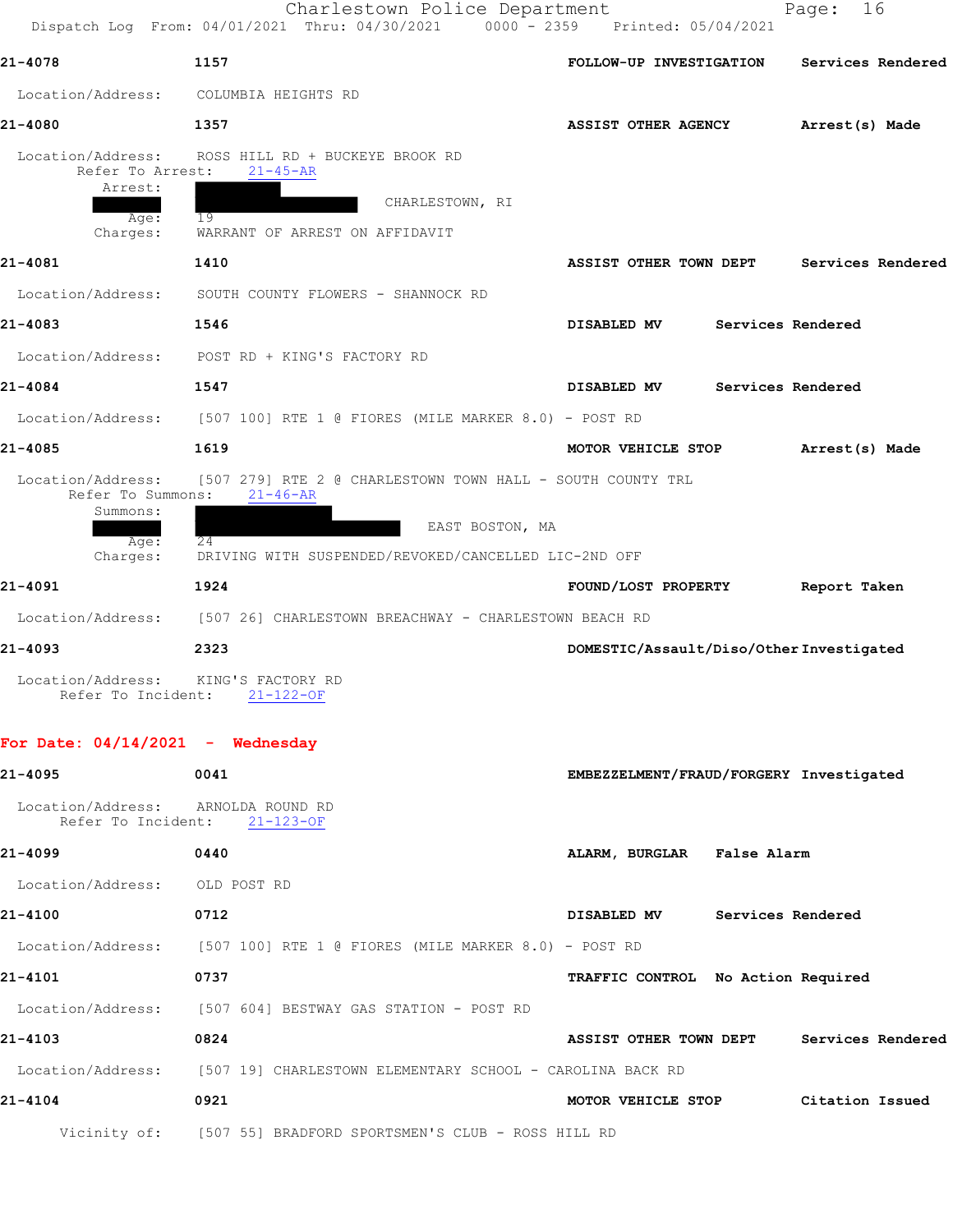|                                                                      | Charlestown Police Department<br>Dispatch Log From: 04/01/2021 Thru: 04/30/2021 0000 - 2359 Printed: 05/04/2021                                                                                                                                        |                                         | Page: 17          |
|----------------------------------------------------------------------|--------------------------------------------------------------------------------------------------------------------------------------------------------------------------------------------------------------------------------------------------------|-----------------------------------------|-------------------|
| 21-4109                                                              | 1054                                                                                                                                                                                                                                                   | MOTOR VEHICLE STOP                      | Warning Issued    |
|                                                                      | Location/Address: POST RD + SCHOOLHOUSE POND RD                                                                                                                                                                                                        |                                         |                   |
| 21-4110                                                              | 1106                                                                                                                                                                                                                                                   | MOTOR VEHICLE STOP                      | Warning Issued    |
|                                                                      | Location/Address: POST RD + SCHOOLHOUSE POND RD                                                                                                                                                                                                        |                                         |                   |
| 21-4111                                                              | 1126                                                                                                                                                                                                                                                   | MOTOR VEHICLE STOP                      | Warning Issued    |
|                                                                      | Location/Address: POST RD + SCHOOLHOUSE POND RD                                                                                                                                                                                                        |                                         |                   |
| 21-4112                                                              | 1133                                                                                                                                                                                                                                                   | MOTOR VEHICLE STOP                      | Warning Issued    |
|                                                                      | Location/Address: [507 303] RTE 1 @ SOUTH SHORE MENTAL HEALTH (MM 9.0) - POST RD                                                                                                                                                                       |                                         |                   |
| 21-4113                                                              | 1133                                                                                                                                                                                                                                                   | TRAFFIC CONTROL Warning Issued          |                   |
|                                                                      | Location/Address: MATUNUCK SCHOOLHOUSE RD                                                                                                                                                                                                              |                                         |                   |
| 21-4114                                                              | 1142                                                                                                                                                                                                                                                   | MOTOR VEHICLE STOP                      | Warning Issued    |
|                                                                      | Location/Address: POST RD + SCHOOLHOUSE POND RD                                                                                                                                                                                                        |                                         |                   |
| 21-4115                                                              | 1230                                                                                                                                                                                                                                                   | FOLLOW-UP INVESTIGATION                 | Investigated      |
| Location/Address:                                                    | CEDAR SWAMP PATH                                                                                                                                                                                                                                       |                                         |                   |
| 21-4116                                                              | 1241                                                                                                                                                                                                                                                   | <b>ASSIST OTHER TOWN DEPT</b>           | Services Rendered |
|                                                                      | Location/Address: [507 19] CHARLESTOWN ELEMENTARY SCHOOL - CAROLINA BACK RD                                                                                                                                                                            |                                         |                   |
| 21-4117                                                              | 1331                                                                                                                                                                                                                                                   | MOTOR VEHICLE STOP                      | Warning Issued    |
|                                                                      | Location/Address: POST RD + FALCONE LN                                                                                                                                                                                                                 |                                         |                   |
| 21-4118                                                              | 1335                                                                                                                                                                                                                                                   | OFFICER WANTED Services Rendered        |                   |
|                                                                      | Location/Address: [507 372] SOUTH SHORE MENTAL HEALTH - OLD POST RD                                                                                                                                                                                    |                                         |                   |
| 21–4119                                                              | 1406                                                                                                                                                                                                                                                   | FOLLOW-UP INVESTIGATION Investigated    |                   |
| Location/Address: OLD POST RD                                        |                                                                                                                                                                                                                                                        |                                         |                   |
| 21-4120                                                              | 1407                                                                                                                                                                                                                                                   | <b>WARRANT ARREST</b><br>Arrest(s) Made |                   |
| Location/Address:<br>Refer To Arrest:<br>Arrest:<br>Age:<br>Charges: | [507 642] CHARLESTOWN POLICE DEPARTMENT - OLD POST RD<br>$21 - 47 - AR$<br>CHARLESTOWN, RI<br>25<br>DOMESTIC-FELONY ASSAULT WITH A DEADLY WEAPON<br>CARRYING DANGEROUS WEAPONS/SUBSTANCES COMMITTING CRIME VIOL-1ST OFF<br>VIOLATION -NO CONTACT ORDER |                                         |                   |
| 21-4121                                                              | 1448                                                                                                                                                                                                                                                   | FOLLOW-UP INVESTIGATION                 | Investigated      |
| Location/Address:                                                    | KING'S FACTORY RD                                                                                                                                                                                                                                      |                                         |                   |

**21-4122 1514 TRAFFIC CONTROL Services Rendered** Location/Address: [507 19] CHARLESTOWN ELEMENTARY SCHOOL - CAROLINA BACK RD **21-4123 1531 MOTOR VEHICLE STOP Warning Issued** Location/Address: [507 261] RTE 1 @ STATE GARAGE (MILE MARKER 9.6) - POST RD

**21-4126 1609 MOTOR VEHICLE STOP Warning Issued**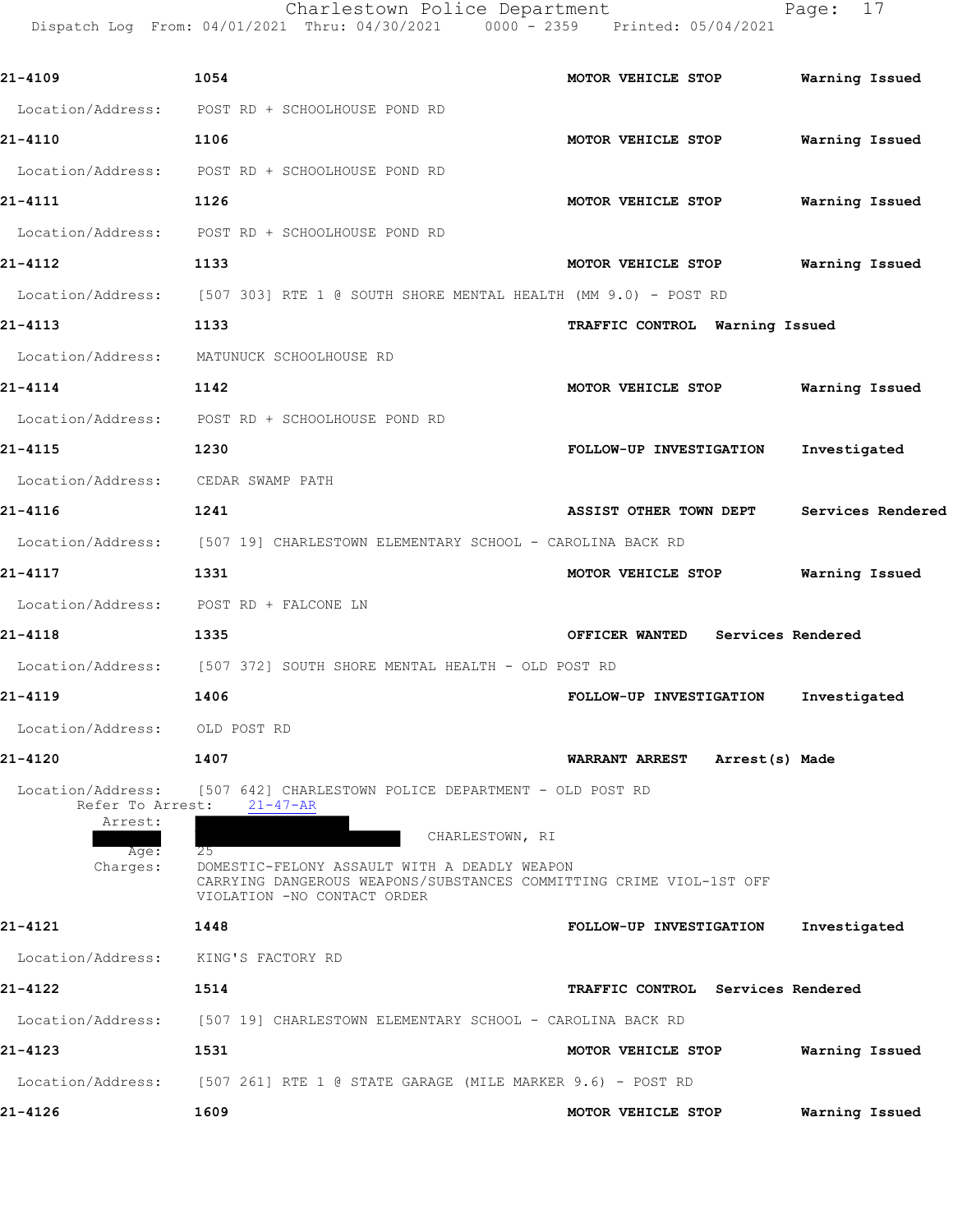|                                            | Charlestown Police Department<br>Dispatch Log From: 04/01/2021 Thru: 04/30/2021 0000 - 2359 Printed: 05/04/2021 |                                            | 18<br>Page:       |
|--------------------------------------------|-----------------------------------------------------------------------------------------------------------------|--------------------------------------------|-------------------|
|                                            | Location/Address: POST RD + LAKESIDE DR                                                                         |                                            |                   |
| 21-4127                                    | 1632                                                                                                            | <b>JUVENILE OFFENSES Could Not Locate</b>  |                   |
|                                            | Vicinity of: [507 381] CVS PHARMACY - OLD POST RD                                                               |                                            |                   |
| 21-4128                                    | 1659                                                                                                            | ASSIST OTHER POLICE DEPT Services Rendered |                   |
| Refer To Incident:                         | Location/Address: [507 258] RTE 1 @ SOUTH KINGSTOWN LINE (MM 11.4) - POST RD<br>$21 - 124 - OF$                 |                                            |                   |
| 21-4129                                    | 1712                                                                                                            | ALARM, FIRE<br>Investigated                |                   |
| Location/Address: SHANNOCK RD              |                                                                                                                 |                                            |                   |
| 21-4131                                    | 2119                                                                                                            | ASSIST OTHER POLICE DEPT Could Not Locate  |                   |
|                                            | Vicinity of: [507 526] OLD POST RD                                                                              |                                            |                   |
| 21-4133                                    | 2346                                                                                                            | DISTURBANCE/Music/Noise No Action          |                   |
| Required<br>Location/Address: SAND HILL RD |                                                                                                                 |                                            |                   |
| For Date: 04/15/2021 - Thursday            |                                                                                                                 |                                            |                   |
| 21-4154                                    | 0822                                                                                                            | ASSIST OTHER TOWN DEPT                     | Services Rendered |
|                                            | Location/Address: [507 19] CHARLESTOWN ELEMENTARY SCHOOL - CAROLINA BACK RD                                     |                                            |                   |
| 21-4152                                    | 0835                                                                                                            | MOTOR VEHICLE STOP                         | Warning Issued    |
|                                            | Location/Address: POST RD + SCHOOLHOUSE POND RD                                                                 |                                            |                   |
| 21-4153                                    | 0836                                                                                                            | TRAFFIC CONTROL Services Rendered          |                   |
|                                            | Location/Address: [507 19] CHARLESTOWN ELEMENTARY SCHOOL - CAROLINA BACK RD                                     |                                            |                   |
| 21-4155                                    | 0901                                                                                                            | MOTOR VEHICLE STOP                         | Warning Issued    |
|                                            | Location/Address: [507 261] RTE 1 @ STATE GARAGE (MILE MARKER 9.6) - POST RD                                    |                                            |                   |
| 21-4157                                    | 0907                                                                                                            | MOTOR VEHICLE STOP                         | Warning Issued    |
|                                            | Location/Address: POST RD + SCHOOLHOUSE POND RD                                                                 |                                            |                   |
| 21-4158                                    | 0912                                                                                                            | POLICE TRANSPORT Services Rendered         |                   |
|                                            | Location/Address: [507 642] CHARLESTOWN POLICE DEPARTMENT - OLD POST RD                                         |                                            |                   |
| 21-4159                                    | 0927                                                                                                            | MOTOR VEHICLE STOP                         | Warning Issued    |
|                                            | Location/Address: POST RD + SCHOOLHOUSE POND RD                                                                 |                                            |                   |
| 21-4160                                    | 0940                                                                                                            | MOTOR VEHICLE STOP                         | Warning Issued    |
|                                            | Location/Address: POST RD + SCHOOLHOUSE POND RD                                                                 |                                            |                   |
| 21-4161                                    | 0952                                                                                                            | MOTOR VEHICLE STOP                         | Warning Issued    |
|                                            | Location/Address: POST RD + SCHOOLHOUSE POND RD                                                                 |                                            |                   |
| 21-4162                                    | 1001                                                                                                            | MOTOR VEHICLE STOP                         | Warning Issued    |
|                                            | Location/Address: POST RD + SCHOOLHOUSE POND RD                                                                 |                                            |                   |
|                                            |                                                                                                                 |                                            |                   |

**21-4163 1008 WELL BEING CHECK Unfounded** 

Vicinity of: POST RD + SOUTH COUNTY TRL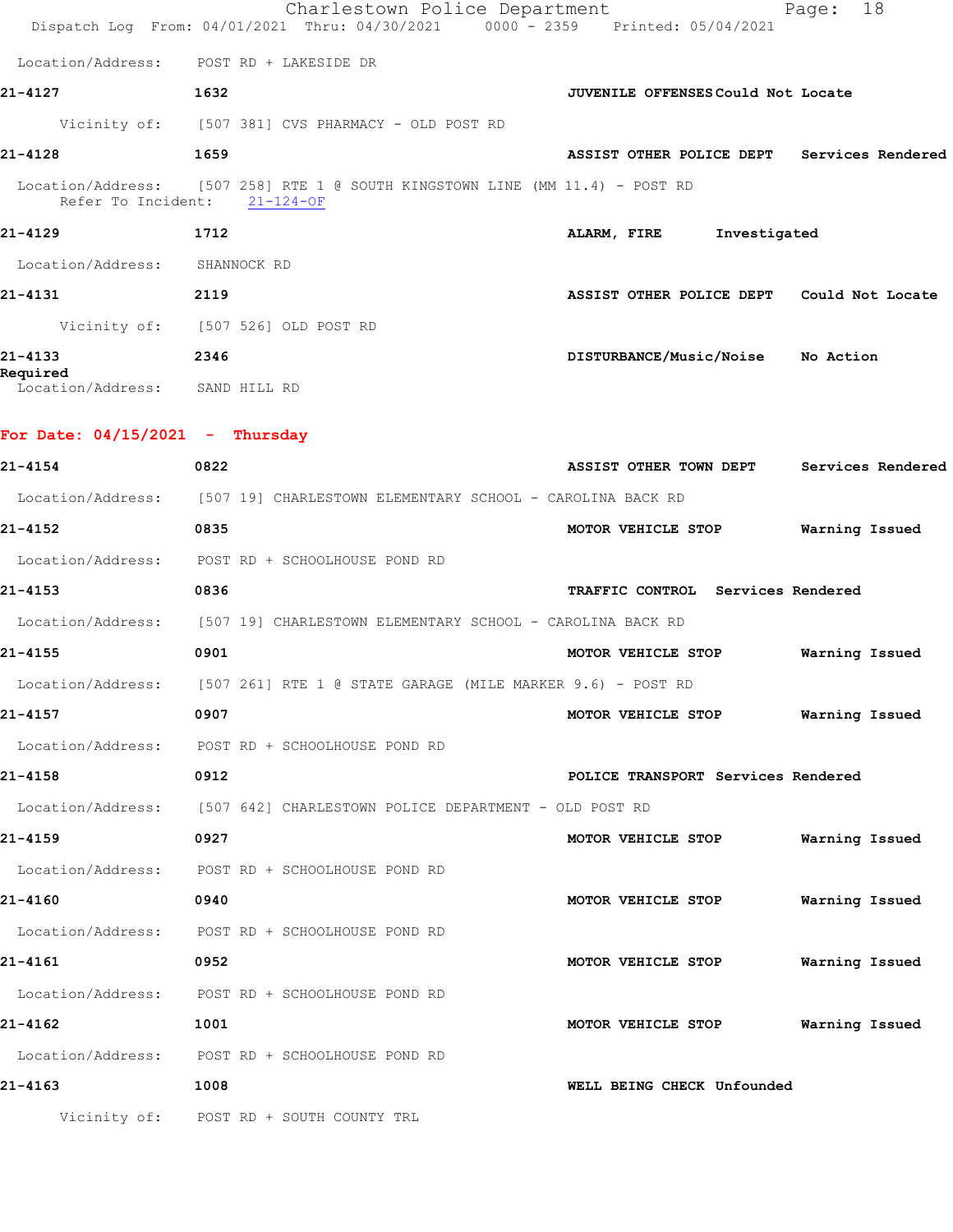|                                     | Charlestown Police Department<br>Dispatch Log From: 04/01/2021 Thru: 04/30/2021 0000 - 2359 Printed: 05/04/2021 |                                          | 19<br>Page:    |
|-------------------------------------|-----------------------------------------------------------------------------------------------------------------|------------------------------------------|----------------|
| 21-4164                             | 1015                                                                                                            | MOTOR VEHICLE STOP                       | Warning Issued |
|                                     | Location/Address: [507 304] RTE 1A @ CHARLESTOWN PACKAGE STORE - OLD POST RD                                    |                                          |                |
| 21-4165                             | 1027                                                                                                            | MOTOR VEHICLE STOP                       | Warning Issued |
|                                     | Location/Address: POST RD + SCHOOLHOUSE POND RD                                                                 |                                          |                |
| 21-4166                             | 1033                                                                                                            | MOTOR VEHICLE STOP                       | Warning Issued |
|                                     | Location/Address: POST RD + SCHOOLHOUSE POND RD                                                                 |                                          |                |
| 21-4167                             | 1051                                                                                                            | MOTOR VEHICLE STOP                       | Warning Issued |
| Location/Address:                   | POST RD + SCHOOLHOUSE POND RD                                                                                   |                                          |                |
| 21-4168                             | 1056                                                                                                            | MOTOR VEHICLE STOP                       | Warning Issued |
| Location/Address: FALCONE LN        |                                                                                                                 |                                          |                |
| 21-4169                             | 1111                                                                                                            | MOTOR VEHICLE STOP                       | Warning Issued |
|                                     | Location/Address: POST RD + SCHOOLHOUSE POND RD                                                                 |                                          |                |
| 21-4170                             | 1122                                                                                                            | TRAFFIC CONTROL Services Rendered        |                |
| Location/Address:                   | SOUTH COUNTY TRL + DOGWOOD DR                                                                                   |                                          |                |
| 21-4171                             | 1129                                                                                                            | MOTOR VEHICLE STOP                       | Warning Issued |
|                                     | Location/Address: POST RD + SCHOOLHOUSE POND RD                                                                 |                                          |                |
| 21-4177                             | 1430                                                                                                            | MOTOR VEHICLE COMPLAINT Could Not Locate |                |
|                                     | Location/Address: SOUTH COUNTY TRL + HONEY LOCUST DR                                                            |                                          |                |
| 21-4178                             | 1506                                                                                                            | TRAFFIC CONTROL Services Rendered        |                |
|                                     | Location/Address: [507 19] CHARLESTOWN ELEMENTARY SCHOOL - CAROLINA BACK RD                                     |                                          |                |
| For Date: $04/16/2021$ - Friday     |                                                                                                                 |                                          |                |
| 21-4185                             | 0736                                                                                                            | ALARM, BURGLAR Building Checked/Secured  |                |
|                                     | Location/Address: [507 531] NARRAGANSETT INDIAN TRIBAL ADMN BUILDING - SOUTH COUNTY TRL                         |                                          |                |
| 21-4186                             | 0815                                                                                                            | MOTOR VEHICLE STOP                       | Warning Issued |
|                                     | Location/Address: [507 921] MILE MARKER 9.6 - CROSS MILLS RD                                                    |                                          |                |
| 21-4188                             | 0826                                                                                                            | ASSIST OTHER TOWN DEPT Services Rendered |                |
|                                     | Location/Address: [507 19] CHARLESTOWN ELEMENTARY SCHOOL - CAROLINA BACK RD                                     |                                          |                |
| 21-4189                             | 0835                                                                                                            | MOTOR VEHICLE STOP Warning Issued        |                |
|                                     | Vicinity of: [507 38] CHARLESTOWN POST OFFICE - OLD POST RD                                                     |                                          |                |
| 21-4192                             | 0921                                                                                                            | SEX OFFENSES Report Taken                |                |
|                                     | Location/Address: [507 642] CHARLESTOWN POLICE DEPARTMENT - OLD POST RD<br>Refer To Incident: 21-126-OF         |                                          |                |
| 21-4193                             | 1247                                                                                                            | SERVE SUMMONS Could Not Locate           |                |
| Location/Address: KING'S FACTORY RD |                                                                                                                 |                                          |                |
| 21-4194                             | 1255                                                                                                            | <b>SERVE SUMMONS</b><br>Could Not Locate |                |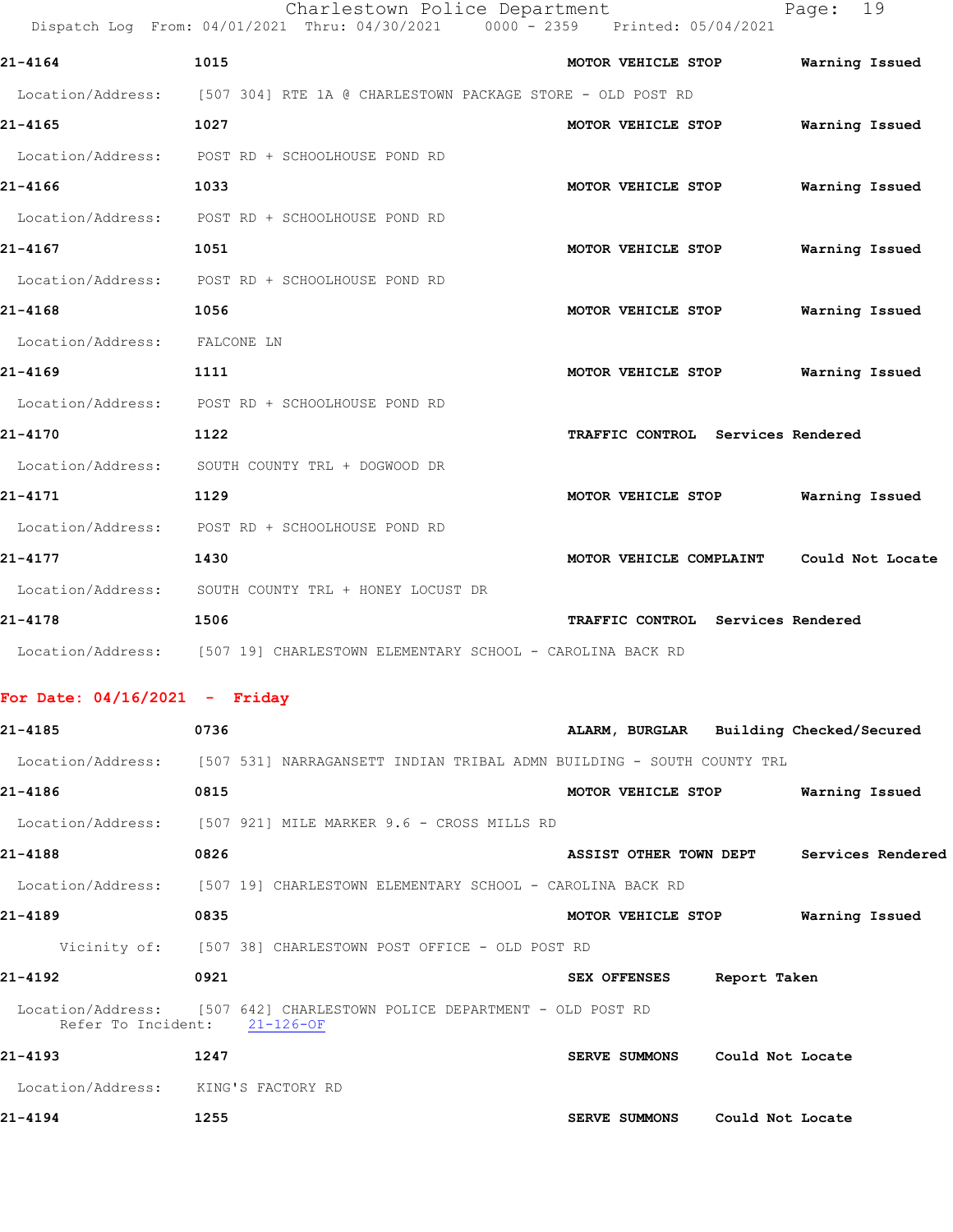|                                                                    | Charlestown Police Department<br>Dispatch Log From: 04/01/2021 Thru: 04/30/2021                  | 0000 - 2359 Printed: 05/04/2021              | 20<br>Page:       |
|--------------------------------------------------------------------|--------------------------------------------------------------------------------------------------|----------------------------------------------|-------------------|
| Location/Address:                                                  | BURDICKVILLE RD                                                                                  |                                              |                   |
| 21-4196                                                            | 1321                                                                                             | TRAFFIC CONTROL No Action Required           |                   |
| Location/Address:                                                  | SOUTH COUNTY TRL + CLARKIN POND RD                                                               |                                              |                   |
| 21-4197                                                            | 1329                                                                                             | DISABLED MV                                  | Services Rendered |
| Location/Address:                                                  | $[507 263]$ RTE 1 @ TOURIST INFO (MILE MARKER 7.6) - POST RD                                     |                                              |                   |
| 21-4203                                                            | 1550                                                                                             | <b>SERVE SUMMONS</b>                         | Services Rendered |
| Location/Address:                                                  | BURDICKVILLE RD                                                                                  |                                              |                   |
| 21-4204                                                            | 1627                                                                                             | MOTOR VEHICLE STOP                           | No Action         |
| Required<br>Location/Address:                                      | ROSS HILL RD + BUCKEYE BROOK RD                                                                  |                                              |                   |
| 21-4205                                                            | 1657                                                                                             | MOTOR VEHICLE STOP                           | Warning Issued    |
| Location/Address:                                                  | SOUTH COUNTY TRL + NARROW LN                                                                     |                                              |                   |
| 21-4206                                                            | 1706                                                                                             | MOTOR VEHICLE STOP                           | Warning Issued    |
| Location/Address:                                                  | HORSESHOE FALLS - SHANNOCK RD                                                                    |                                              |                   |
| 21-4207                                                            | 1749                                                                                             | EMBEZZELMENT/FRAUD/FORGERY Services Rendered |                   |
| Location/Address:                                                  | INDIAN CEDAR DR                                                                                  |                                              |                   |
| 21-4210<br>Report Taken<br>Location/Address:<br>Refer To Incident: | 2001<br>OLD RD<br>$21 - 127 - OF$                                                                | 911 CALLS/False/Hang-Ups/Open                |                   |
| 21-4212                                                            | 2201                                                                                             | SUSPICIOUS ACTIVITY/VEHICLE Unfounded        |                   |
| Location/Address: HAZEN ST                                         |                                                                                                  |                                              |                   |
| For Date: $04/17/2021$ - Saturday                                  |                                                                                                  |                                              |                   |
| 21-4237                                                            | 1035                                                                                             | MOTOR VEHICLE STOP Warning Issued            |                   |
|                                                                    | Location/Address: POST RD + TAMANACO DR                                                          |                                              |                   |
| 21-4240                                                            | 1132                                                                                             | OFFICER WANTED Report Taken                  |                   |
|                                                                    | Location/Address: [507 64] RATHSKELLER RESTAURANT - OLD COACH RD<br>Refer To Incident: 21-128-OF |                                              |                   |
| 21-4245                                                            | 1619                                                                                             | MOTOR VEHICLE STOP                           | Warning Issued    |
| Location/Address: SAND PLAIN RD                                    |                                                                                                  |                                              |                   |
| 21-4249                                                            | 1948                                                                                             | POLICE INFORMATION                           | Services Rendered |
|                                                                    | Location/Address: [507 642] CHARLESTOWN POLICE DEPARTMENT - OLD POST RD                          |                                              |                   |
| 21-4251                                                            | 2329                                                                                             | MOTOR VEHICLE STOP                           | Warning Issued    |
|                                                                    | Location/Address: [507 261] RTE 1 @ STATE GARAGE (MILE MARKER 9.6) - POST RD                     |                                              |                   |
| 21-4252                                                            | 2331                                                                                             | MOTOR VEHICLE STOP                           | Warning Issued    |
|                                                                    | Location/Address: POST RD + SCHOOLHOUSE POND RD                                                  |                                              |                   |
| 21-4255                                                            | 2359                                                                                             | MOTOR VEHICLE STOP                           | Warning Issued    |

Location/Address: POST RD + WILDFLOWER RD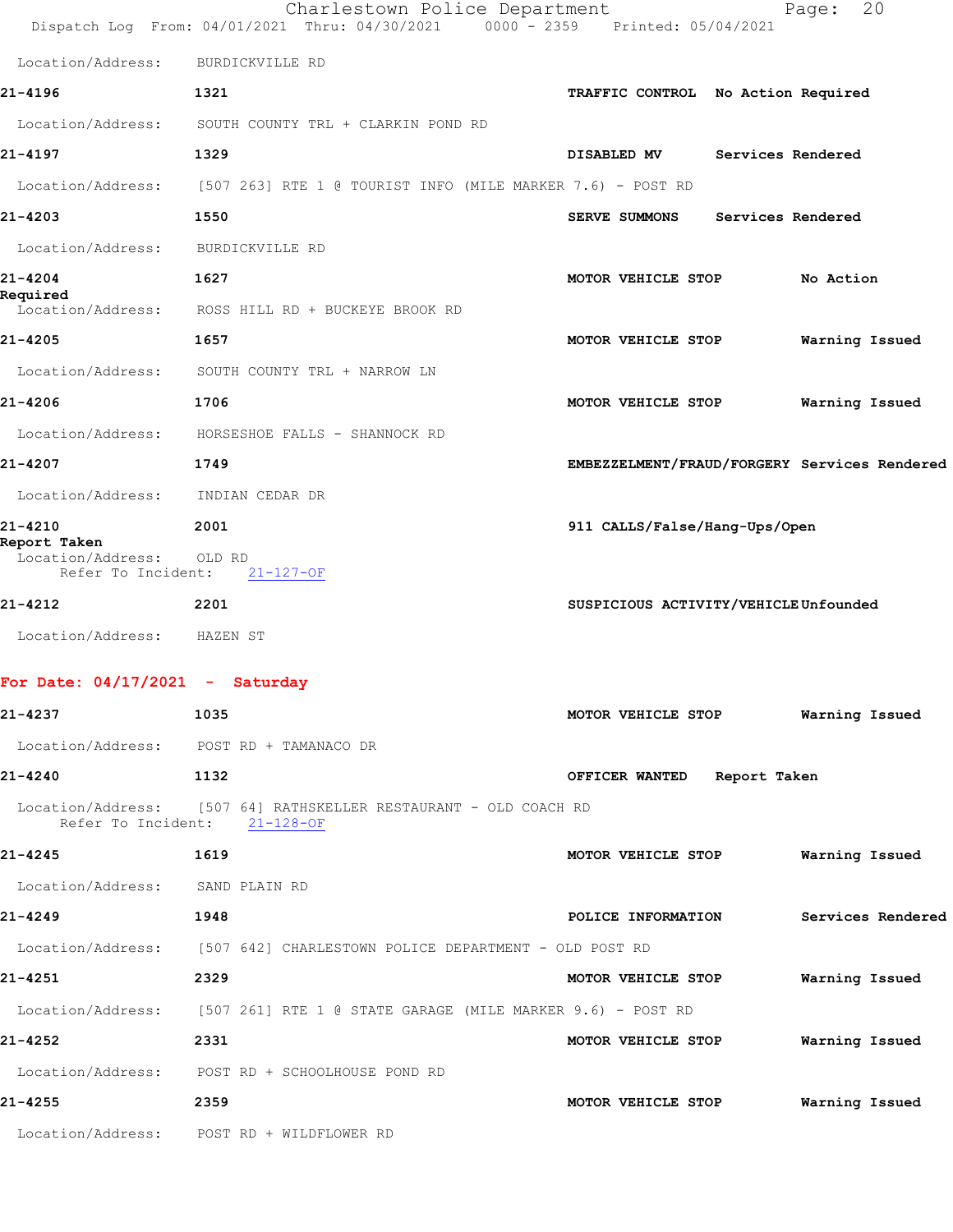| For Date: $04/18/2021$ - Sunday                             |      |                                                                         |                                           |              |                |
|-------------------------------------------------------------|------|-------------------------------------------------------------------------|-------------------------------------------|--------------|----------------|
| 21-4281                                                     | 1215 |                                                                         | SERVE SUMMONS Services Rendered           |              |                |
|                                                             |      | Location/Address: [507 642] CHARLESTOWN POLICE DEPARTMENT - OLD POST RD |                                           |              |                |
| 21-4282                                                     | 1253 |                                                                         | TRAFFIC CONTROL No Action Required        |              |                |
| Location/Address: OLD POST RD                               |      |                                                                         |                                           |              |                |
| 21-4284                                                     | 1408 |                                                                         | OFFICER WANTED Unfounded                  |              |                |
|                                                             |      | Location/Address: [507 100] RTE 1 @ FIORES (MILE MARKER 8.0) - POST RD  |                                           |              |                |
| 21-4286                                                     | 1514 |                                                                         | OFFICER WANTED Services Rendered          |              |                |
|                                                             |      | Location/Address: [507 20] NINIGRET PARK - PARK LN                      |                                           |              |                |
| 21-4288                                                     | 1643 |                                                                         | TRAFFIC CONTROL Services Rendered         |              |                |
|                                                             |      | Location/Address: BURLINGAME EXIT - POST RD + KLONDIKE RD               |                                           |              |                |
| 21-4289                                                     | 1730 |                                                                         | MOTOR VEHICLE STOP No Action              |              |                |
| Required<br>Location/Address: RAILROAD AVE                  |      |                                                                         |                                           |              |                |
| 21-4290                                                     | 1748 |                                                                         | FIRE, BRUSH                               | Investigated |                |
|                                                             |      | Location/Address: [507 854] WINDSWEPT INN - PROSSER TRL                 |                                           |              |                |
| 21-4292                                                     | 2008 |                                                                         | OFFICER WANTED Services Rendered          |              |                |
| Location/Address: OLD POST RD                               |      |                                                                         |                                           |              |                |
| For Date: $04/19/2021$ - Monday                             |      |                                                                         |                                           |              |                |
| 21-4309                                                     | 0235 |                                                                         | PHONE CALL No Action Required             |              |                |
| 21-4312                                                     | 1022 |                                                                         | MOTOR VEHICLE STOP                        |              | Warning Issued |
| Location/Address: POST RD + LAKESIDE DR                     |      |                                                                         |                                           |              |                |
| 21-4314<br>Hospital                                         | 1053 |                                                                         | MVA - W/Injury/Fluid/HazardTransported to |              |                |
| Refer To Incident: 21-131-OF<br>Refer To Accident: 21-44-AC |      | Location/Address: [507 264] RTE 1 @ WINDSWEPT INN - POST RD             |                                           |              |                |
| 21-4315                                                     | 1224 |                                                                         | FOUND/LOST PROPERTY Report Taken          |              |                |
| Refer To Incident: 21-129-OF                                |      | Location/Address: [507 299] RTE 1A @ NINIGRET PARK - OLD POST RD        |                                           |              |                |
| 21-4316                                                     | 1516 |                                                                         | POLICE INFORMATION                        |              | Investigated   |
| Refer To Accident: $21-44-AC$                               |      | Location/Address: [507 264] RTE 1 @ WINDSWEPT INN - POST RD             |                                           |              |                |
| 21-4317                                                     | 1522 |                                                                         | EMBEZZELMENT/FRAUD/FORGERY Report Taken   |              |                |
| Location/Address: POST RD<br>Refer To Incident: 21-130-OF   |      |                                                                         |                                           |              |                |
| For Date: $04/20/2021$ - Tuesday                            |      |                                                                         |                                           |              |                |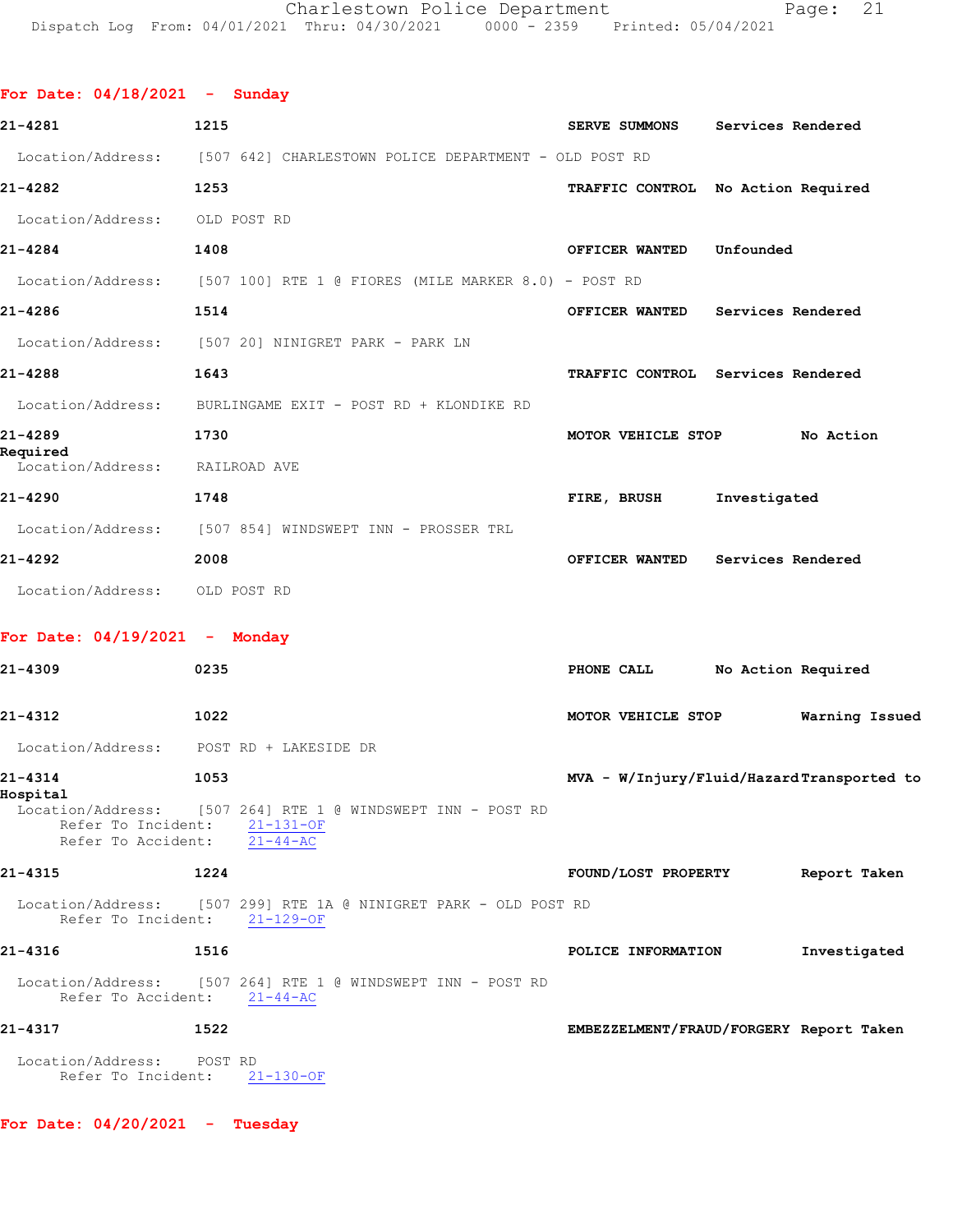|                                                        | Charlestown Police Department<br>$0000 - 2359$<br>Dispatch Log From: 04/01/2021 Thru: 04/30/2021 | Printed: 05/04/2021                  | 22<br>Page:      |
|--------------------------------------------------------|--------------------------------------------------------------------------------------------------|--------------------------------------|------------------|
| 21-4332<br><b>Checked/Secured</b><br>Location/Address: | 0112<br>UPPER HIGHLAND RD                                                                        | SUSPICIOUS ACTIVITY/VEHICLE Building |                  |
| 21-4334                                                | 0736                                                                                             | MVA - Minor<br>Report Taken          |                  |
| Refer To Accident:                                     | Vicinity of: POST RD + NARROW LN<br>$21 - 45 - AC$                                               |                                      |                  |
| 21-4335                                                | 0829                                                                                             | MOTOR VEHICLE STOP                   | Warning Issued   |
|                                                        | Location/Address: [507 303] RTE 1 @ SOUTH SHORE MENTAL HEALTH (MM 9.0) - POST RD                 |                                      |                  |
| 21-4336                                                | 0843                                                                                             | MOTOR VEHICLE STOP                   | Warning Issued   |
| Location/Address:                                      | CROSS MILLS RD                                                                                   |                                      |                  |
| 21-4337                                                | 1103                                                                                             | MOTOR VEHICLE STOP                   | Citation Issued  |
| Location/Address:                                      | [507 303] RTE 1 @ SOUTH SHORE MENTAL HEALTH (MM 9.0) - POST RD                                   |                                      |                  |
| 21-4338                                                | 1117                                                                                             | MOTOR VEHICLE STOP                   | Warning Issued   |
| Location/Address:                                      | POST RD + SCHOOLHOUSE POND RD                                                                    |                                      |                  |
| 21-4341                                                | 1137                                                                                             | MOTOR VEHICLE STOP                   | Warning Issued   |
| Location/Address:                                      | CROSS MILLS RD                                                                                   |                                      |                  |
| 21-4344                                                | 1146                                                                                             | MOTOR VEHICLE STOP                   | Warning Issued   |
| Location/Address:                                      | POST RD + SCHOOLHOUSE POND RD                                                                    |                                      |                  |
| 21-4348                                                | 1157                                                                                             | MOTOR VEHICLE STOP                   | Warning Issued   |
| Location/Address:                                      | POST RD + SCHOOLHOUSE POND RD                                                                    |                                      |                  |
| 21-4349                                                | 1206                                                                                             | POLICE INFORMATION                   | Investigated     |
| Location/Address:<br>Refer To Incident:                | SCAPA FLOW RD<br>$21 - 132 - OF$                                                                 |                                      |                  |
| 21-4351                                                | 1314                                                                                             | FIRE, BRUSH<br>Extinquished          |                  |
| Location/Address:                                      | COLUMBIA HEIGHTS RD                                                                              |                                      |                  |
| 21-4353                                                | 1604                                                                                             | DISTURBANCE/Music/Noise              | Investigated     |
| Location/Address:                                      | SAND HILL RD                                                                                     |                                      |                  |
| 21-4355                                                | 1643                                                                                             | MOTOR VEHICLE COMPLAINT              | Could Not Locate |
| Location/Address:                                      | POST RD + TAMANACO DR                                                                            |                                      |                  |
| 21-4357                                                | 1734                                                                                             | MOTOR VEHICLE STOP                   | Warning Issued   |
| Location/Address:                                      | POST RD + SCHOOLHOUSE POND RD                                                                    |                                      |                  |
| 21-4358                                                | 1755                                                                                             | DISABLED MV<br>Investigated          |                  |

**21-4360 1817 ROAD HAZARD/OBSTRUCTION Removed Hazard**

Location/Address: POST RD + NARROW LN

**For Date: 04/21/2021 - Wednesday**

Location/Address: POST RD + SCHOOLHOUSE POND RD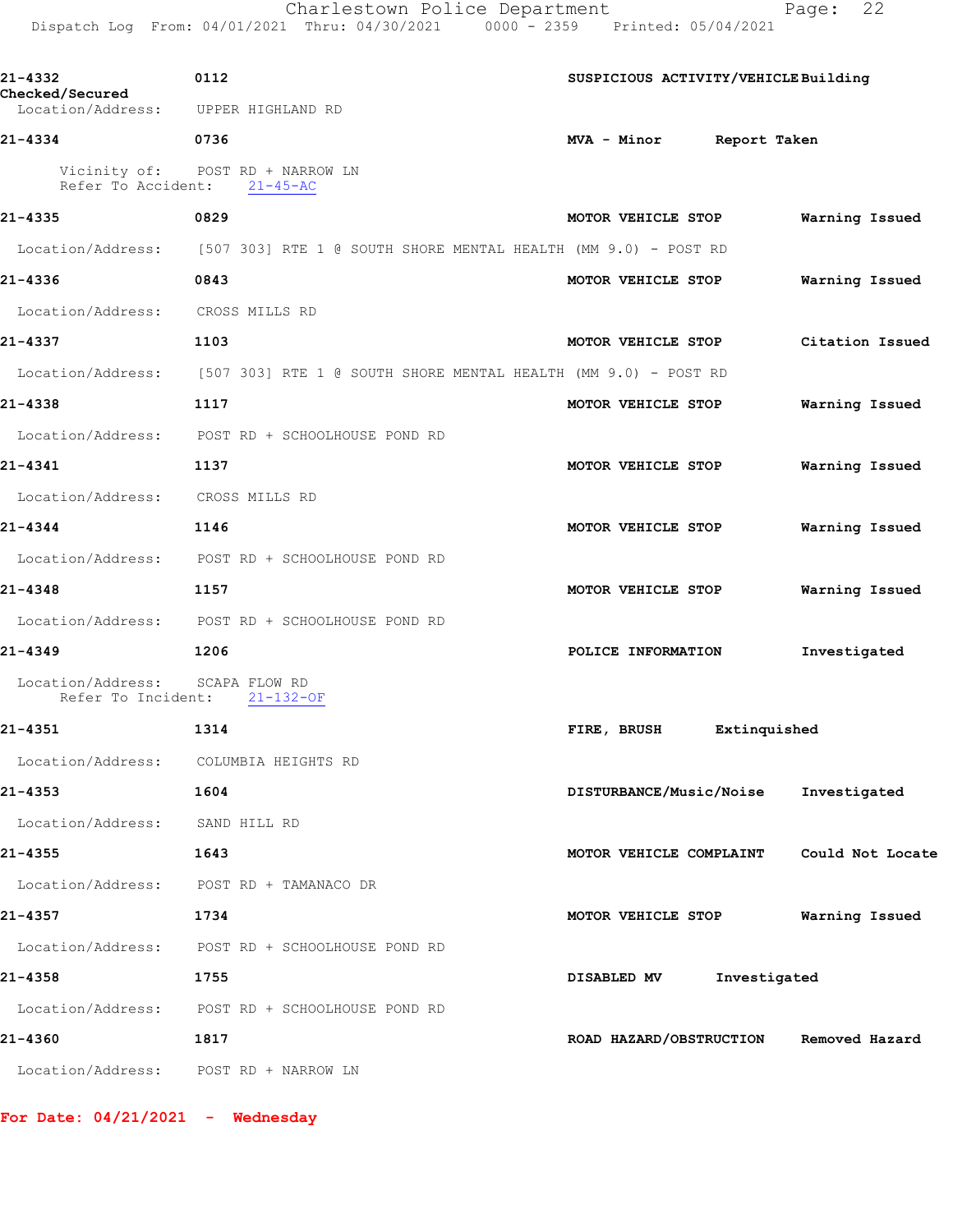Charlestown Police Department Fage: 23

Dispatch Log From: 04/01/2021 Thru: 04/30/2021 0000 - 2359 Printed: 05/04/2021

| 21-4367                                 | 0131 |                                                                      |                    |                                    | DOMESTIC/Assault/Diso/Other Peace Restored |
|-----------------------------------------|------|----------------------------------------------------------------------|--------------------|------------------------------------|--------------------------------------------|
| Location/Address:<br>Refer To Incident: |      | MILL POND DR<br>$21 - 133 - OF$                                      |                    |                                    |                                            |
| 21-4368                                 | 0146 |                                                                      |                    | PSYCHOLOGICAL EMERGENCY            | Transported to                             |
| Hospital<br>Location/Address:           |      | MILL POND DR                                                         |                    |                                    |                                            |
| 21-4376                                 | 0335 |                                                                      | PHONE CALL         | No Action Required                 |                                            |
| 21-4377                                 | 0718 |                                                                      | MOTOR VEHICLE STOP |                                    | Warning Issued                             |
| Location/Address:                       |      | POST RD + LAKESIDE DR                                                |                    |                                    |                                            |
| 21-4378                                 | 0726 |                                                                      | MOTOR VEHICLE STOP |                                    | Warning Issued                             |
| Location/Address:                       |      | $[507\;\;258]$ RTE 1 @ SOUTH KINGSTOWN LINE (MM 11.4) - POST RD      |                    |                                    |                                            |
| 21-4379                                 | 0749 |                                                                      | MOTOR VEHICLE STOP |                                    | Warning Issued                             |
|                                         |      | Location/Address: [507 276] RTE 2 @ RICHMOND LINE - SOUTH COUNTY TRL |                    |                                    |                                            |
| 21-4380                                 | 0758 |                                                                      | MOTOR VEHICLE STOP |                                    | Warning Issued                             |
| Location/Address:                       |      | [507 276] RTE 2 @ RICHMOND LINE - SOUTH COUNTY TRL                   |                    |                                    |                                            |
| 21-4381                                 | 0802 |                                                                      | MOTOR VEHICLE STOP |                                    | Warning Issued                             |
| Location/Address:                       |      | [507 276] RTE 2 @ RICHMOND LINE - SOUTH COUNTY TRL                   |                    |                                    |                                            |
| 21-4382                                 | 0812 |                                                                      | MOTOR VEHICLE STOP |                                    | Warning Issued                             |
|                                         |      | Location/Address: POST RD + SCHOOLHOUSE POND RD                      |                    |                                    |                                            |
| 21-4383                                 | 0821 |                                                                      | MOTOR VEHICLE STOP |                                    | Warning Issued                             |
| Location/Address:                       |      | [507 262] RTE 1 @ LIQUOR STORE (MILE MARKER 9.2) - POST RD           |                    |                                    |                                            |
| 21-4384                                 | 0833 |                                                                      | MOTOR VEHICLE STOP |                                    | Warning Issued                             |
| Location/Address:                       |      | POST RD + SCHOOLHOUSE POND RD                                        |                    |                                    |                                            |
| 21-4385                                 | 0835 |                                                                      | MOTOR VEHICLE STOP |                                    | Warning Issued                             |
| Location/Address: POST RD + FALCONE LN  |      |                                                                      |                    |                                    |                                            |
| 21-4386                                 | 0840 |                                                                      | MOTOR VEHICLE STOP |                                    | Warning Issued                             |
| Location/Address:                       |      | [507 260] RTE 1 @ GENERAL STANTON - POST RD                          |                    |                                    |                                            |
| 21-4387                                 | 0842 |                                                                      | MOTOR VEHICLE STOP |                                    | No Action                                  |
| Required<br>Location/Address:           |      | $[507 258]$ RTE 1 @ SOUTH KINGSTOWN LINE (MM 11.4) - POST RD         |                    |                                    |                                            |
| 21-4388                                 | 0849 |                                                                      | MOTOR VEHICLE STOP |                                    | Warning Issued                             |
| Location/Address:                       |      | POST RD + SCHOOLHOUSE POND RD                                        |                    |                                    |                                            |
| 21-4389                                 | 0854 |                                                                      | MOTOR VEHICLE STOP |                                    | Warning Issued                             |
| Location/Address:                       |      | POST RD + CROSS MILLS RD                                             |                    |                                    |                                            |
| 21-4390                                 | 0924 |                                                                      | MOTOR VEHICLE STOP |                                    | Warning Issued                             |
| Location/Address:                       |      | [507 260] RTE 1 @ GENERAL STANTON - POST RD                          |                    |                                    |                                            |
| 21-4392                                 | 1033 |                                                                      |                    | TRAFFIC CONTROL No Action Required |                                            |
|                                         |      |                                                                      |                    |                                    |                                            |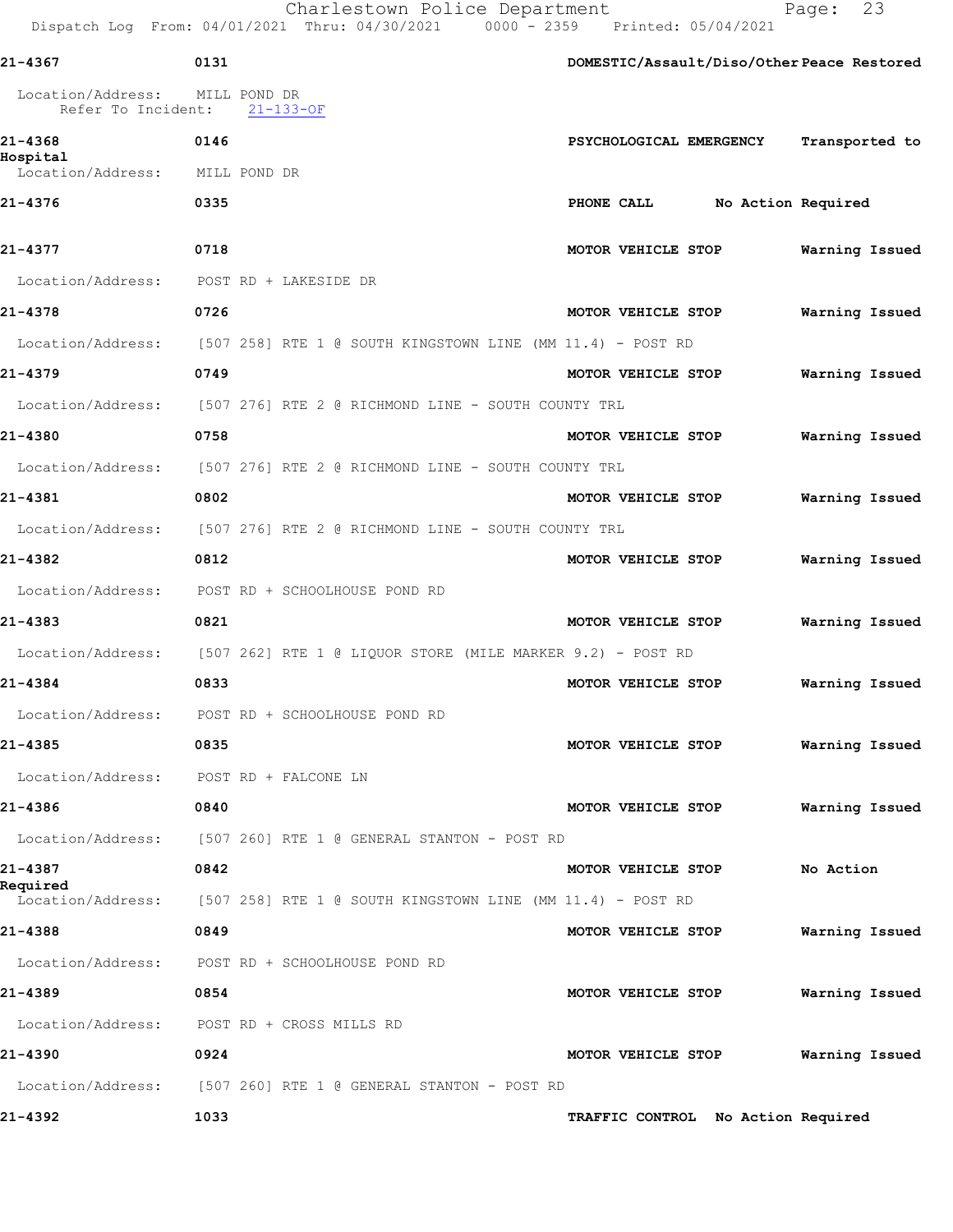|                                                                        | Charlestown Police Department<br>Dispatch Log From: 04/01/2021 Thru: 04/30/2021 0000 - 2359 Printed: 05/04/2021 |                                           |              | 24<br>Page:                               |
|------------------------------------------------------------------------|-----------------------------------------------------------------------------------------------------------------|-------------------------------------------|--------------|-------------------------------------------|
|                                                                        | Location/Address: POST RD + PROSSER TRL                                                                         |                                           |              |                                           |
| 21-4394                                                                | 1127                                                                                                            | DISABLED MV                               | Investigated |                                           |
|                                                                        | Location/Address: POST RD + KING'S FACTORY RD                                                                   |                                           |              |                                           |
| 21-4395                                                                | 1133                                                                                                            |                                           |              | ROAD HAZARD/OBSTRUCTION Services Rendered |
|                                                                        | Location/Address: POST RD + SCHOOLHOUSE POND RD                                                                 |                                           |              |                                           |
| 21-4396                                                                | 1142                                                                                                            | FIRE, BRUSH Extinquished                  |              |                                           |
| Location/Address: ARBUTUS TRL                                          |                                                                                                                 |                                           |              |                                           |
| 21-4397                                                                | 1145                                                                                                            | EMBEZZELMENT/FRAUD/FORGERY Report Taken   |              |                                           |
| Location/Address: JACOB PERRY DR<br>Refer To Incident:                 | $21 - 134 - OF$                                                                                                 |                                           |              |                                           |
| 21-4398                                                                | 1150                                                                                                            | OFFICER WANTED                            | Investigated |                                           |
| Location/Address: WATCHAUG LN                                          |                                                                                                                 |                                           |              |                                           |
| $21 - 4400$                                                            | 1217                                                                                                            | DCYF INVESTIGATION                        |              | Services Rendered                         |
|                                                                        | Location/Address: [507 642] CHARLESTOWN POLICE DEPARTMENT - OLD POST RD                                         |                                           |              |                                           |
| 21-4401                                                                | 1407                                                                                                            | ASSIST ELDERLY Services Rendered          |              |                                           |
|                                                                        | Location/Address: [507 642] CHARLESTOWN POLICE DEPARTMENT - OLD POST RD                                         |                                           |              |                                           |
| 21-4402                                                                | 1512                                                                                                            | DCYF INVESTIGATION                        |              | Services Rendered                         |
| Location/Address: NORTH CASTLE WAY                                     |                                                                                                                 |                                           |              |                                           |
| 21-4403                                                                | 1538                                                                                                            | MVA - Minor Report Taken                  |              |                                           |
|                                                                        | Vicinity of: POST RD + WEST BEACH RD<br>Refer To Accident: 21-46-AC                                             |                                           |              |                                           |
| 21-4405                                                                | 1824                                                                                                            | MOTOR VEHICLE STOP                        |              | Citation Issued                           |
|                                                                        | Location/Address: [507 269] RTE 1 @ DRIVING RANGE - POST RD                                                     |                                           |              |                                           |
| 21-4408<br>Hospital                                                    | 2021                                                                                                            | MVA - W/Injury/Fluid/HazardTransported to |              |                                           |
| Location/Address:<br>Refer To Accident:<br>Refer To Arrest:<br>Arrest: | MATUNUCK SCHOOLHOUSE RD + CHARLESTOWN BEACH RD<br>$21 - 47 - AC$<br>$21 - 48 - AR$<br>SOUTH KINGSTOWN, RI       |                                           |              |                                           |
| Age:<br>Charges:                                                       | 28<br>DUI/DRUGS/ALCOHOL/1ST OFFENSE - B.A.C. UNKNOWN                                                            |                                           |              |                                           |
| 21-4409                                                                | 2301                                                                                                            |                                           |              | DISTURBANCE/Music/Noise Services Rendered |
| Location/Address:                                                      | [507 246] NARRAGANSETT INDIAN CHURCH - INDIAN CHURCH RD                                                         |                                           |              |                                           |
| For Date: $04/22/2021$ - Thursday                                      |                                                                                                                 |                                           |              |                                           |
| 21-4410                                                                | 0032                                                                                                            | SUSPICIOUS ACTIVITY/VEHICLE Investigated  |              |                                           |
| Vicinity of:                                                           | NOKA LN                                                                                                         |                                           |              |                                           |
| 21-4411                                                                | 0053                                                                                                            | MOTOR VEHICLE STOP                        |              | Warning Issued                            |

 Vicinity of: NOKA LN + KING'S FACTORY RD **21-4414 0110 MOTOR VEHICLE STOP Warning Issued**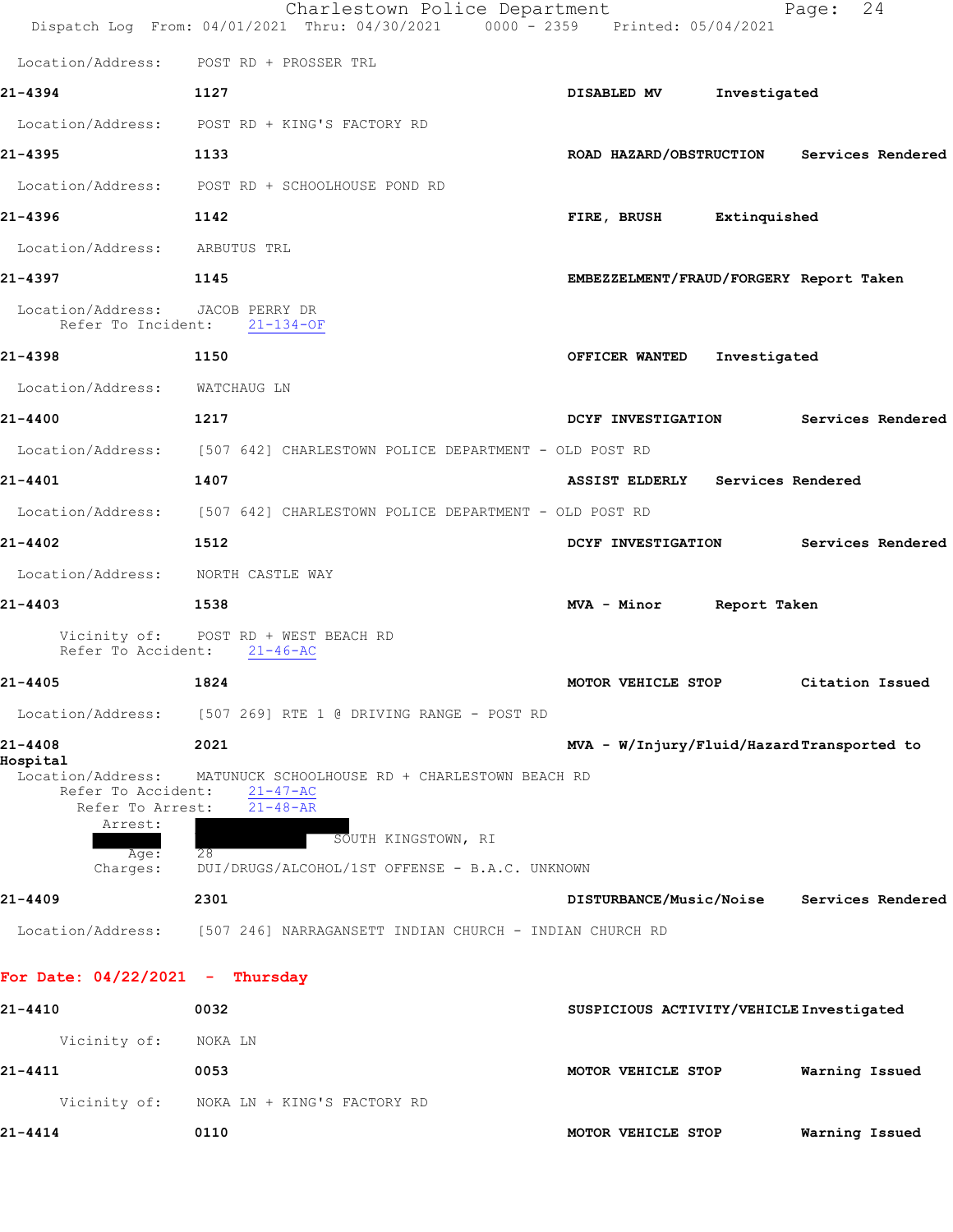|                               | Charlestown Police Department<br>Dispatch Log From: 04/01/2021 Thru: 04/30/2021 0000 - 2359 Printed: 05/04/2021 |                                    | 25<br>Page:       |
|-------------------------------|-----------------------------------------------------------------------------------------------------------------|------------------------------------|-------------------|
|                               | Vicinity of: KING'S FACTORY RD + INDIAN CEDAR DR                                                                |                                    |                   |
| 21-4417                       | 0123                                                                                                            | MOTOR VEHICLE STOP                 | Warning Issued    |
|                               | Vicinity of: KING'S FACTORY RD + INDIAN CEDAR DR                                                                |                                    |                   |
| 21-4426                       | 0157                                                                                                            | OFFICER WANTED Investigated        |                   |
| Location/Address: RIDGE RD    |                                                                                                                 |                                    |                   |
| 21-4428                       | 0741                                                                                                            | WELL BEING CHECK Services Rendered |                   |
| Location/Address: OLD POST RD |                                                                                                                 |                                    |                   |
| 21-4429                       | 0803                                                                                                            | TRAFFIC CONTROL Services Rendered  |                   |
|                               | Location/Address: OLD POST RD + NARROW LN                                                                       |                                    |                   |
| 21-4430                       | 0856                                                                                                            | DISABLED MV Services Rendered      |                   |
|                               | Location/Address: [507 100] RTE 1 @ FIORES (MILE MARKER 8.0) - POST RD                                          |                                    |                   |
| 21-4432                       | 0908                                                                                                            | MOTOR VEHICLE STOP                 | Warning Issued    |
|                               | Location/Address: OLD POST RD + FORT NINIGRET RD                                                                |                                    |                   |
| 21-4433                       | 0929                                                                                                            | MOTOR VEHICLE STOP                 | Warning Issued    |
| Location/Address:             | SOUTH COUNTY TRL + NEW BISCUIT CITY RD                                                                          |                                    |                   |
| 21-4434                       | 0937                                                                                                            | MOTOR VEHICLE STOP                 | Warning Issued    |
|                               | Location/Address: SOUTH COUNTY TRL + MAPLE LAKE FARM RD                                                         |                                    |                   |
| 21-4436                       | 0947                                                                                                            | MOTOR VEHICLE STOP                 | Warning Issued    |
|                               | Location/Address: SOUTH COUNTY TRL + NEW BISCUIT CITY RD                                                        |                                    |                   |
| 21-4437                       | 0952                                                                                                            | MOTOR VEHICLE STOP                 | Warning Issued    |
| Location/Address:             | SOUTH COUNTY TRL + MAPLE LAKE FARM RD                                                                           |                                    |                   |
| 21-4438                       | 1008                                                                                                            | MOTOR VEHICLE STOP                 | Warning Issued    |
|                               | Location/Address: SOUTH COUNTY TRL + JACOB PERRY DR                                                             |                                    |                   |
| 21-4439                       | 1016                                                                                                            | MOTOR VEHICLE STOP                 | No Action         |
| Required<br>Location/Address: | SOUTH COUNTY TRL + JACOB PERRY DR                                                                               |                                    |                   |
| 21-4441                       | 1029                                                                                                            | MOTOR VEHICLE STOP                 | Warning Issued    |
| Location/Address:             | SOUTH COUNTY TRL + JACOB PERRY DR                                                                               |                                    |                   |
| 21-4442                       | 1037                                                                                                            | MOTOR VEHICLE STOP                 | Warning Issued    |
|                               | Location/Address: POST RD + SCHOOLHOUSE POND RD                                                                 |                                    |                   |
| 21-4443                       | 1042                                                                                                            | MOTOR VEHICLE STOP                 | Warning Issued    |
| Location/Address:             | [507 261] RTE 1 @ STATE GARAGE (MILE MARKER 9.6) - POST RD                                                      |                                    |                   |
| 21-4444                       | 1055                                                                                                            | ASSIST OTHER POLICE DEPT           | Services Rendered |
| Location/Address:             | CAROLINA BACK RD                                                                                                |                                    |                   |
| 21-4445                       | 1124                                                                                                            | FOLLOW-UP INVESTIGATION            | Services Rendered |
| Location/Address:             | WATCHAUG LN                                                                                                     |                                    |                   |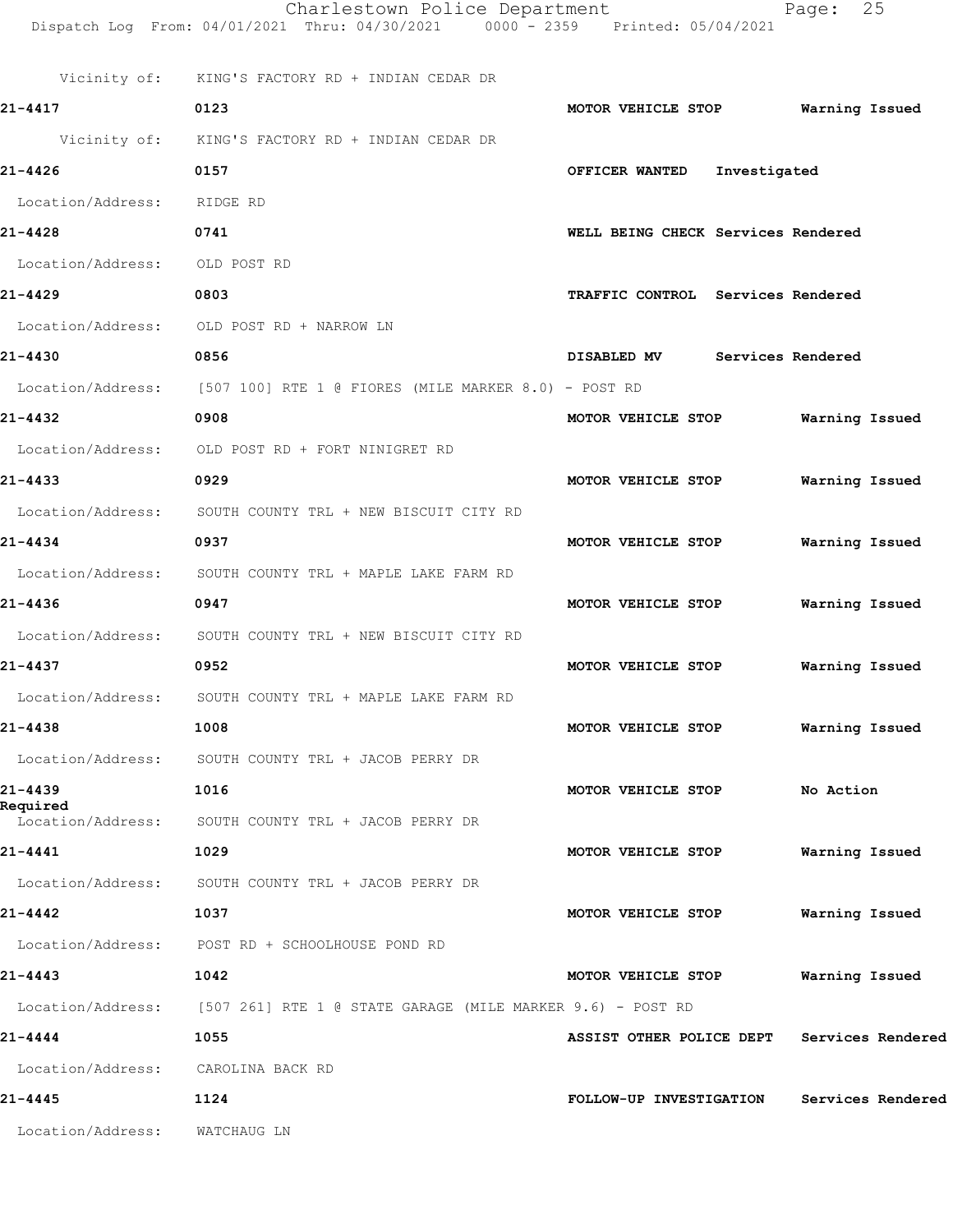Charlestown Police Department Fage: 26

Dispatch Log From: 04/01/2021 Thru: 04/30/2021 0000 - 2359 Printed: 05/04/2021

| 21-4446                               | 1306                                                                                                    | MOTOR VEHICLE STOP                        | Warning Issued    |
|---------------------------------------|---------------------------------------------------------------------------------------------------------|-------------------------------------------|-------------------|
|                                       | Location/Address: POST RD + SCHOOLHOUSE POND RD                                                         |                                           |                   |
| 21-4447                               | 1320                                                                                                    | MOTOR VEHICLE STOP                        | Warning Issued    |
|                                       | Location/Address: POST RD + KING'S FACTORY RD                                                           |                                           |                   |
| 21-4448                               | 1327                                                                                                    | MOTOR VEHICLE STOP                        | Warning Issued    |
|                                       | Location/Address: [507 261] RTE 1 @ STATE GARAGE (MILE MARKER 9.6) - POST RD                            |                                           |                   |
| 21-4449                               | 1337                                                                                                    | MOTOR VEHICLE STOP                        | Warning Issued    |
|                                       | Location/Address: POST RD + KING'S FACTORY RD                                                           |                                           |                   |
| 21-4450                               | 1346                                                                                                    | TRAFFIC CONTROL No Action Required        |                   |
|                                       | Location/Address: [507 257] DUNNS CORNERS FIRE STATION (STATION TWO) - POST RD                          |                                           |                   |
| 21-4451                               | 1359                                                                                                    | POLICE INFORMATION                        | Services Rendered |
|                                       | Location/Address: [507 642] CHARLESTOWN POLICE DEPARTMENT - OLD POST RD<br>Refer To Incident: 21-136-OF |                                           |                   |
| $21 - 4452$                           | 1419                                                                                                    | ROAD HAZARD/OBSTRUCTION Services Rendered |                   |
|                                       | Location/Address: SOUTH COUNTY TRL + NARROW LN                                                          |                                           |                   |
| 21-4453                               | 1443                                                                                                    | Report Taken<br><b>LARCENY</b>            |                   |
| Location/Address: [507 758] MARION DR | Refer To Incident: 21-135-OF                                                                            |                                           |                   |
| 21-4455                               | 1529                                                                                                    | ALARM, BURGLAR Building Checked/Secured   |                   |
| Location/Address: [507 692] PEQUOT DR |                                                                                                         |                                           |                   |
| 21-4456<br>Required                   | 1536<br>Location/Address: PEQUOT DR + ARCHES RD                                                         | MOTOR VEHICLE STOP                        | No Action         |
| 21-4458                               | 1720                                                                                                    | FOLLOW-UP INVESTIGATION Services Rendered |                   |
| Location/Address: [507 758] MARION DR |                                                                                                         |                                           |                   |
| 21-4459                               | 2041                                                                                                    | <b>SERVE SUMMONS</b><br>Services Rendered |                   |
| Location/Address: LAURI DR            |                                                                                                         |                                           |                   |
| 21-4460                               | 2127                                                                                                    | MOTOR VEHICLE STOP                        | Warning Issued    |
| Location/Address: SOUTH COUNTY TRL    |                                                                                                         |                                           |                   |
| For Date: $04/23/2021$ - Friday       |                                                                                                         |                                           |                   |
| 21-4477                               | 0721                                                                                                    | MOTOR VEHICLE COMPLAINT                   | Warning Issued    |
|                                       | Location/Address: [507 266] RTE 1 @ WILLOWS - POST RD                                                   |                                           |                   |
| 21-4478                               | 0735                                                                                                    | MOTOR VEHICLE STOP                        | Warning Issued    |

**21-4478 0735 MOTOR VEHICLE STOP Warning Issued** Location/Address: POST RD + SCHOOLHOUSE POND RD **21-4480 0828 PSYCHOLOGICAL EMERGENCY Transported to Hospital**  Location/Address: KING TOM DR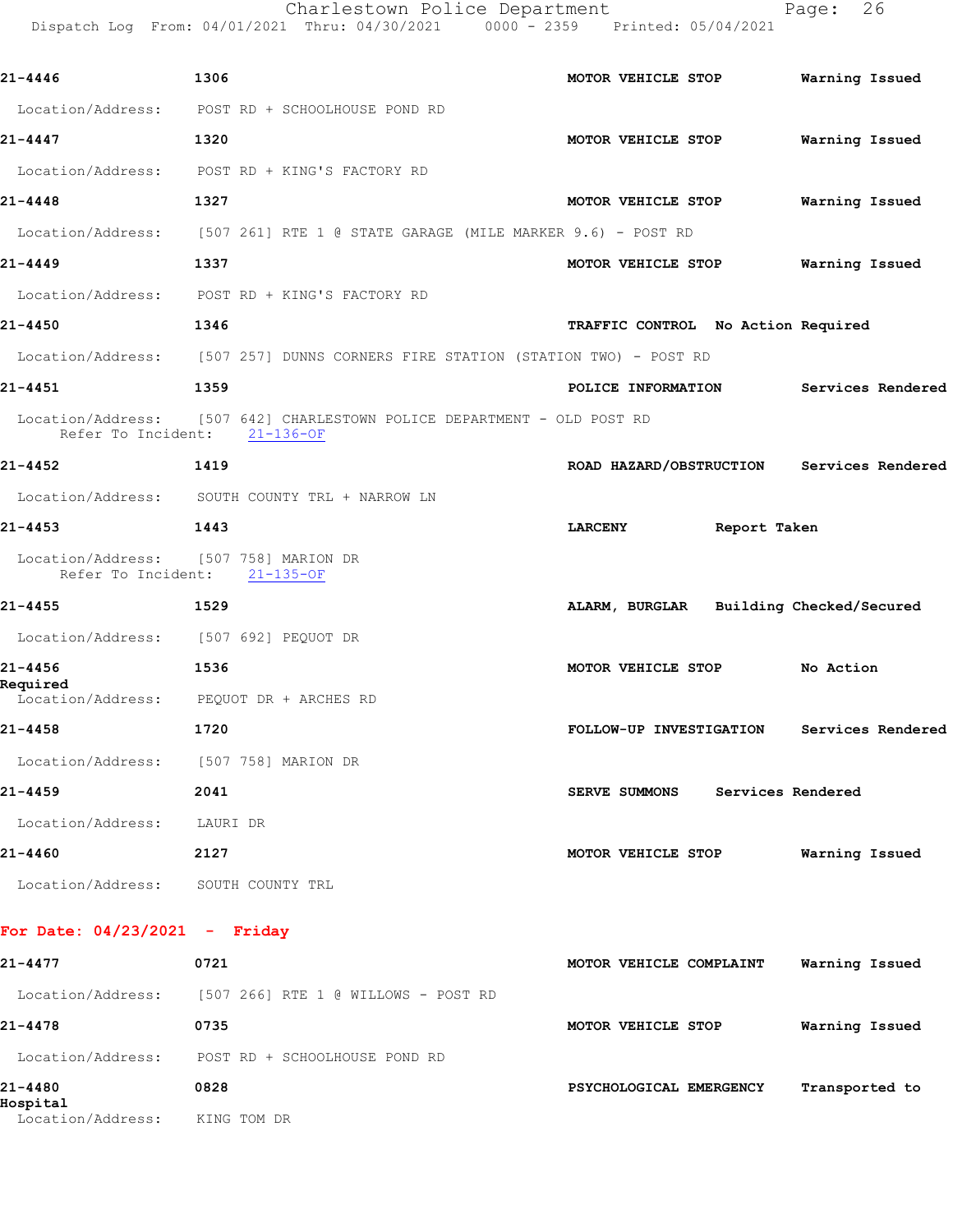|                              | Charlestown Police Department<br>Dispatch Log From: 04/01/2021 Thru: 04/30/2021 0000 - 2359 Printed: 05/04/2021 |                                           | Page: 27        |
|------------------------------|-----------------------------------------------------------------------------------------------------------------|-------------------------------------------|-----------------|
| 21-4484                      | 0856                                                                                                            | TRAFFIC CONTROL Services Rendered         |                 |
|                              | Vicinity of: [507 369] WILCOX TAVERN - OLD POST RD                                                              |                                           |                 |
| 21-4490                      | 1102                                                                                                            | ALARM, BURGLAR False Alarm                |                 |
| Location/Address: DUDLEY LN  |                                                                                                                 |                                           |                 |
| 21-4491                      | 1121                                                                                                            | MOTOR VEHICLE STOP                        | No Action       |
| Required                     | Location/Address: [507 921] MILE MARKER 9.6 - CROSS MILLS RD                                                    |                                           |                 |
| 21-4495<br>Services Rendered | 1523                                                                                                            | TOWN COUNCIL DOCKET DELIVERY              |                 |
|                              | Location/Address: [507 1] CHARLESTOWN TOWN HALL - SOUTH COUNTY TRL                                              |                                           |                 |
| 21-4496                      | 1535                                                                                                            | OFFICER WANTED Investigated               |                 |
|                              | Location/Address: [507 335] AMTRAK RAILROAD - SHANNOCK SECTION - OLD SHANNOCK RD                                |                                           |                 |
| 21-4501                      | 1700                                                                                                            | MOTOR VEHICLE STOP                        | No Action       |
| Required                     | Vicinity of: [507 18] CHARLESTOWN CHAMBER OF COMMERCE - OLD POST RD                                             |                                           |                 |
| 21-4503                      | 1817                                                                                                            | MOTOR VEHICLE STOP                        | Warning Issued  |
|                              | Location/Address: POST RD + SCHOOLHOUSE POND RD                                                                 |                                           |                 |
| 21-4504                      | 1824                                                                                                            | MOTOR VEHICLE STOP                        | Warning Issued  |
| Vicinity of:                 | KLONDIKE RD                                                                                                     |                                           |                 |
| 21-4505                      | 1847                                                                                                            | MOTOR VEHICLE STOP                        | Warning Issued  |
|                              | Location/Address: POST RD + SCHOOLHOUSE POND RD                                                                 |                                           |                 |
| 21-4506                      | 1931                                                                                                            | ASSIST OTHER POLICE DEPT Could Not Locate |                 |
| Location/Address:            | RICHMOND LINE - KING'S FACTORY RD                                                                               |                                           |                 |
| 21-4507                      | 2103                                                                                                            | MOTOR VEHICLE STOP                        | Citation Issued |
|                              | Location/Address: [507 921] MILE MARKER 9.6 - CROSS MILLS RD                                                    |                                           |                 |
| 21-4508                      | 2125                                                                                                            | MOTOR VEHICLE STOP                        | Warning Issued  |
|                              | Location/Address: [507 657] COUNTRY FOOD MART, LLC - SOUTH COUNTY TRL                                           |                                           |                 |
|                              |                                                                                                                 |                                           |                 |

## **For Date: 04/24/2021 - Saturday**

| 21-4511           | 0001                                                         | ASSIST OTHER POLICE DEPT |              | Services Rendered |
|-------------------|--------------------------------------------------------------|--------------------------|--------------|-------------------|
| Location/Address: | $[507 258]$ RTE 1 @ SOUTH KINGSTOWN LINE (MM 11.4) - POST RD |                          |              |                   |
| $21 - 4523$       | 0027                                                         | COMPLAINT                | Investigated |                   |
| Location/Address: | SANCTUARY RD                                                 |                          |              |                   |
| 21-4525           | 0108                                                         | MOTOR VEHICLE STOP       |              | Warning Issued    |
| Location/Address: | POST RD + SCHOOLHOUSE POND RD                                |                          |              |                   |
| 21-4526           | 0109                                                         | MOTOR VEHICLE STOP       |              | Warning Issued    |
| Location/Address: | POST RD + SCHOOLHOUSE POND RD                                |                          |              |                   |
| 21-4530           | 1115                                                         | POLICE INFORMATION       |              | Investigated      |
| Location/Address: | BURDICKVILLE RD                                              |                          |              |                   |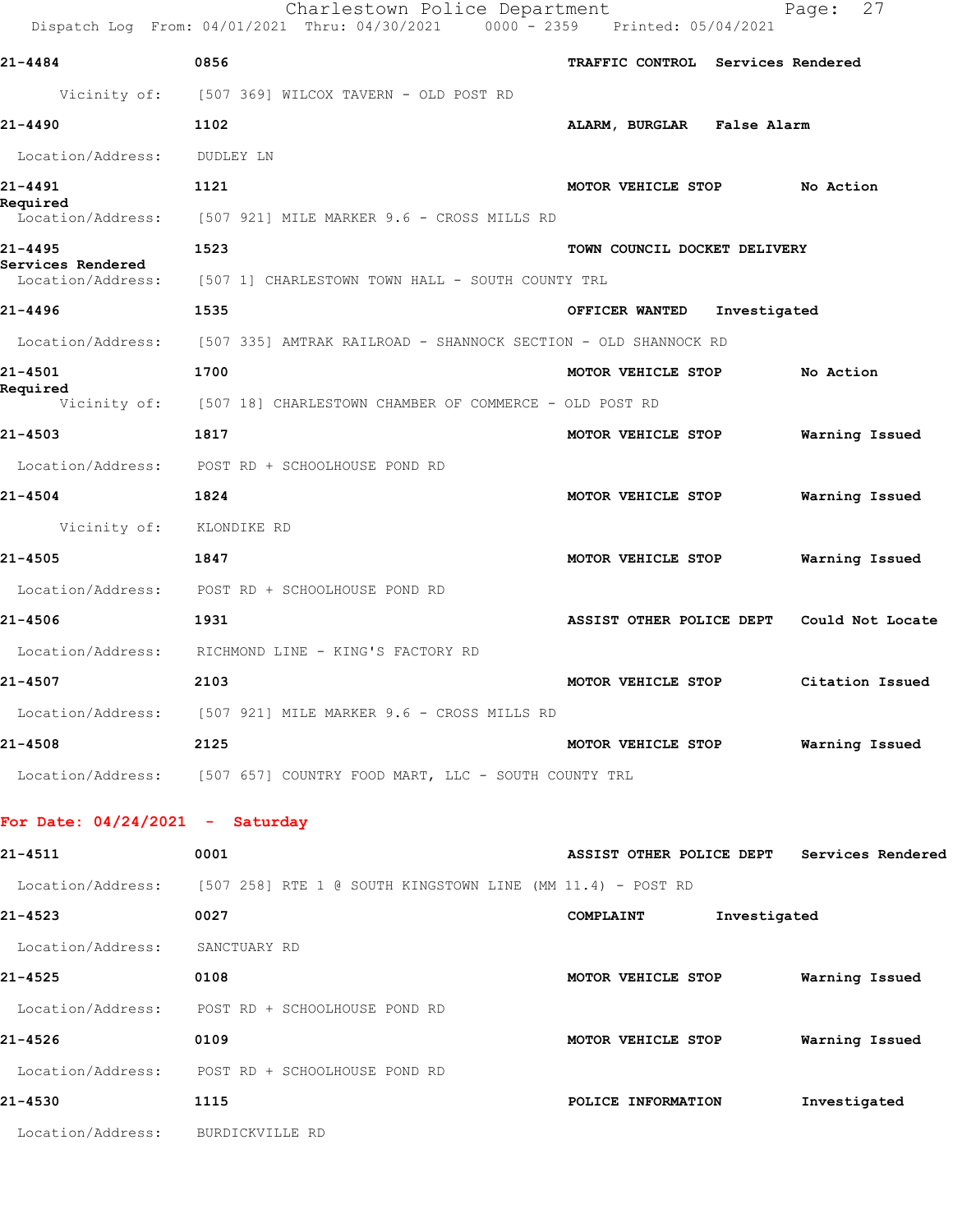|                                         | Charlestown Police Department<br>Dispatch Log From: 04/01/2021 Thru: 04/30/2021 0000 - 2359 Printed: 05/04/2021 | 28<br>Page:                                    |
|-----------------------------------------|-----------------------------------------------------------------------------------------------------------------|------------------------------------------------|
|                                         | Refer To Incident: 21-137-OF                                                                                    |                                                |
| 21-4531                                 | 1246                                                                                                            | Taken/Refered to<br><b>ASSIST OTHER AGENCY</b> |
| Other Agency                            | Location/Address: [507 642] CHARLESTOWN POLICE DEPARTMENT - OLD POST RD<br>Refer To Incident: 21-138-OF         |                                                |
| 21-4537                                 | 1404                                                                                                            | ANIMAL COMPLAINT Investigated                  |
|                                         | Location/Address: [507 31] BLUE SHUTTERS BEACH - EAST BEACH RD                                                  |                                                |
| 21-4540                                 | 1558                                                                                                            | ALARM, BURGLAR Building Checked/Secured        |
|                                         | Location/Address: [507 372] SOUTH SHORE MENTAL HEALTH - OLD POST RD                                             |                                                |
| 21-4542                                 | 1716                                                                                                            | MOTOR VEHICLE STOP<br>Investigated             |
|                                         | Location/Address: POST RD + PROSSER TRL                                                                         |                                                |
| 21-4543                                 | 1952                                                                                                            | FIRE, STRUCTURE Extinquished                   |
| Location/Address:                       | SHIRLEY DR                                                                                                      |                                                |
| 21-4544                                 | 2006                                                                                                            | SUSPICIOUS ACTIVITY/VEHICLE Investigated       |
| Location/Address:                       | TOCKWOTTEN COVE RD                                                                                              |                                                |
| 21-4545                                 | 2125                                                                                                            | Investigated<br>OFFICER WANTED                 |
| Location/Address:<br>Refer To Incident: | NARRAGANSETT TRL<br>$21 - 139 - OF$                                                                             |                                                |
| 21-4546<br>Hospital                     | 2133                                                                                                            | PSYCHOLOGICAL EMERGENCY<br>Transported to      |
| Location/Address: NARRAGANSETT TRL      | Refer To Incident: 21-139-OF                                                                                    |                                                |
| 21-4547                                 | 2240                                                                                                            | SUSPICIOUS ACTIVITY/VEHICLE Investigated       |
| Location/Address: WEST NIANTIC ST       |                                                                                                                 |                                                |
| 21-4548                                 | 2337                                                                                                            | SUSPICIOUS ACTIVITY/VEHICLE Investigated       |
|                                         | Vicinity of: [507 357] K&S PIZZA - CAROLINA BACK RD                                                             |                                                |
| For Date: $04/25/2021$ - Sunday         |                                                                                                                 |                                                |
| 21-4553                                 | 0032                                                                                                            | MVA - W/Injury/Fluid/HazardCitation Issued     |
| Refer To Accident:                      | Location/Address: BUCKEYE BROOK RD + CHARLES AVE<br>$21 - 48 - AC$                                              |                                                |
| 21-4559                                 | 0913                                                                                                            | MVA - Minor Report Taken                       |
|                                         | Location/Address: [507 410] DUNKIN DONUTS - OLD POST RD<br>Refer To Accident: 21-49-AC                          |                                                |
| 21-4561                                 | 0929                                                                                                            | WELL BEING CHECK Investigated                  |
|                                         | Location/Address: [507 644] BJ'S BED AND BREAKFAST - LIISA DR                                                   |                                                |
| 21-4562                                 | 1026                                                                                                            | SUSPICIOUS ACTIVITY/VEHICLE Investigated       |
| Location/Address: MILL POND DR          |                                                                                                                 |                                                |
| 21-4565                                 | 1638                                                                                                            | MOTOR VEHICLE STOP<br>Warning Issued           |
|                                         | Location/Address: BUCKEYE BROOK RD + SHUMANKANUC HILL RD                                                        |                                                |
|                                         |                                                                                                                 |                                                |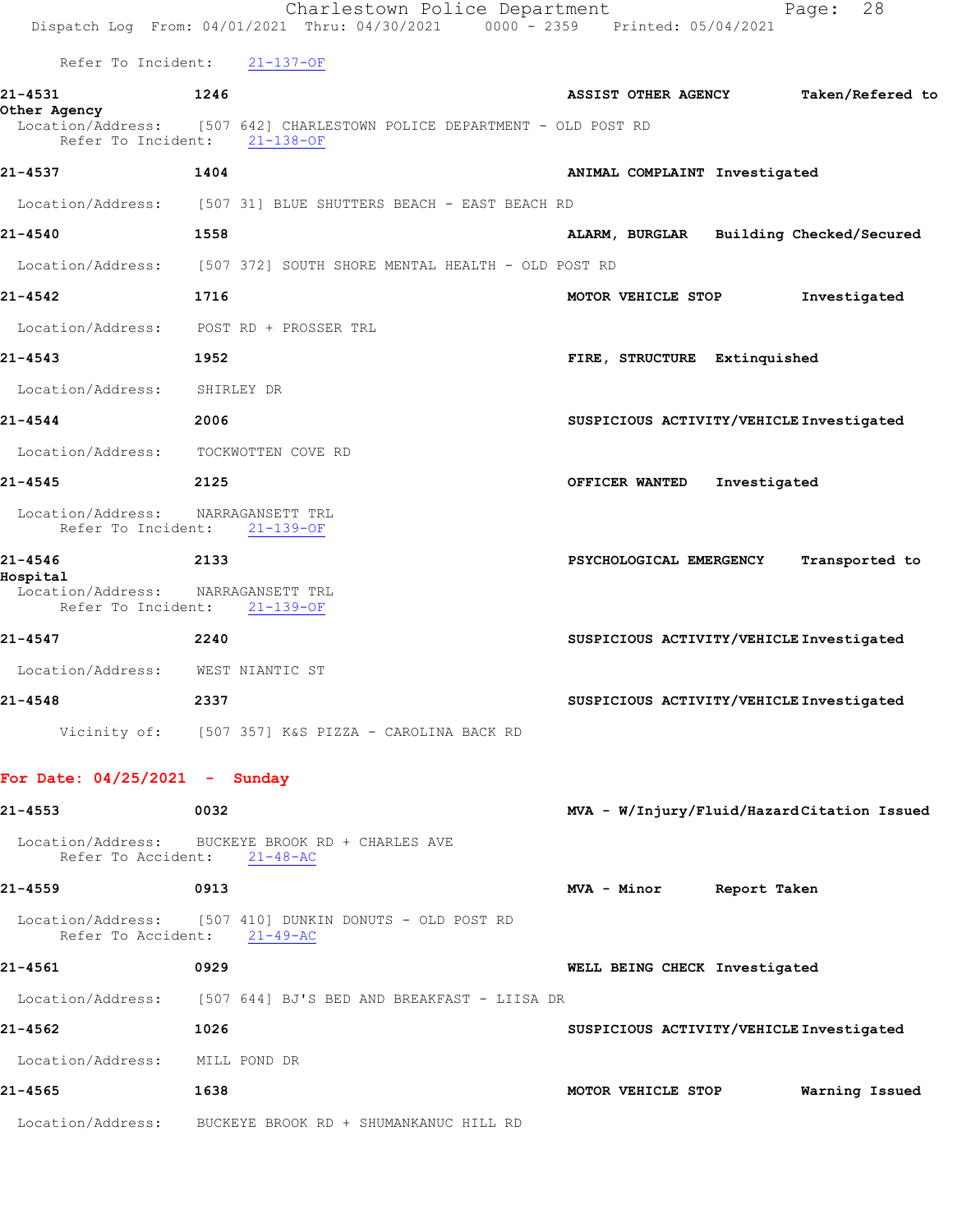|                                   | Charlestown Police Department<br>Dispatch Log From: 04/01/2021 Thru: 04/30/2021 0000 - 2359 Printed: 05/04/2021 |                                     | 29<br>Page:     |
|-----------------------------------|-----------------------------------------------------------------------------------------------------------------|-------------------------------------|-----------------|
| 21-4567                           | 1709                                                                                                            | ANIMAL COMPLAINT No Action Required |                 |
|                                   | Location/Address: [507 20] NINIGRET PARK - PARK LN                                                              |                                     |                 |
| 21-4569                           | 1724                                                                                                            | TRAFFIC CONTROL Warning Issued      |                 |
| Location/Address:                 | [507 260] RTE 1 @ GENERAL STANTON - POST RD                                                                     |                                     |                 |
| 21-4571                           | 2016                                                                                                            | Investigated<br>ALARM, FIRE         |                 |
| Refer To Incident:                | Location/Address: [507 416] MOHEGAN RD<br>$21 - 140 - OF$                                                       |                                     |                 |
| 21-4572                           | 2022                                                                                                            | 911 CALLS/False/Hang-Ups/Open       |                 |
| Investigated<br>Location/Address: | NARROW LN                                                                                                       |                                     |                 |
| 21-4573                           | 2128                                                                                                            | MOTOR VEHICLE STOP                  | Investigated    |
|                                   | Location/Address: [507 72] CUMBERLAND FARMS - OLD POST RD                                                       |                                     |                 |
| For Date: 04/26/2021 - Monday     |                                                                                                                 |                                     |                 |
| 21-4577                           | 0000                                                                                                            | MOTOR VEHICLE STOP                  | Warning Issued  |
| Location/Address:                 | [507 272] RTE 1 @ WILCOX TAVERN - POST RD                                                                       |                                     |                 |
| 21-4578                           | 0004                                                                                                            | MOTOR VEHICLE STOP                  | Warning Issued  |
| Location/Address:                 | POST RD + KING'S FACTORY RD                                                                                     |                                     |                 |
| 21-4585                           | 0058                                                                                                            | Investigated<br>FIRE, OTHER         |                 |
| Location/Address:                 | MATUNUCK SCHOOLHOUSE RD                                                                                         |                                     |                 |
| 21-4587                           | 0940                                                                                                            | MOTOR VEHICLE STOP                  | Warning Issued  |
| Location/Address:                 | POST RD + SCHOOLHOUSE POND RD                                                                                   |                                     |                 |
| 21-4588                           | 0956                                                                                                            | MOTOR VEHICLE STOP                  | Citation Issued |
|                                   | Location/Address: [507 200] RTE 1 @ PACKAGE STORE - POST RD                                                     |                                     |                 |
| 21-4590                           | 1006                                                                                                            | MOTOR VEHICLE STOP                  | Warning Issued  |
|                                   | Location/Address: [507 258] RTE 1 @ SOUTH KINGSTOWN LINE (MM 11.4) - POST RD                                    |                                     |                 |
| 21-4591                           | 1103                                                                                                            | MOTOR VEHICLE STOP                  | Warning Issued  |
|                                   | Location/Address: NARROW LN + KNUDSEN DR                                                                        |                                     |                 |
| 21-4593                           | 1227                                                                                                            | MOTOR VEHICLE STOP Warning Issued   |                 |
|                                   | Location/Address: [507 200] RTE 1 @ PACKAGE STORE - POST RD                                                     |                                     |                 |
| 21-4594                           | 1241                                                                                                            | DISABLED MV Services Rendered       |                 |
|                                   | Location/Address: POST RD + FALCONE LN                                                                          |                                     |                 |
| 21-4598                           | 1726                                                                                                            | MOTOR VEHICLE STOP Warning Issued   |                 |
|                                   | Location/Address: [507 921] MILE MARKER 9.6 - CROSS MILLS RD                                                    |                                     |                 |
| 21-4599                           | 1736                                                                                                            | MOTOR VEHICLE STOP                  | Citation Issued |
|                                   | Location/Address: [507 923] MILE MARKER 10.2 - FALCONE LN                                                       |                                     |                 |
| 21-4600                           | 1737                                                                                                            | MOTOR VEHICLE STOP                  | Warning Issued  |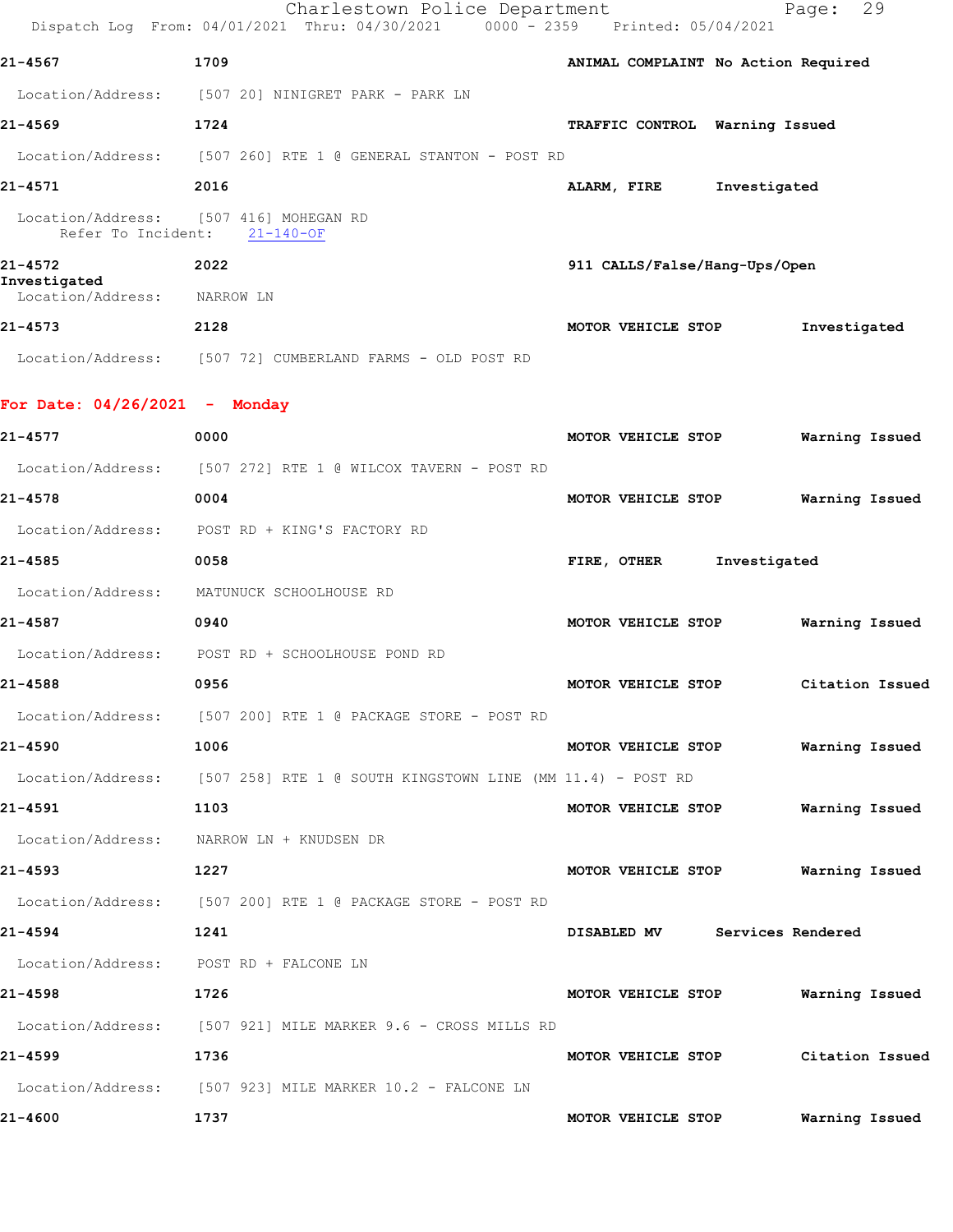|                                                      | Charlestown Police Department<br>Dispatch Log From: 04/01/2021 Thru: 04/30/2021 0000 - 2359 Printed: 05/04/2021      |                                           | 30<br>Page:       |
|------------------------------------------------------|----------------------------------------------------------------------------------------------------------------------|-------------------------------------------|-------------------|
|                                                      | Location/Address: CROSSLAND ST + SOUTH COUNTY TRL                                                                    |                                           |                   |
| For Date: $04/27/2021$ - Tuesday                     |                                                                                                                      |                                           |                   |
| 21-4620                                              | 0727                                                                                                                 | ALARM, BURGLAR False Alarm                |                   |
|                                                      | Location/Address: [507 583] FORT NINIGRET RD                                                                         |                                           |                   |
| 21-4621                                              | 0822                                                                                                                 | TRAFFIC CONTROL Services Rendered         |                   |
|                                                      | Location/Address: [507 19] CHARLESTOWN ELEMENTARY SCHOOL - CAROLINA BACK RD                                          |                                           |                   |
| 21-4623                                              | 0828                                                                                                                 | REGISTERED SEX OFFENDER Services Rendered |                   |
|                                                      | Refer To Incident: 21-141-OF                                                                                         |                                           |                   |
| $21 - 4624$                                          | 0916                                                                                                                 | TRAFFIC CONTROL Services Rendered         |                   |
|                                                      | Location/Address: KING'S FACTORY RD + SHUMANKANUC HILL RD                                                            |                                           |                   |
| 21-4625                                              | 0920                                                                                                                 | ASSIST ELDERLY Services Rendered          |                   |
|                                                      | Location/Address: [507 940] 45 MOHEGAN ROAD - MOHEGAN RD                                                             |                                           |                   |
| 21-4626                                              | 1205                                                                                                                 | ASSIST ELDERLY Services Rendered          |                   |
|                                                      | Location/Address: [507 644] BJ'S BED AND BREAKFAST - LIISA DR                                                        |                                           |                   |
| 21-4627                                              | 1234                                                                                                                 | MOTOR VEHICLE STOP                        | Warning Issued    |
|                                                      | Location/Address: POST RD + SCHOOLHOUSE POND RD                                                                      |                                           |                   |
| 21-4629                                              | 1314                                                                                                                 | MOTOR VEHICLE STOP                        | Warning Issued    |
|                                                      | Location/Address: POST RD + PROSSER TRL                                                                              |                                           |                   |
| 21-4631                                              | 1420                                                                                                                 | PSYCHOLOGICAL EMERGENCY                   | Transported to    |
| Hospital                                             | Location/Address: [507 435] SOUTH SHORE MENTAL HEALTH CHARLESTOWN HOUS - OLD POST RD<br>Refer To Incident: 21-142-OF |                                           |                   |
| $21 - 4635$                                          | 1728                                                                                                                 | MOTOR VEHICLE STOP                        | Citation Issued   |
|                                                      | Location/Address: [507 279] RTE 2 @ CHARLESTOWN TOWN HALL - SOUTH COUNTY TRL                                         |                                           |                   |
| 21-4639                                              | 2239                                                                                                                 | Investigated<br>THREATS                   |                   |
| Location/Address: SHANNOCK RD                        | Refer To Incident: 21-143-OF                                                                                         |                                           |                   |
| 21-4640                                              | 2302                                                                                                                 | MVA - Minor Services Rendered             |                   |
| Refer To Accident: 21-50-AC                          | Vicinity of: [507 201] KENYON INDUSTRIES - SHERMAN AVE                                                               |                                           |                   |
| For Date: $04/28/2021$ - Wednesday                   |                                                                                                                      |                                           |                   |
| 21-4648<br>Required<br>Location/Address: ARBUTUS TRL | 0547                                                                                                                 | FOLLOW-UP INVESTIGATION No Action         |                   |
| 21-4649                                              | 0651                                                                                                                 | OFFICER WANTED Services Rendered          |                   |
| Location/Address: PECKHAM HOLLOW RD                  |                                                                                                                      |                                           |                   |
| 21-4651                                              | 0825                                                                                                                 | ASSIST OTHER TOWN DEPT                    | Services Rendered |
|                                                      | Location/Address: [507 19] CHARLESTOWN ELEMENTARY SCHOOL - CAROLINA BACK RD                                          |                                           |                   |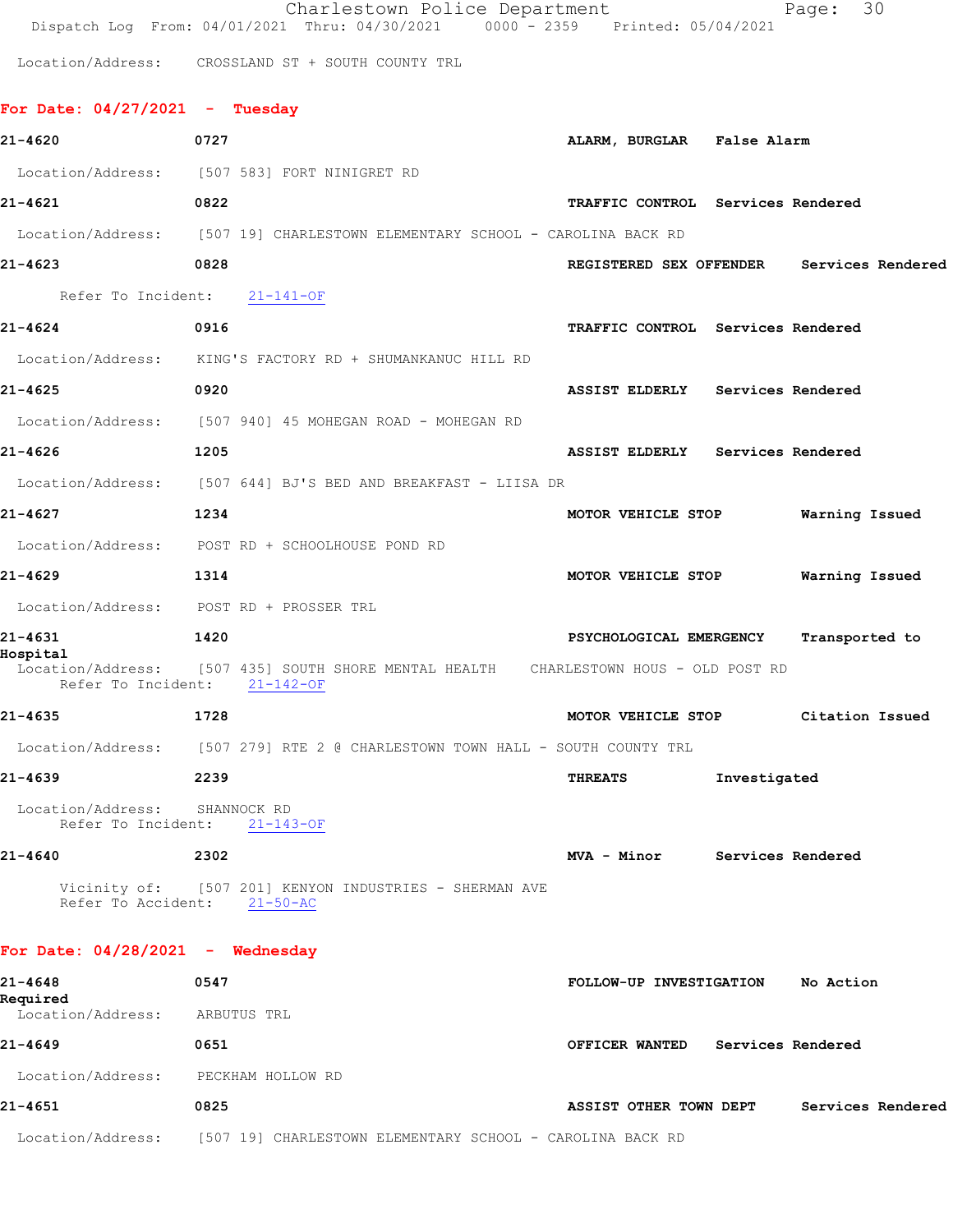Charlestown Police Department Page: 31

|                                    | Dispatch Log From: 04/01/2021 Thru: 04/30/2021 0000 - 2359 Printed: 05/04/2021                                       |                |                                   |                    |                                          |
|------------------------------------|----------------------------------------------------------------------------------------------------------------------|----------------|-----------------------------------|--------------------|------------------------------------------|
| 21-4654                            | 1231                                                                                                                 |                | ASSIST OTHER TOWN DEPT            |                    | Services Rendered                        |
|                                    | Location/Address: [507 19] CHARLESTOWN ELEMENTARY SCHOOL - CAROLINA BACK RD                                          |                |                                   |                    |                                          |
| 21-4656                            | 1336                                                                                                                 |                | MOTOR VEHICLE STOP                |                    | Warning Issued                           |
|                                    | Location/Address: POST RD + SCHOOLHOUSE POND RD                                                                      |                |                                   |                    |                                          |
| 21-4657                            | 1349                                                                                                                 |                | CIVIL MATTER                      | No Action Required |                                          |
| Location/Address: NARRAGANSETT TRL |                                                                                                                      |                |                                   |                    |                                          |
| 21-4666                            | 1554                                                                                                                 | <b>LARCENY</b> |                                   | Report Taken       |                                          |
|                                    | Location/Address: [507 494] OLD MILL RD<br>Refer To Incident: 21-144-OF                                              |                |                                   |                    |                                          |
| 21-4667                            | 1615                                                                                                                 |                |                                   |                    | MOTOR VEHICLE STOP Citation Issued       |
|                                    | Location/Address: POST RD + CROSS MILLS RD                                                                           |                |                                   |                    |                                          |
| 21-4668                            | 1822                                                                                                                 |                | ALARM, BURGLAR False Alarm        |                    |                                          |
| Location/Address: PROSSER TRL      |                                                                                                                      |                |                                   |                    |                                          |
| 21-4670                            | 1958                                                                                                                 |                | MOTOR VEHICLE STOP                |                    | Warning Issued                           |
|                                    | Location/Address: SOUTH COUNTY TRL + OLD MILL RD                                                                     |                |                                   |                    |                                          |
| 21-4671                            | 2107                                                                                                                 |                | POLICE INFORMATION                |                    | Investigated                             |
| Location/Address: BLUE RIDGE DR    |                                                                                                                      |                |                                   |                    |                                          |
| For Date: $04/29/2021$ - Thursday  |                                                                                                                      |                |                                   |                    |                                          |
| 21-4682                            | 0608                                                                                                                 |                |                                   |                    | SUSPICIOUS ACTIVITY/VEHICLE Investigated |
| Vicinity of: SCAPA FLOW RD         |                                                                                                                      |                |                                   |                    |                                          |
| 21-4683                            | 0801                                                                                                                 |                | PSYCHOLOGICAL EMERGENCY           |                    | Transported to                           |
| Hospital                           | Location/Address: [507 435] SOUTH SHORE MENTAL HEALTH CHARLESTOWN HOUS - OLD POST RD<br>Refer To Incident: 21-145-OF |                |                                   |                    |                                          |
| 21-4684                            | 0829                                                                                                                 |                | TRAFFIC CONTROL Investigated      |                    |                                          |
|                                    | Location/Address: [507 19] CHARLESTOWN ELEMENTARY SCHOOL - CAROLINA BACK RD                                          |                |                                   |                    |                                          |
| 21-4687                            | 0919                                                                                                                 |                | ANIMAL COMPLAINT Could Not Locate |                    |                                          |
| Location/Address:                  | CENTER ST                                                                                                            |                |                                   |                    |                                          |
| 21-4691                            | 1718                                                                                                                 |                |                                   |                    | ALARM, BURGLAR Building Checked/Secured  |
|                                    | Location/Address: [507 530] NARRAGANSETT INDIAN FOUR WINDS COMMUNITY CENT - SOUTH COUNTY TRL                         |                |                                   |                    |                                          |
|                                    |                                                                                                                      |                |                                   |                    |                                          |

 Location/Address: LAKESIDE DR Refer To Incident: 21-146-OF

## **For Date: 04/30/2021 - Friday**

| 21-4709           | 0820                                                      | <b>TRAFFIC CONTROL Services Rendered</b> |
|-------------------|-----------------------------------------------------------|------------------------------------------|
| Location/Address: | [507 19] CHARLESTOWN ELEMENTARY SCHOOL - CAROLINA BACK RD |                                          |

**21-4692 1749 COMPLAINT Report Taken**